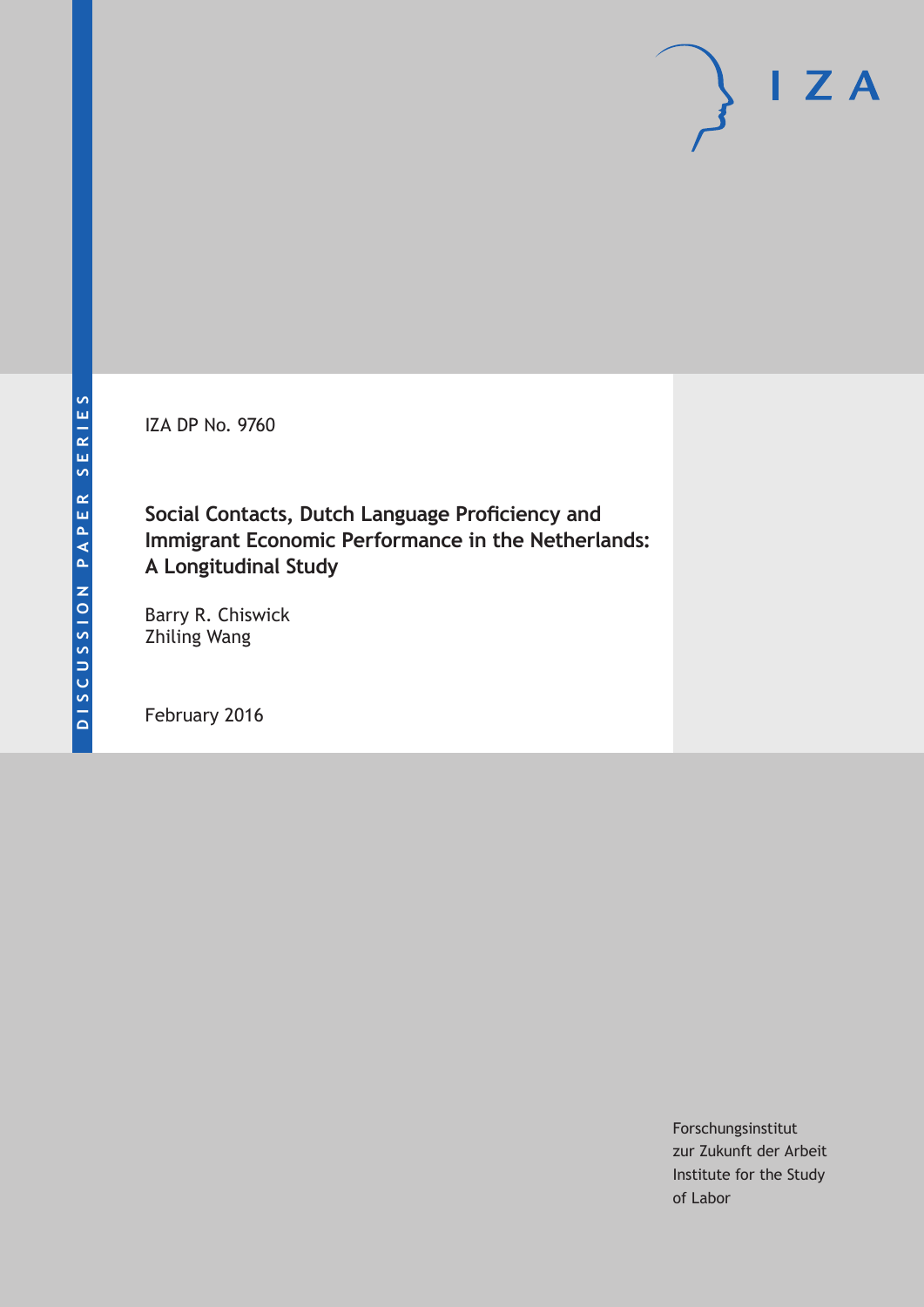# **Social Contacts, Dutch Language Proficiency and Immigrant Economic Performance in the Netherlands: A Longitudinal Study**

# **Barry R. Chiswick**

*George Washington University and IZA* 

# **Zhiling Wang**

*Vrije Universiteit Amsterdam and Tinbergen Institute* 

Discussion Paper No. 9760 February 2016

IZA

P.O. Box 7240 53072 Bonn Germany

Phone: +49-228-3894-0 Fax: +49-228-3894-180 E-mail: iza@iza.org

Any opinions expressed here are those of the author(s) and not those of IZA. Research published in this series may include views on policy, but the institute itself takes no institutional policy positions. The IZA research network is committed to the IZA Guiding Principles of Research Integrity.

The Institute for the Study of Labor (IZA) in Bonn is a local and virtual international research center and a place of communication between science, politics and business. IZA is an independent nonprofit organization supported by Deutsche Post Foundation. The center is associated with the University of Bonn and offers a stimulating research environment through its international network, workshops and conferences, data service, project support, research visits and doctoral program. IZA engages in (i) original and internationally competitive research in all fields of labor economics, (ii) development of policy concepts, and (iii) dissemination of research results and concepts to the interested public.

IZA Discussion Papers often represent preliminary work and are circulated to encourage discussion. Citation of such a paper should account for its provisional character. A revised version may be available directly from the author.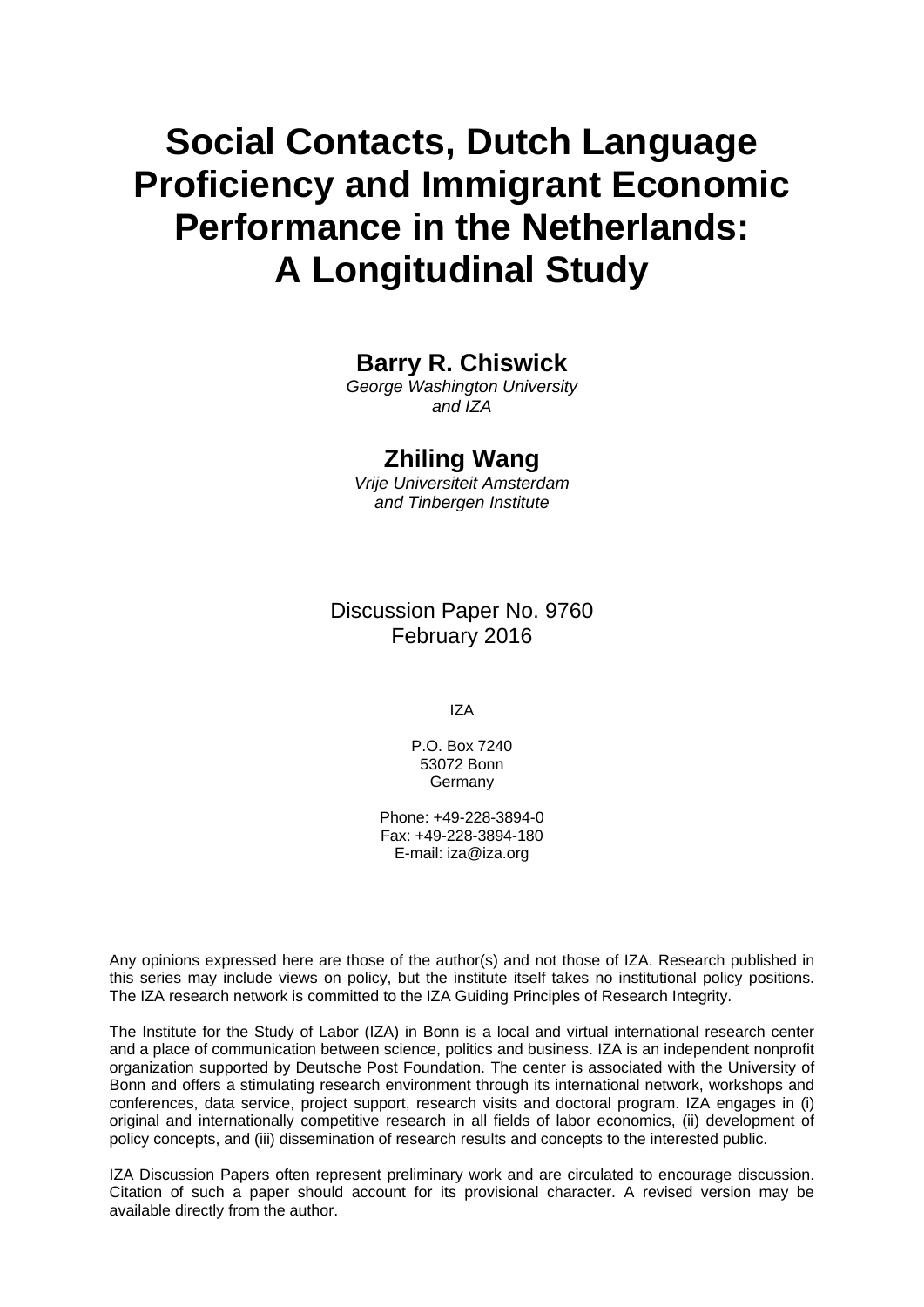IZA Discussion Paper No. 9760 February 2016

# **ABSTRACT**

# **Social Contacts, Dutch Language Proficiency and Immigrant Economic Performance in the Netherlands: A Longitudinal Study\***

Using longitudinal data on immigrants in the Netherlands for the years 1991, 1994, 1998, 2002, we examined the impacts of social contacts and Dutch language proficiency on adult foreign-born men's earnings, employment and occupational status. The main conclusions are as follows. On average, social contacts and a good mastery of the Dutch language enhance immigrants' economic performances. The effects are stronger for immigrants with low-skilltransferability than for immigrants with high-skill-transferability, and are stronger for economic migrants than for non-economic migrants. Contact with Dutch people and Dutch organisations unambiguously enhances all aspects of immigrants' economic performance, however, we found no evidence for the positive effect of co-ethnic contact on employment status.

JEL Classification: J15, J61, Z13

Keywords: social capital, Dutch language proficiency, labour market performance, Dutch immigrants, skill transferability

Corresponding author:

 $\overline{\phantom{a}}$ 

Zhiling Wang Faculteit der Economische Wetenschappen en Bedrijfskunde Vrije Universiteit Amsterdam De Boelelaan 1105 1081 HV Amsterdam The Netherlands E-mail: z.wang.vu@gmail.com

<sup>\*</sup> This paper has benefitted greatly from comments and suggestions made by Thomas de Graaff, Peter Nijkamp and participants at the 55<sup>th</sup> ERSA conference, Lisbon.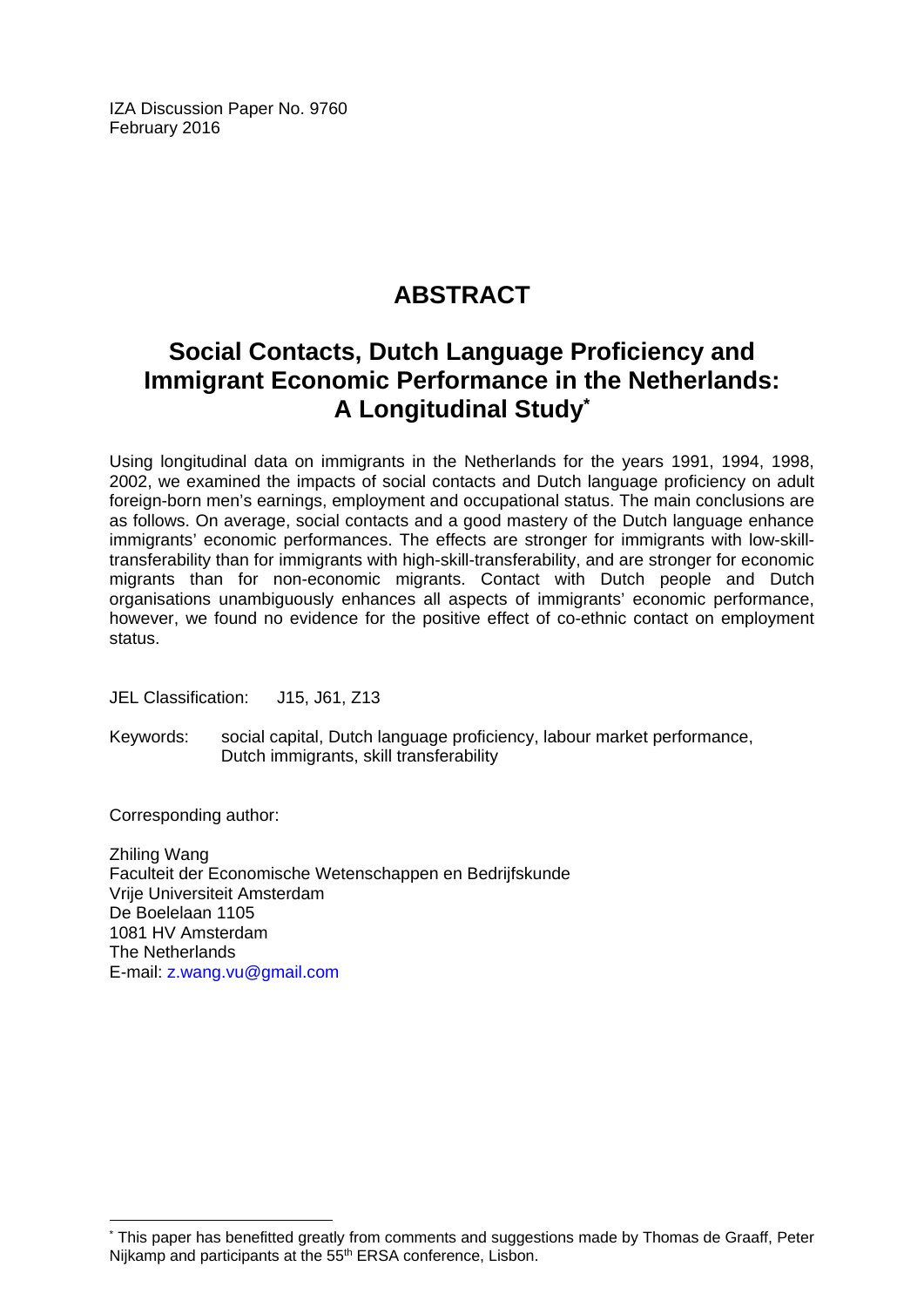# 1 Introduction

Turks, Moroccans, Surinamese and Antilleans are the four largest immigrant ethnic minority groups in the Netherlands, and they earn around 20 % less than the natives in the Dutch labour market, ceteris paribus (Van Ours and Veenman, [1999\)](#page-22-0). The Turks and Moroccans were responsive to the 'guest workers' program by the Dutch government, and migrated to the Netherlands in large numbers in the 1960s. Family-reunification in the 1980s and second-generation children born in the Netherlands have then substantially increased the proportion of Turks and Moroccans in the Netherlands. The mass inflow of Surinamese took place after the decolonisation of Surinam in 1975, while large migrant groups from the Netherlands Antilles (still an autonomous area within the Kingdom of the Netherlands) have been arriving since the 1990s.

The economic integration of the four ethnic minorities requires a comprehensive understanding of immigrant economic success in Dutch society (Zorlu and Hartog, [2001\)](#page-22-1). In this paper, we are particularly interested in how social contacts affect Dutch immigrant economic success. We propose the following research questions: to what extent does the ethnic composition of contacts affect immigrant economic success in the Netherlands? How do the effects vary across ethnicity, education level, age at migration, and occupation? A second focus is on the effect of acquiring local language. How does Dutch language proficiency contribute to the economic performance of these four groups?

Many empirical studies on social contacts and economic performance analysed crosssectional data, where the causal effect of social contacts is hard to infer (see, e.g., Kanas and Van Tubergen, [2006;](#page-21-0) Lancee, [2010;](#page-21-1) Lin et al., [1981\)](#page-21-2). There is a paucity of studies of significant adjustment in a dynamic setting. Xue [\(2008\)](#page-22-2) looks at the role of social networks using a longitudinal survey of immigrants to Canada, and finds that social capital facilitates employment, possibly through a more ethnically diverse network. Kanas et al. [\(2012\)](#page-21-3) uses data from the German Socio-Economic Panel, and find that inter-ethnic ties with Germans lead to higher occupational status but not to increased income. Piracha et al. [\(2014\)](#page-22-3) uses the Households Income and Labour Dynamics in Australia longitudinal data, and find a positive effect of social capital on migrants' employment outcomes and wages, especially for women. Moreover, it affects the employment probability of obtaining a white-collar job rather than a blue-collar one.

This paper contributes to the literature in several ways. First, we enrich the social network and labour market performance literature by distinguishing co-ethnic contact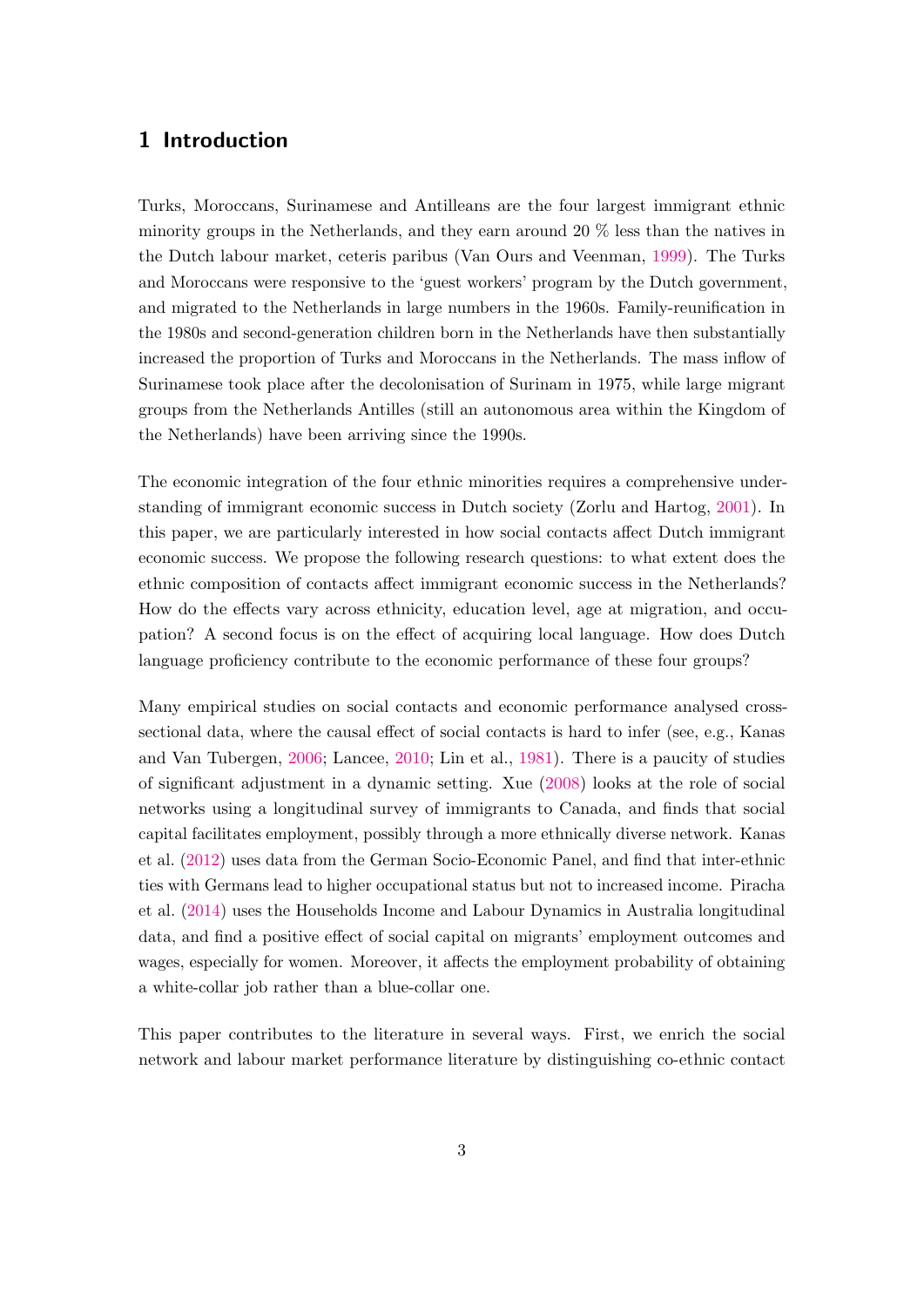and inter-ethnic contact. Second, we add to the literature on the labour market effects of Dutch language proficiency in the Netherlands. Third, we study labour market outcomes more comprehensively than the previous literature by using three measures: labour market earnings, employment probability, and occupational status. Fourth, the Dutch immigrant data enables us to test the causal effect of social contacts and Dutch language proficiency more rigorously in a longitudinal setting.

The remainder of the paper is organised as follows. Section 2 proposes the theory and our hypotheses. Section 3 describes the data and variables. Section 4 presents the empirical analysis. Robustness checks are performed in Section 5, confirming our main results. The final section provides concluding remarks, and discusses avenues for future research.

# 2 Theory and Hypotheses

The literature both in labour economics and sociology is replete with references to the importance of social networks for labour market performance (mainly earnings and employment)(see, e.g., Granovetter, [1974;](#page-21-4) Ioannides and Loury, [2004;](#page-21-5) Montgomery, [1991\)](#page-21-6). Social contacts facilitate economic opportunities by providing access to job information (Lin, [1999;](#page-21-7) Mouw, [2003\)](#page-21-8). Equally important is the linguistic skill as a host-country specific human capital. The positive effect of destination language proficiency for immigrants' economic well-being has been widely acknowledged in English-speaking countries such as the US, Canada, Australia and the UK (Carliner, [1981;](#page-20-0) Chiswick and Miller, [1995;](#page-20-1) Chiswick and Miller, [2002;](#page-20-2) Dustmann and Fabbri, [2003;](#page-20-3) McManus et al., [1983\)](#page-21-9), as well as non-English speaking countries such as Germany, Spain and Israel (Budria and Swedberg, [2012;](#page-20-4) Chiswick, [1998;](#page-20-5) Dustmann and Van Soest, [2001\)](#page-20-6). Destination language proficiency directly enhances earnings and enhances the partial effect of other forms of human capital. Above all, it is then hypothesised that *social contacts and Dutch language proficiency* increase the likelihood of employment and earnings of non-western immigrants in the  $Netherlands.$   $(H_1)$ 

Immigrants' labour market performance is closely associated with skill transferability (Chiswick and Miller, [2012;](#page-20-7) Duleep and Regets, [1999\)](#page-20-8), since low-skill-transferability immigrants will be making greater human-capital investment in the Netherlands. Skill transferability can be proxied empirically by age at migration, linguistic distance between origin and destination languages, and host-country specific education. High-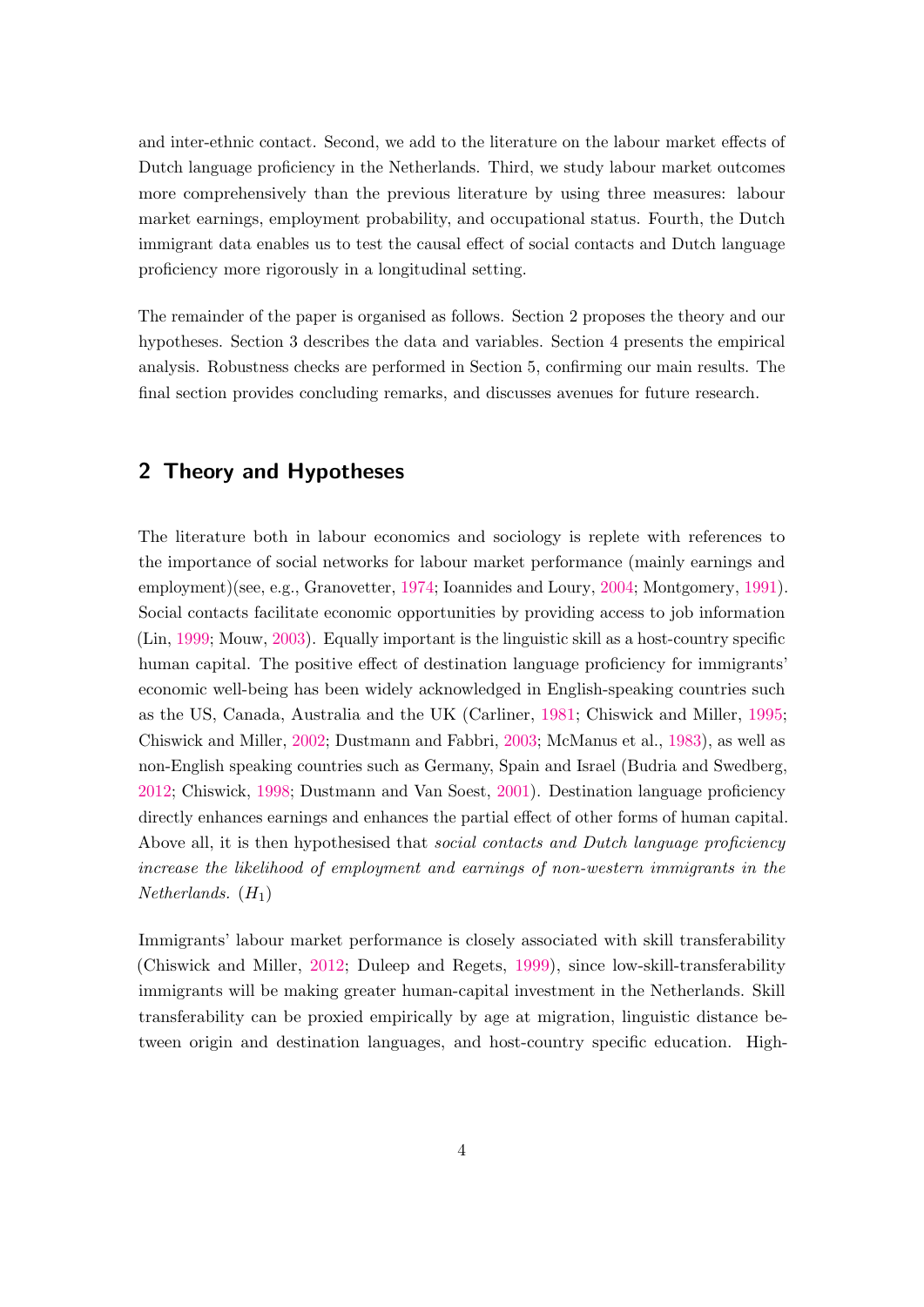skill-transferability immigrants are able to quickly adapt to the new environment by themselves, while social contacts and Dutch language proficiency could be more beneficial to low-skill-transferability immigrants due to their lack of host-country specific human capital. It is then hypothesised that social contacts and Dutch language proficiency have a greater impact on the likelihood of employment and earnings for low-skill-transferability immigrants than for high-skill-transferability immigrants in the Netherlands.  $(H_2)$ 

The effect of social contacts and Dutch language proficiency varies with migration motives. Economic migrants are those who move primarily because of their own economic opportunities, and are mostly described as ambitious and hard-working (Chiswick, [1999\)](#page-20-9). Compared to non-economic migrants, such as tied movers, refugees and ideological migrants, they are likely to make greater use of social contacts and Dutch language skills to enhance their labour market performance. This leads to the hypothesis that social contacts and Dutch language proficiency have a greater impact on the likelihood of employment and earnings for economic migrants than for non-economic migrants. (*H*3)

Last but not the least, occupational attainment is an important but frequently neglected indicator of labour market performance in immigrant literature. Apart from years of schooling, training, qualifications, language skills (Chiswick and Miller, [2007;](#page-20-10) Evans, [1987;](#page-20-11) Nickell, [1982\)](#page-22-4), social network have also been found to increase occupational status (Kanas et al., [2012;](#page-21-3) Lin et al., [1981;](#page-21-2) Mullan, [1989\)](#page-21-10). Certain occupations require social skills and effective communication for success. Blue-collar jobs, such as agricultural workers and machine operators, require technical skills more than the worker's social network. For white-collar jobs, however, such as clerks and service workers, the work performance is closely related to how well they communicate with people. Therefore we hypothesise that social contacts and Dutch language proficiency have a greater impact on occupational status for white-collar jobs than for blue-collar jobs.  $(H_4)$ 

We also analyse the extent to which immigrants in the Netherlands benefit from different types of social contacts. Upon arrival at the destination country, an immigrant faces choices of developing social capital with different types of people, among which ethnicity might be the most important dimension. Contact with the natives yields unambiguously positive returns because it provides immigrants with information on higher quality job offers and assistance in assimilation (Iosifides et al., [2007;](#page-21-11) Kazemipur, [2006;](#page-21-12) Lancee, [2012\)](#page-21-13). However, the economic returns of co-ethnic contacts are less clear-cut. Lancee [\(2010\)](#page-21-1) found that co-ethnic networks do not affect economic outcomes. On the one hand, socializing with co-ethnics provides assistance in job information and initial settlement (Chiswick and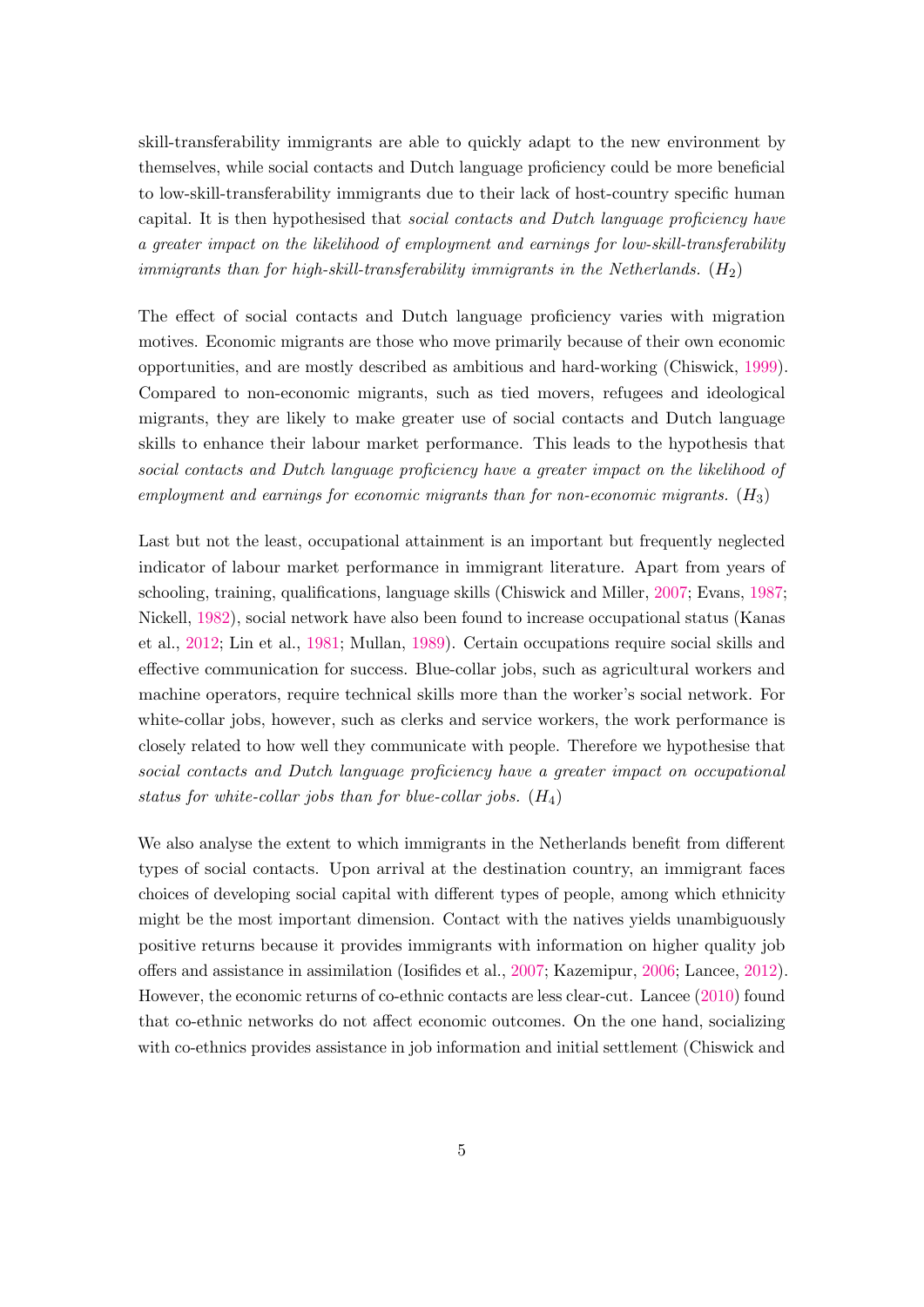Miller, [2005;](#page-20-12) Clark and Drinkwater, [1998\)](#page-20-13). Yet, while embedding into co-ethnic networks enhances ethnic solidarity, it retards contact with the host society. This may hamper upward economic mobility.<sup>[1](#page-6-0)</sup> Therefore we hypothesise that *immigrant's contact with* Dutch people leads to better economic performance (earnings, employment and occupational status)  $(H_5)$ , and that *co-ethnic contact has an ambiguous effect on immigrant's economic* performance (earnings, employment and occupational status)  $(H_6)$ .

# 3 Data and Variables

### 3.1 Data

The data are from the Dutch survey 'Social Position and Use of Public Facilities by Immigrants' (SPVA), which is a large-scale, cross-sectional survey for the four largest non-western immigrant groups in the Netherlands: Turks, Moroccans, Surinamese, and Antilleans. The aim of the survey is to collect information for the analysis of the socioeconomic and socio-cultural position of the four largest immigrant ethnic minorities in the Netherlands. The data were collected using a stratified random sampling method to target municipalities with a high percentage of immigrants. The empirical analysis is restricted to adult foreign-born men, with the age ranging from 25 to 64 years. The individuals included are those who were reported as the household head. The sample frame consists of 10 to 13 cities (depending on survey year), where immigrants are relatively overrepresented. It was conducted in year 1991, 1994, 1998 and 2002, with 1981, 1762, 3228, and 1949 households, respectively.

We follow the approach in Martinovic et al.  $(2009)$  to create a sample of panel respondents. A number of immigrants participated more than once in the survey. There are in total 718 two-waves participants, 118 three-waves participants, and 18 four-waves participants. Those who participated more than twice (for example a 1991-1994-1998 participant), are registered both as belonging to the 1991-1994 and 1994-1998 panel groups. As a result, a pooled data set of 1450 cases is obtained, with responses on two occasions that are separated by a time distance of 3 to 4 years.<sup>[2](#page-6-1)</sup>

<span id="page-6-0"></span><sup>&</sup>lt;sup>1</sup>This classification of the two types of social contacts is more frequently called bonding and bridging by sociologists, according to the definitions in Putnam [\(2000\)](#page-22-5) and Woolcock and Narayan [\(2000\)](#page-22-6).

<span id="page-6-1"></span><sup>&</sup>lt;sup>2</sup>A household which has changed its head across waves is excluded from the analysis.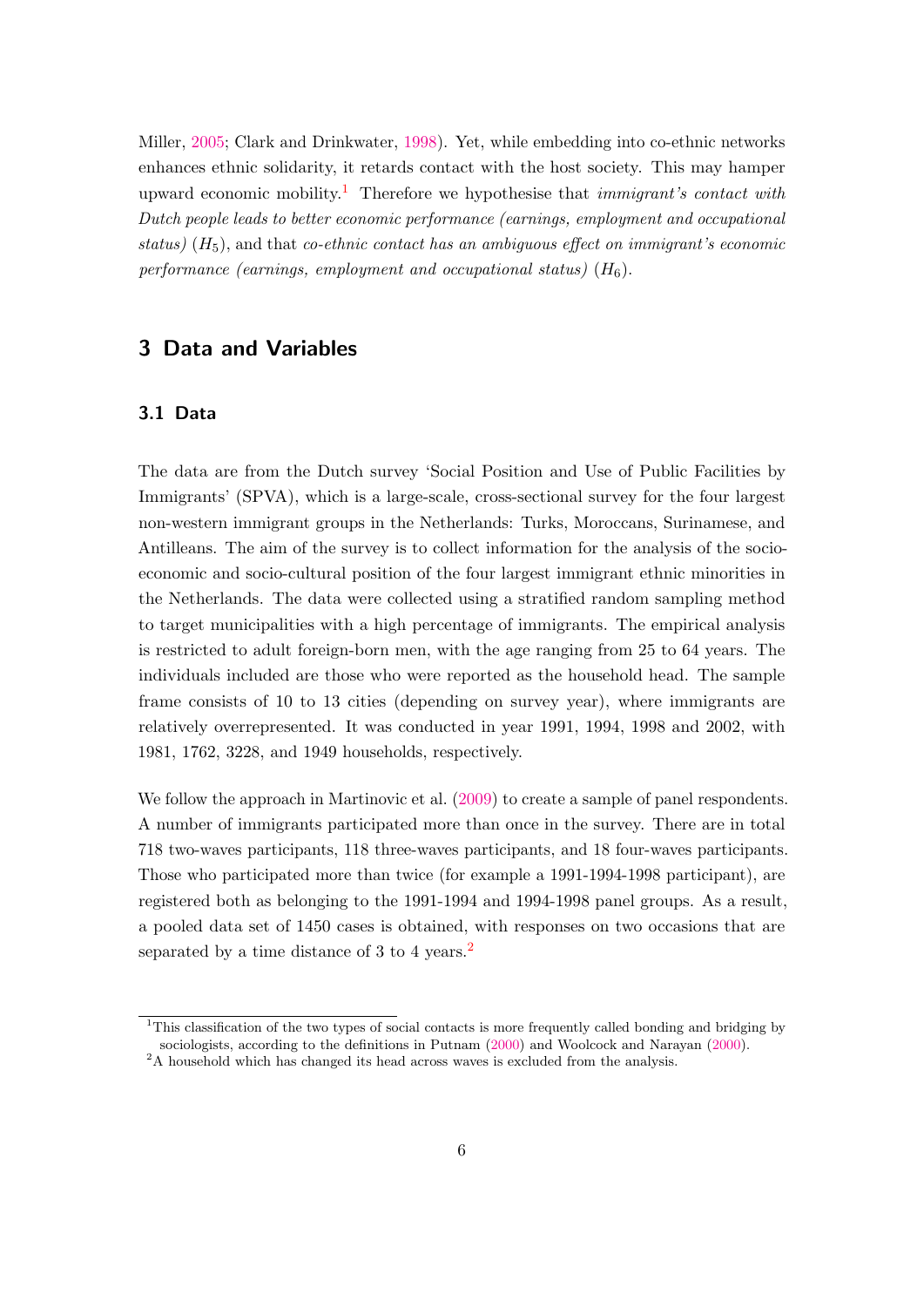### 3.2 Dependent and independent variables

In the Appendix, Table [A1](#page-24-0) shows a list of the dependent and independent (explanatory) variables, with their detailed definitions and coding.

Three different variables jointly measure immigrant labour market performances. Monthly earnings: respondents report their monthly labour market earnings from all jobs. Employment: dichotomous variable equals 1 if the respondent is working regularly and 0 if the respondent is without a job, that is unemployed or searching for a job.<sup>[3](#page-7-0)</sup> Occupational status: it is measured in terms of the International Socio-Economic Index (ISEI) (Ganzeboom et al., [1992\)](#page-20-14). It refers to the primary occupation reported in the survey year.

There are several explanatory variables:

Only employed respondents were asked about their working hours, occupations, and sectors. Contract working hours: the respondents were asked how many hours they work per week according to the employment contract. Occupations: occupations are categorised into two types. Blue-collar workers perform manual labour (e.g. agricultural workers and machine operators), and white-collar workers perform professional, managerial, or administrative work (e.g. service workers, clerks and legislators).<sup>[4](#page-7-1)</sup> Sectors: three types are distinguished. Primary sector involves activities of raw materials extraction (e.g. agriculture, horticulture, and forestry), secondary sector involves manufacturing activities (e.g. food processing and construction), and the tertiary sector involves services (e.g. telecommunication and accountants).

Human capital variables for both the origin-country and host-country are included. Education is measured by five dichotomous variables: No education, primary education, lower secondary education, intermediate education, and higher education.<sup>[5](#page-7-2)</sup> Education in

<span id="page-7-0"></span><sup>3</sup>Respondents who are not in the labour force are not included in the sample.

<span id="page-7-1"></span><sup>4</sup>Here we make use of the International Standard Classification of Occupation, ISCO-88, 1-digit level. ISCO codes (1) legislators, senior officials and managers, (2) professionals, (3) technicians and associate professionals, (4) clerks, (5) service workers and shop and market sales workers, are defined as white collar. ISCO codes (6) skilled agricultural and fishery workers, (7) craft and related trades workers, (8) plant and machine operators and assemblers, (9) elementary occupations, are defined as blue collar.

<span id="page-7-2"></span> $5$ According to Oosterbeek [\(1992\)](#page-22-7), secondary education in the Netherlands is composed of both vocational and general branches, with different years of schooling. Within each branch, students can enter lower secondary education directly after primary education and can only enter intermediate education upon graduation from the previous one. Higher education refers to higher vocational education and university. We distinguish education as primary education (LO), lower secondary education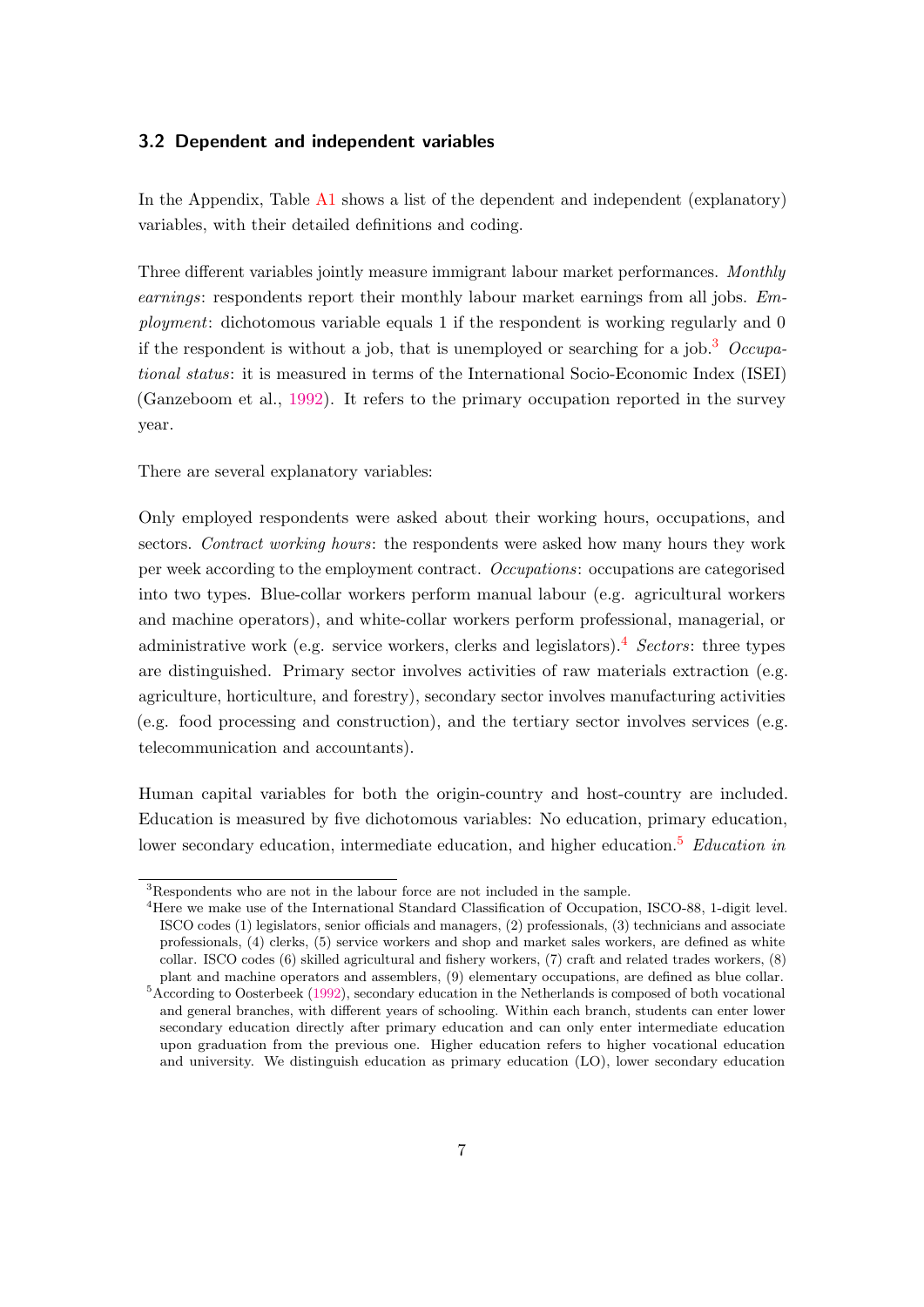$OC$ : the highest degree obtained in the country of origin, among the five levels. *Education* in  $NL$ : the highest degree obtained in the Netherlands. Work experience in  $OC$ : work experience in the country of origin is measured in years. Work experience in NL: work experience in the Netherlands is measured in years. Dutch language proficiency: it is a categorical variable with (1) do not speak Dutch or find it very difficult, (2) Not very well, sometimes find it difficult, (3) Very well, never find it difficult, where (1) is the reference category.

Social capital variables are included for both co-ethnic contact and contact with Dutch people. Contact composition during free time: the respondents were asked about their frequency of Dutch contact and co-ethnic contact during free time. Three categories are, (1) more contacts with co-ethnics, (2) equal contacts with Dutch and co-ethnics, (3) more contacts with the Dutch, where (1) is the reference category. Contact composition at work: the respondents were asked about their frequency of Dutch contact and co-ethnic contact at work. Three categories are, (1) more contacts with co-ethnics, (2) equal contacts with Dutch and co-ethnics,  $(3)$  more contacts with the Dutch, where  $(1)$  is the reference category. Organisation membership: the respondents were asked whether they belong to any organisation and whether the composition of the organisation is predominantly Dutch or co-ethnic. Two questions are combined and a variable with three categories is constructed, (1) no membership, (2) member of a predominantly ethnic organisation, (3) member of a predominantly Dutch organisation, where (1) is the reference category.

Other background characteristics are included as well. Ethnicity: respondents self-report their ethnicity, including Turks, Moroccans, Surinamese, and Antilleans. The Turks are treated as the reference group. Municipality: respondent's place of residence. Amsterdam, Rotterdam, Den Haag, Utrecht, Eindhoven, Enschede, Almere, Alphen aan den Rijn, Bergen op Zoom, Hoogezand-Sappemeer, Delft, Dordrecht, and Tiel are identified in the survey and are included in the analysis. Amsterdam is the reference category. Ethnic concentration: is measured by the proportion of the respondent's ethnic group in the population of the city of residence, for Turks, Moroccans, Surinamese, and Antilleans. $6$ Nationality: dichotomous variable equals 1 if the respondent reported having Dutch nationality (citizenship) and 0 otherwise. Married: dichotomous variable equals 1 if the respondent is married (spouse present) and 0 otherwise. Number of children: the respondents were asked how many children they have at home in the Netherlands and also outside home. We create a new variable by summing up the numbers. Years since

<sup>(</sup>LBO/MAVO), intermediate education (MBO/HAVO/VWO), and higher education (HBO/WO).

<span id="page-8-0"></span> ${}^{6}$ The ethnic distribution of population within cities is from Statistics Netherlands.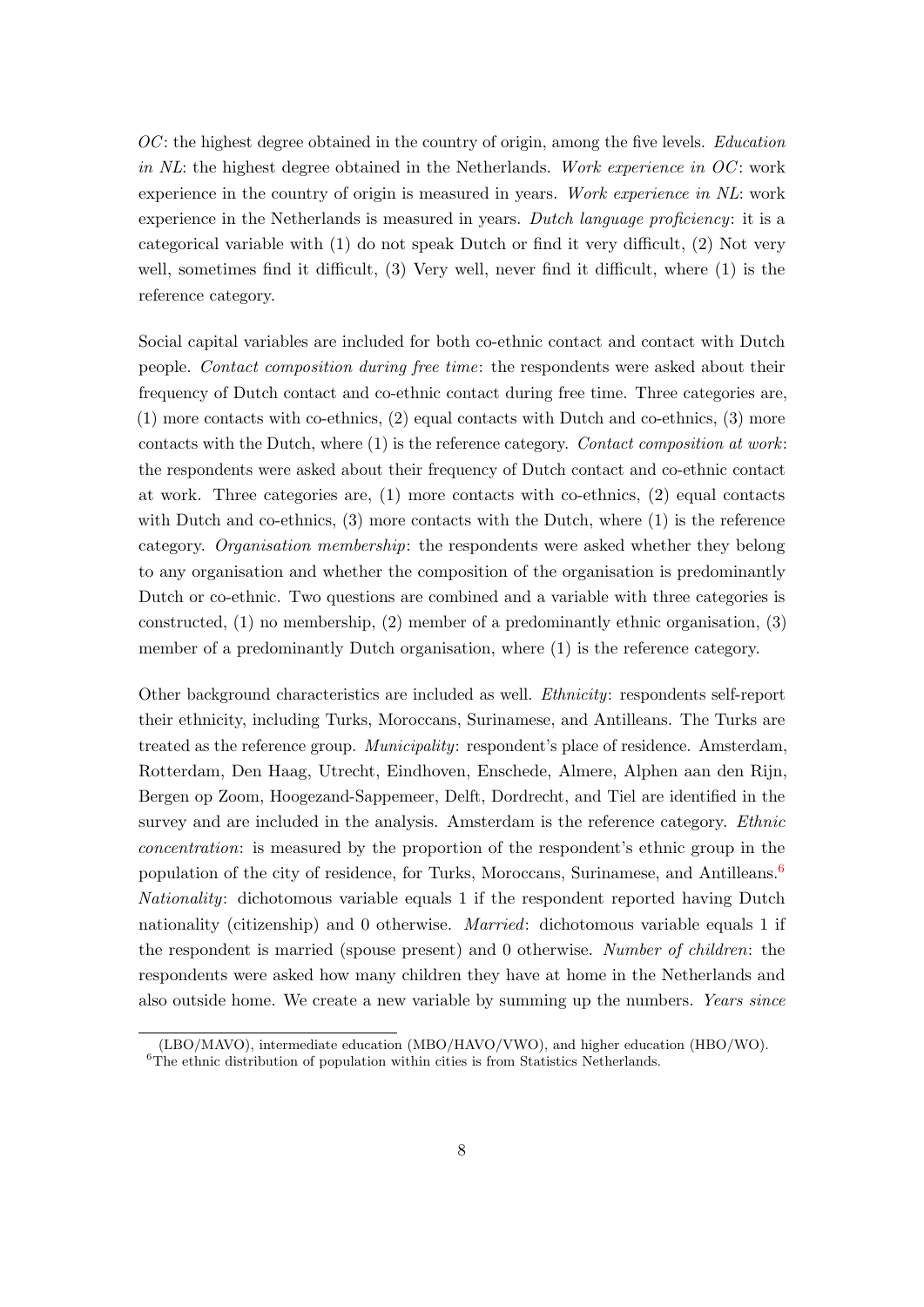migration: Years of stay in the Netherlands. *Migration motives*: migration motives are categorised into four types. Work, study, family (mainly family reunification, marriage or being brought to the Netherlands by parents) and other reasons (political situation in the origin-country, health reasons, etc).

### 3.3 Descriptive statistics

Table [1](#page-24-0) presents descriptive statistics for cross-sectional data. The sample is restricted to adult foreign-born men, whose ages range from 25 to 64. The average monthly earnings of the total sample is 2627 Dutch guilders. 58 % of the immigrants are employed. The ISEI scale ranges from 16 (agricultural workers; helpers and cleaners in offices, hotels and other establishments) to 88 (medical doctors). The mean occupational status in the cross-sectional sample is 41 (locomotive-engine drivers). An increase of one standard deviation above the mean in the average ISEI scale would be equivalent to working as production and operations managers in wholesale and retail trade, or in transport, storage and communications. A decrease of one standard deviation below the mean would be equivalent to working as building caretakers, gardeners, or garbage collectors. 53 % of the immigrants have a Dutch nationality.<sup>[7](#page-9-0)</sup> The average duration in the Netherlands is 18 years. Up to 69 % of the respondents do not have any education in the Netherlands and only  $6\%$  completed higher education (university) in the Netherlands.  $5\%$  of the respondents work in the primary sector, 28 % work in the secondary sector, 29 % work in the tertiary sector, and the rest 38 % are either unemployed, or students. The ethnic concentration is measured in percentages, with an average level of about 5 %.

#### [TABLE [1](#page-24-0) ABOUT HERE]

Table [2](#page-25-0) shows that social contacts and Dutch language proficiency vary significantly across the four ethnic groups. In general, Surinamese and Antilleans have more networks developed among Dutch people compared to Turks and Moroccans, either during free time, at work or organisation types. This may be a consequence of Dutch language proficiency. 85 % of Surinamese speak Dutch very well, 72 % for Antilleans, 28 % for Moroccans, while only 20% of Turks reach this level of proficiency.

<span id="page-9-0"></span><sup>&</sup>lt;sup>7</sup>In the Netherlands, it is possible to hold two nationalities. Some of the immigrants still keep their nationalities in the country of origin. The percentages of Dutch nationality holders in the sample are 34 % for Turks and Moroccans, 95 % for Surinamese, and 100 % for Antilleans.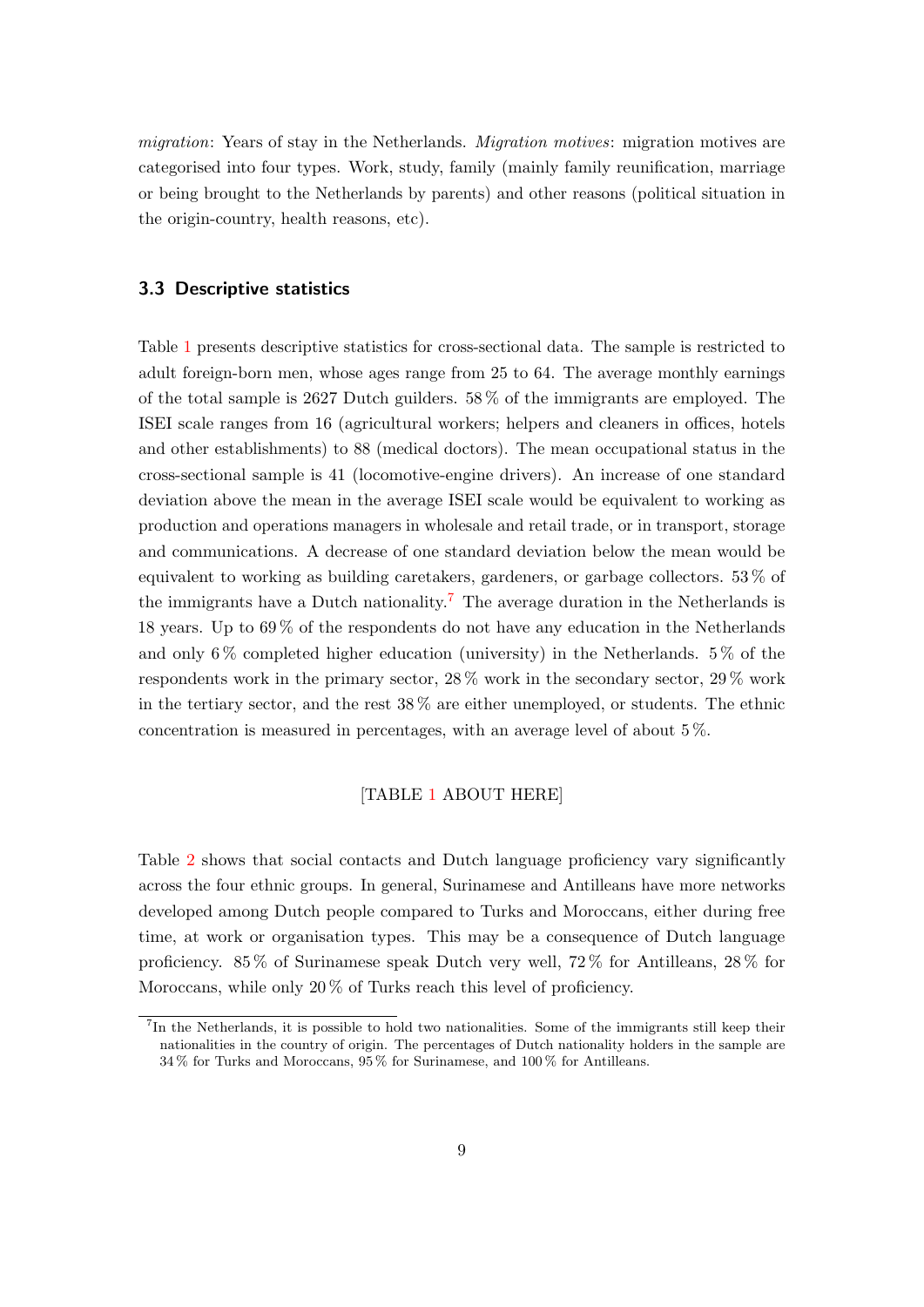#### [TABLE [2](#page-25-0) ABOUT HERE]

Figure 1 shows the average monthly earnings of adult foreign-born men across ethnic groups. All groups show a steady increase in earnings over the years. Moroccans are economically worse off than the other three groups. Antilleans reported the highest earnings in 1991 and 1994, but were later surpassed by Surinamese in 1998 and 2002.

[Figure 1 ABOUT HERE]

### 4 Empirical Results

#### 4.1 Cross section analyses

The empirics begin with a cross-section regression analysis for adult foreign-born men in the Netherlands. Table [3](#page-26-0) presents the regression estimates for earnings, employment and occupational status. Column (1) is the OLS earnings regression (Mincer, [1974\)](#page-21-15) incorporated with YSM variables (Chiswick, [1978\)](#page-20-15). The dependent variable is the natural logarithm of earnings. The sample includes employed men reporting positive or non-zero labour market earnings. Column (2) is a logistic regression model and the dependent variable is a dichotomous variable for being employed or not. The sample includes those who reported 'working regularly' or 'unemployed/search for jobs'. Column (3) is an OLS estimation for occupational status, with ISEI being the dependent variable. The sample includes employed respondents with reported occupations. All the standard errors are clustered on respondent ID, given the fact that some respondents appear more than once in the pooled cross-sectional data.

#### [TABLE [3](#page-26-0) ABOUT HERE]

In column (1) of Table [3](#page-26-0) on earnings, the coefficients for all social contact variables are statistically insignificant. Dutch language proficiency turns out to be an important factor in increasing earnings. Respondents who speak Dutch very well earn around 6 % more than those who have no mastery of the Dutch language. This effect is smaller than the effect of language proficiency found elsewhere in other destination countries. In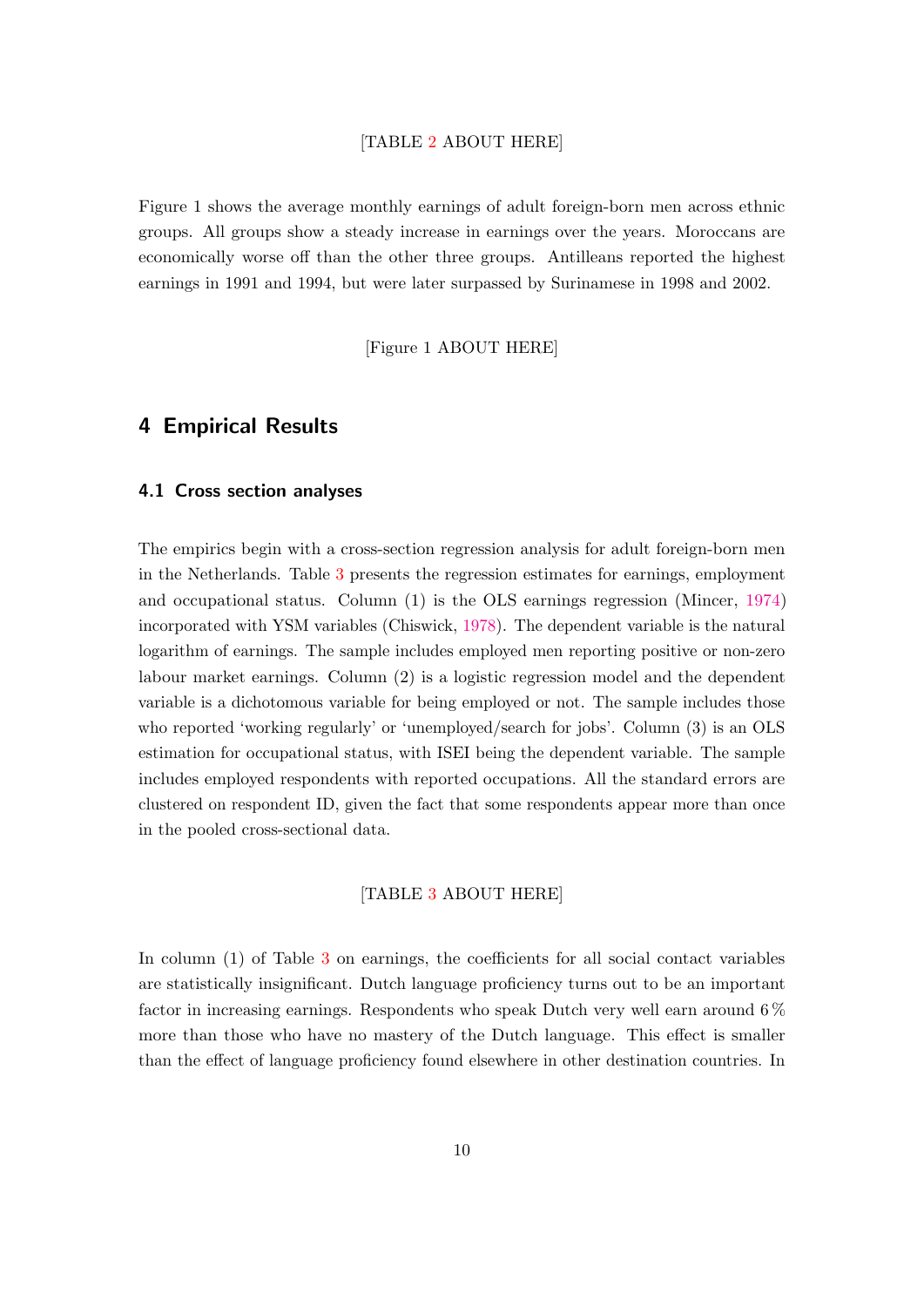addition, higher earnings are associated with more schooling in the Netherlands. Other variables the same, there is no significant difference in earnings among the four immigrant groups.

In column (2) of Table [3](#page-26-0) on employment, the effects of social contacts and Dutch language proficiency on the probability of employment are interpreted using the odds ratio. The odds ratio is expected to change by  $exp(b_i\delta)$  for a change of  $\delta$  in variable  $x_i$ , ceteris paribus.

$$
\frac{Pr(Employeed = 1|X = \{x_i + \delta, x_{-i}\})}{Pr(Employeed = 1|X = \{x_i, x_{-i}\})} = \exp(b_i \delta),
$$
\n(1)

where  $b_i$  is the estimated coefficient for variable  $x_i$  in the logistic regression model. The odds ratio is 1.31 times greater for a change from 'more contact with co-ethnics' to 'equal contacts with Dutch and co-ethnics' in the ethnic composition. The odds ratio is 2.26 times greater for a change from 'speak no Dutch' to 'speak Dutch very well'. Surinamese and Antilleans have higher employment rates than Turks and Moroccans.<sup>[8](#page-11-0)</sup>

In column (3) of Table [3,](#page-26-0) ethnic organisation membership and Dutch organisation membership are both associated with a higher occupational status. The occupational status is positively associated with education level. The negative coefficient for YSM (although not statistically significant) and the significant positive coefficient for YSM squared suggest that the International Socio-Economic Index rises at an increasing rate with duration in the Netherlands.<sup>[9](#page-11-1)</sup>

#### 4.2 Panel data analyses on earnings

This subsection discusses the econometric specifications for testing immigrant economic assimilation using longitudinal data, and the corresponding regression analysis. The following notation is used:  $LnE_{it}$  is the natural logarithm of earnings for immigrant  $i = 1, 2, \dots, N$ , in time period *t*;  $YSM_{it}$  is years since migration of *i* in time *t*;  $X_{it}$  is the individual characteristics that may vary over time, for example, social contact variables and language variables;  $\theta_i$  is the individual specific effect for immigrant *i*, including observed characteristics (such as ethnicity), and unobserved heterogeneity;  $\varepsilon_{it}$  is the

<span id="page-11-0"></span><sup>8</sup>This is consistent with the finding in Zorlu and Hartog [\(2008\)](#page-22-8).

<span id="page-11-1"></span> $9Zorlu$  [\(2013\)](#page-22-9) shows that labour market adjustment of immigrants in the Netherlands runs through inter-occupational job mobility, rather than intra-occupational mobility, while the focus is put more on the initial disadvantage upon arrival and the rate of adjustment (including interval categories for YSM as the explanatory variable, but not quadratic terms of YSM) in later years.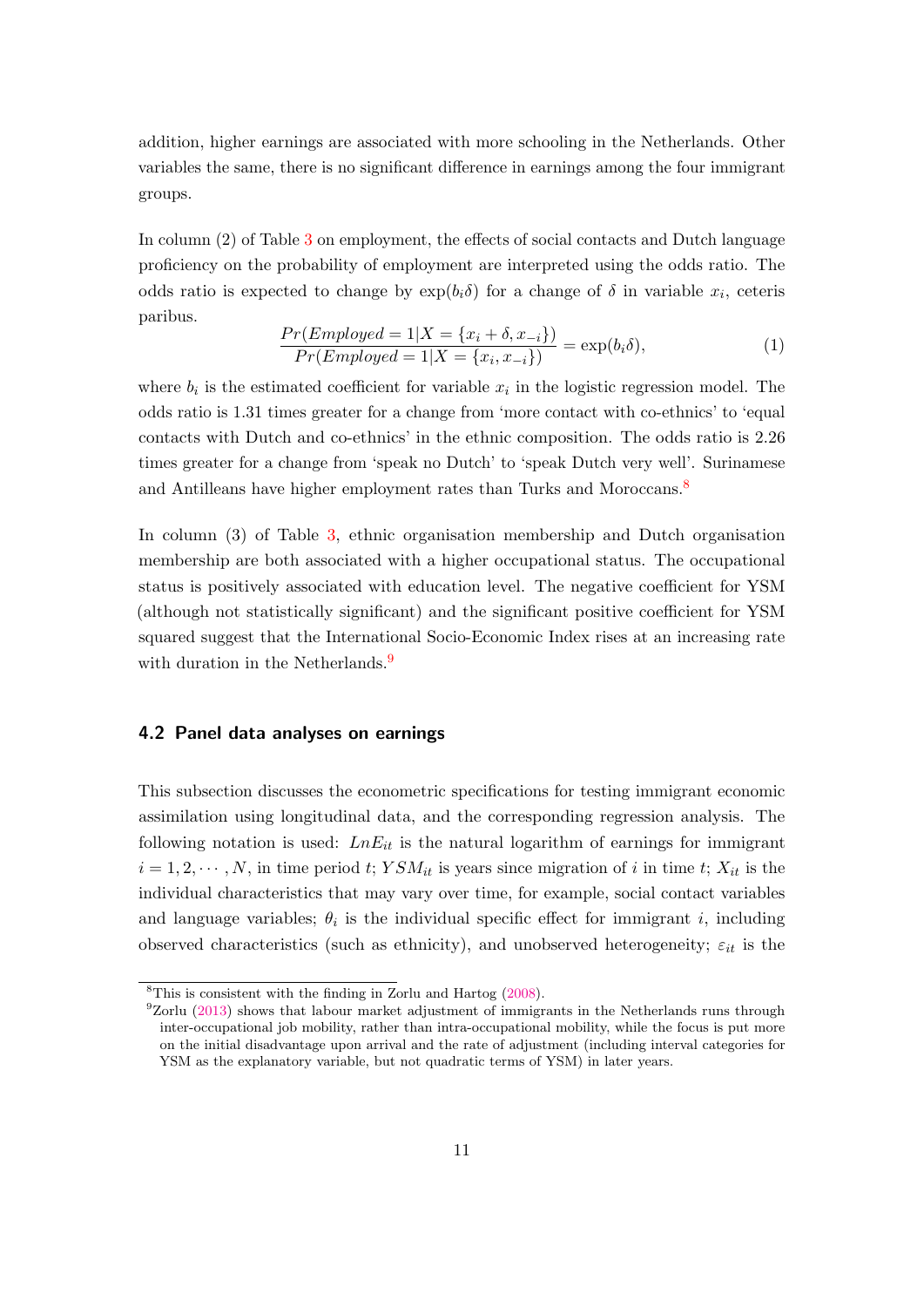residual error.

We follow convention by assuming that the earnings assimilation curve is quadratic in years since migration:

<span id="page-12-0"></span>
$$
LnE_{it} = \alpha + \beta \cdot YSM_i + \gamma \cdot YSM_i^2 + \lambda \cdot X_{it} + \theta_i + \varepsilon_{it}.
$$
 (2)

The intercept  $\alpha$  could be interpreted as the logarithm of the benchmark for immigrant group evaluated at  $X_i = 0$ . It is assumed that our interested coefficients  $\beta$ ,  $\gamma$  and  $\lambda$  do not vary over time. For simplicity, it is assumed that the effect on earnings of education in the Netherlands is captured by the years since migration variable.

Let  $\tau = t + T$  where  $T > 0$  is the time interval between two longitudinal observations. Let  $\Delta_T$  denote the difference operator over T periods. Equation [2](#page-12-0) implies that in time period *τ* :

<span id="page-12-1"></span>
$$
LnE_{i\tau} = \alpha + \beta \cdot (YSM_i + T) + \gamma \cdot (YSM_i + T)^2 + \lambda \cdot X_{i\tau} + \theta_i + \varepsilon_{i\tau}.
$$
 (3)

Subtracting Equation [3](#page-12-1) from Equation [2](#page-12-0) differences away the immigrant specific effect:

<span id="page-12-2"></span>
$$
\Delta_T L n E_i = (\beta T + \gamma T^2) + 2T \gamma \cdot Y S M_i + \lambda \cdot \Delta_T X_i + \Delta_T \varepsilon_i.
$$
\n(4)

 $β, γ$ , and *λ* are exactly identified in Equation [4.](#page-12-2) Note the sign of  $γ$  determines whether the immigrant earnings increase at an increasing or a decreasing rate with duration in the destination.

The panel data sample is created with a time interval of  $T \approx 4$  years between the first and the second time of the survey, making it possible for us to estimate Equation [4.](#page-12-2) The variable  $X_i$  include the social capital variables (*Contact composition during free* time, contact composition at work, and organisation membership) and Dutch language proficiency variable discussed in subsection 3.2. The longitudinal regression analysis would be concerned with the level changes in social contacts and Dutch language proficiency between two time periods.

Table [4](#page-27-0) presents the longitudinal regression analysis of earnings for adult foreign-born men in the Netherlands. The dependent variable is the difference between the natural logarithm of earnings adjusted for inflation in time 2 and time 1. Column (1) 'All' is the estimation for the whole sample. In column (1), contrary to the cross-sectional findings,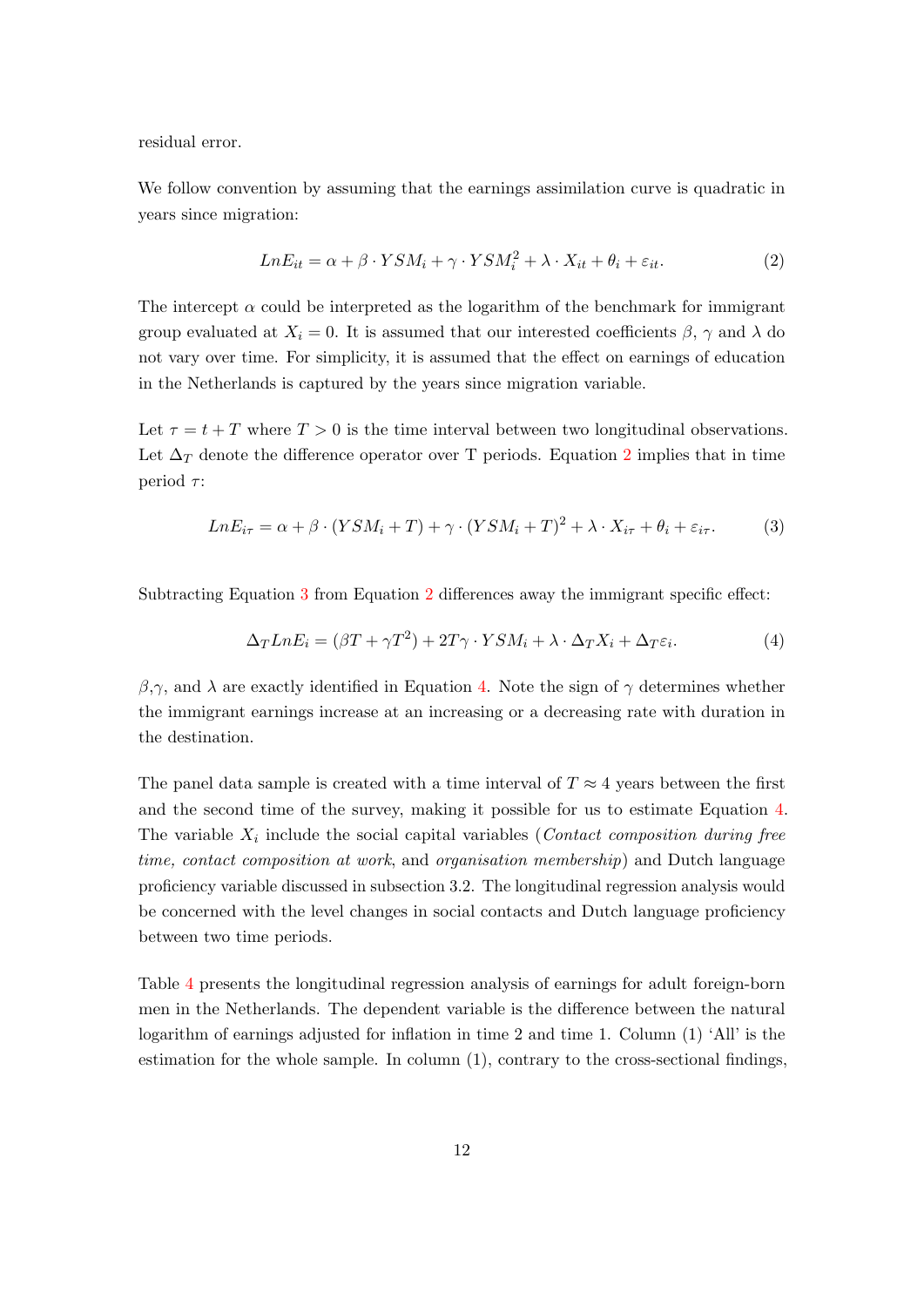it is found that the coefficients for social contacts are statistically significant. Co-ethnic contact during free time compared to Dutch contact  $(16\%)$ , equal contact compared to co-ethnic contact at work (17 %) and Dutch language proficiency compared to not speaking Dutch  $(15\%)$  all lead to an increase in earnings.<sup>[10](#page-13-0)</sup> The effect of network differs by the context. If an immigrant allocates more time in co-ethnic contact during free time or some contact at work with Dutch people compared to only co-ethnics, this would yields returns to earnings. These confirm our hypotheses  $H_1$ ,  $H_5$ ,  $H_6$  about earnings.

#### [TABLE [4](#page-27-0) ABOUT HERE]

Column (2) of Table [4](#page-27-0) 'T&M' is the estimation for the Mediterranean group (Turks and Moroccans), and column (3) of Table  $4.5\&A$  $4.5\&A$  is the estimation for the Caribbean group (Surinamese and Antilleans). The Mediterranean group is predominantly of Muslim origin and its linguistic distance from the Dutch is great. The Caribbean group, however, is close to the Dutch society concerning religious and cultural characteristics due to a colonial history. Column (2) shows that co-ethnic contact compared to equal contact  $(14\%)$ , some contact with Dutch people at work  $(17\%)$ , and Dutch language proficiency  $(15\%)$  all lead to an increase in earnings for the Mediterranean group, while the effect is much lower for the Caribbean group. As shown in equation [4,](#page-12-2) solving  $\beta T + \gamma T^2 = 0.204, 2T\gamma = -0.011$ yields  $\beta = 0.057$  and  $\gamma = -0.0014$  (Table [4,](#page-27-0) column 2). The earnings of the Mediterranean group increases at a decreasing rate with duration.

Column (4) of Table [4](#page-27-0) 'No NL Edu.' is the estimation for immigrants who completed their education in the country of origin, and column (5) of Table [4](#page-27-0) 'NL Edu.' is the estimation for immigrants who completed education in the Netherlands. Comparing column (4) and column (5), the effects of social contacts (15 $\%$  for 'more contact with Dutch at work') and Dutch language proficiency  $(19\%)$  on earnings of immigrants who completed their education in the country of origin are stronger than that for immigrants

<span id="page-13-0"></span><sup>&</sup>lt;sup>10</sup>Yao and Van Ours [\(2015\)](#page-22-10) analyses the effect of Dutch language proficiency on the wages of adult male immigrants in the Netherlands from all countries of origin. Although the sample is relatively small for a microdata analysis of male earnings (407 observations), those who are proficient in Dutch (measured by a dichotomous variable) earn about 14 percent more than those lacking proficiency, which is marginally significant  $(t=1.91)$ . This magnitude is comparable to what is found in this study and in studies of other countries. Using an IV approach to identify Dutch proficiency, Yao and Van Ours found the coefficient declines to 9.4 percent, but the standard error increases sharply  $(t=0.49)$ . Presumably because of the difficulty of finding appropriate identifying instruments, other studies using the IV technique to study the relation between earnings and proficiency also found a large increase in the standard error compared to an OLS analysis. For a discussion of this issue, see Chiswick and Miller [\(1995\)](#page-20-1).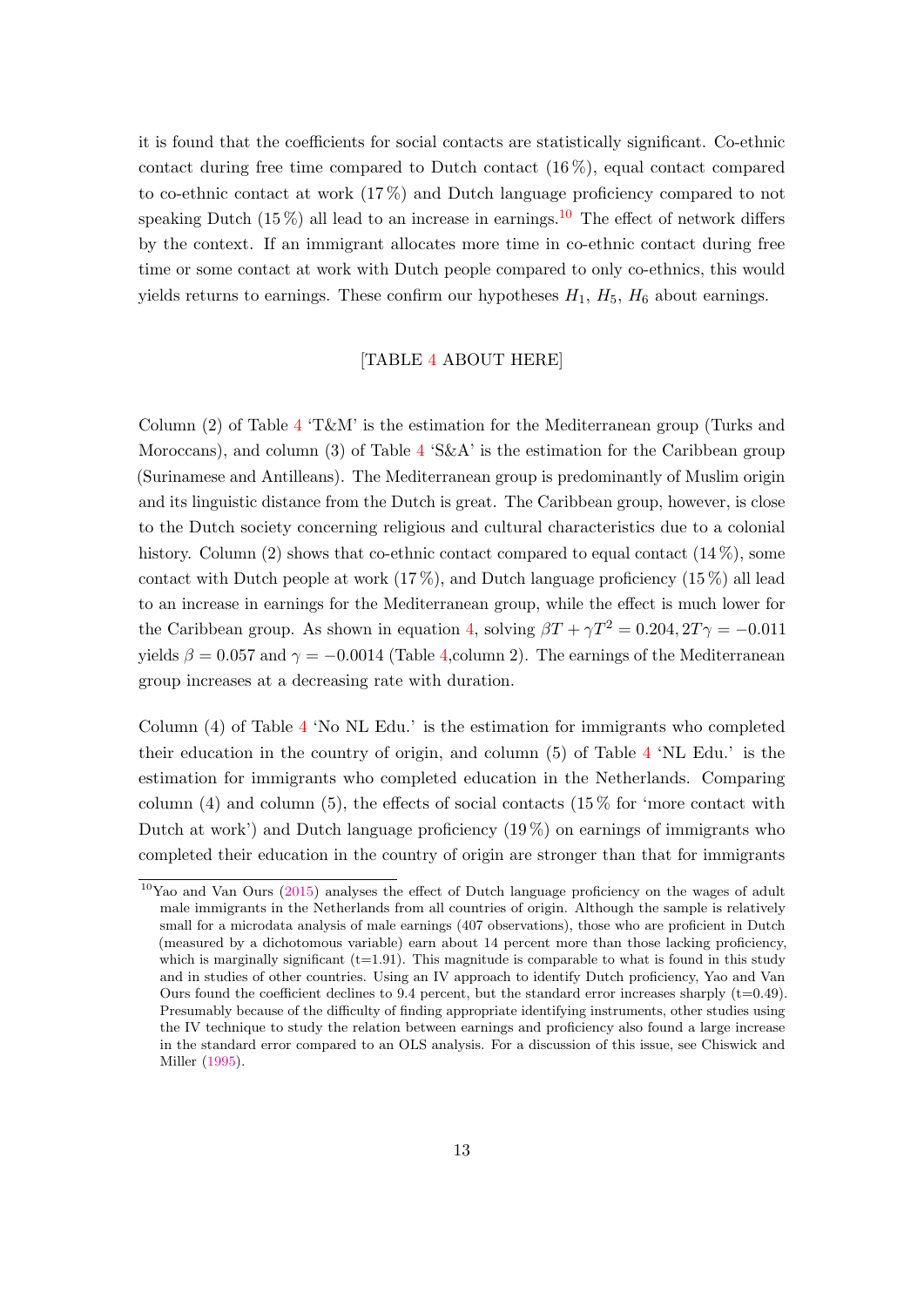who completed their education in the Netherlands.

Column (6) of Table  $4 \text{'}AM>18$  $4 \text{'}AM>18$  is the estimation for immigrants whose age at migration (AAM) is older than 18, and column (7) of Table [4](#page-27-0) 'AAM≤18' is the estimation for immigrants whose age at migration (AAM) is younger than 18. Comparing column (6) and column (7), co-ethnic contact during free time  $(22\%)$ , Dutch contact at work  $(23\%)$ , and Dutch language proficiency (19 %) all increase earnings for immigrants who migrate at an older age, while only the coefficient for Dutch organisation membership is positively significant in column (4). The effects of social contacts and Dutch language proficiency on earnings of immigrants who migrate at an older age are also slightly stronger than that for immigrants who migrate at a younger age.

Above all, we have done regressions for three pairs of (low-skill-transferability versus high-skill-transferability) subgroups: the Mediterranean versus the Caribbean; immigrants' education completed in the country of origin versus education completed in the Netherlands; age at migration older than 18 versus age at migration younger than 18. We consistently found that low-skill-transferability immigrants benefit more from social contacts and especially from Dutch language proficiency in earnings than high-skilltransferability immigrants, thus confirming hypothesis  $H_2$  about earnings.

Column (8) of Table [4](#page-27-0) 'Econ' is the estimation for the economic migrants, and column (9) of Table [4](#page-27-0) 'Non-Econ' is the estimation for the non-economic migrants. Column (8) shows that the statistically significant contact with Dutch people at work  $(31\%)$  and Dutch language proficiency (24 %) both lead to an increase in earnings of economic migrants. However, among non-economic migrants, only the coefficient for Dutch organisation membership is statistically significant  $(16\%)$ . This confirms our hypothesis  $H_3$  on the effects on earnings of motives for migrating.

#### 4.3 Panel data analyses on employment

Appendix Table [A2](#page-25-0) presents the random effects logistic regression results of employment for adult foreign-born men in the Netherlands. The random effects logit model is a maximum likelihood solution where the parameters are estimated through a weighted combination of within and between individual covariances. The dependent variable is a dichotomous variable for being employed or not. Column (1) 'All' is the estimation for the whole sample.  $\sigma$  is the estimated random effects' standard deviation. The significance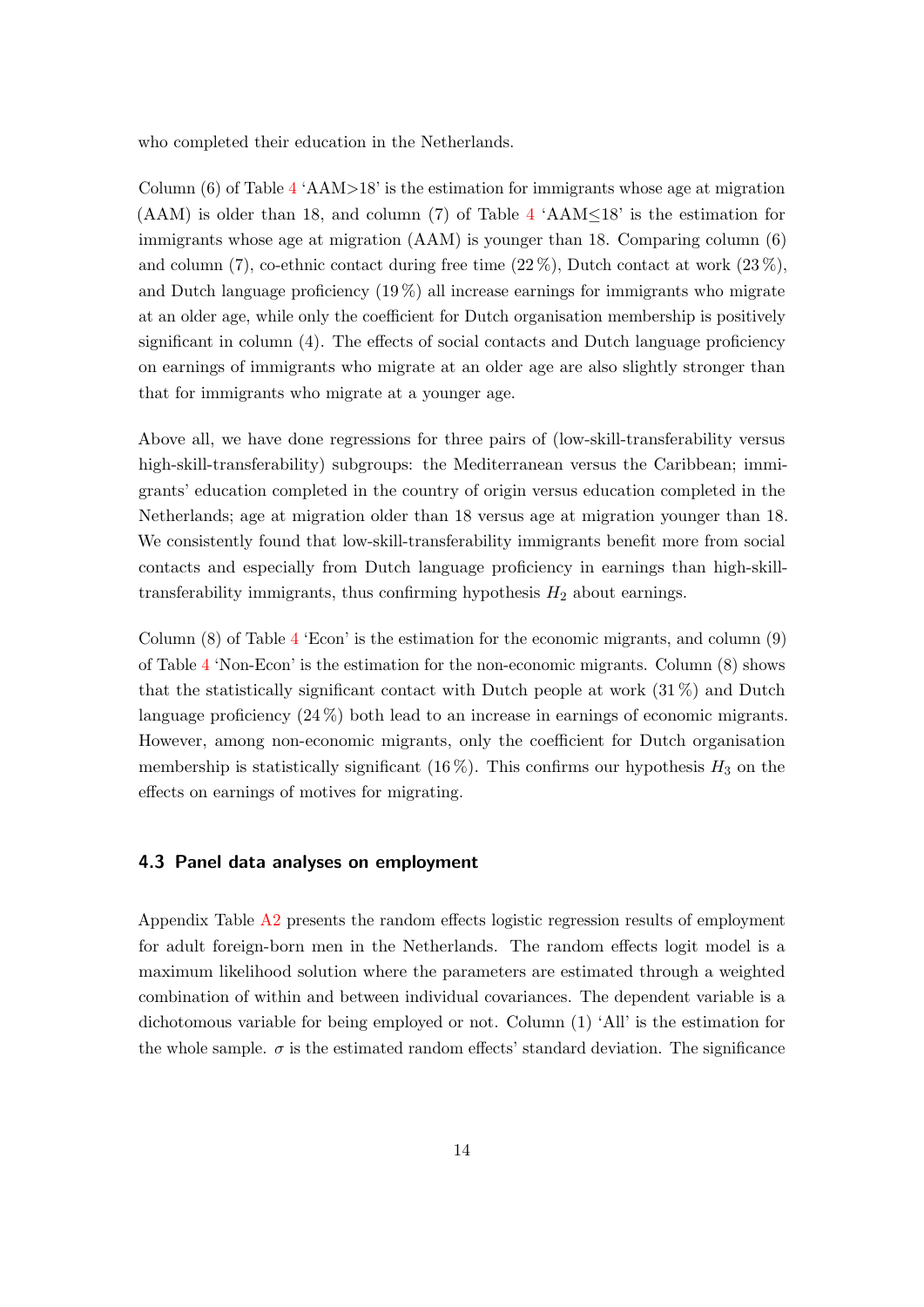of  $\sigma$  implies that there is random effect. Similar with cross-sectional findings in Table [3,](#page-26-0) Dutch contact greatly enhances the probability of being employed. In column (1), participating in a Dutch organisation is significantly associated with a higher probability of being employed, and the odds ratio is 4.93 times higher. The odds ratio is 1.76 times greater for a change from 'do not speak Dutch' to 'Dutch: not very well', and is 3.06 times greater for a change from 'do not speak Dutch' to 'Dutch: very well'. Social contacts and Dutch language proficiency turn out to increase the likelihood of employment, especially contact with Dutch people. Co-ethnic contact does not seem to have any positive effect on employment. These confirm the hypotheses  $H_1$ ,  $H_5$ ,  $H_6$  about employment.

Column (2) of Table [A2](#page-25-0) 'T&M' is the estimation for the Mediterranean group (Turks and Moroccans), and column (3) of Table  $A2$  'S&A' is the estimation for the Caribbean group (Surinamese and Antilleans). Only the Mediterranean group has a higher probability of being employed with more Dutch contact, and a higher level of Dutch language proficiency. Social contacts and Dutch language proficiency do not have these positive effects for the Caribbean group, perhaps because they are highly adjusted to Dutch culture and language at immigration.

Column  $(4)$  of Table  $\overline{A2}$  $\overline{A2}$  $\overline{A2}$  'No NL Edu.' is the estimation for immigrants who completed their education in the country of origin, and column (5) of Table [A2](#page-25-0) 'NL Edu.' is the estimation for immigrants who completed education in the Netherlands. In column (4), participating in a Dutch organisation is significantly associated with a higher probability of being employed for immigrants who completed their education in the country of origin, and the odds ratio is 9.97 times higher. The odds ratio is 1.74 times greater for a change from 'do not speak Dutch' to 'Dutch: not very well', and is 2.24 times greater for a change from 'do not speak Dutch' to 'Dutch: very well'. However in column (5), none of the coefficients for social contacts and Dutch language proficiency are significant for immigrants who completed their education in the Netherlands.

Column  $(6)$  of Table [A2](#page-25-0) 'AAM>18' is the estimation for immigrants whose age at migration (AAM) is older than 18, and column (7) of Table  $A2 \text{ 'AAM} \leq 18$  $A2 \text{ 'AAM} \leq 18$ ' is the estimation for immigrants whose age at migration (AAM) is younger than 18. Comparing these two columns, the coefficients for Dutch organisation membership and Dutch language proficiency are positively significant for immigrants who migrated at older age, while only the coefficient for language variable is positively significant for immigrants who migrated at younger age.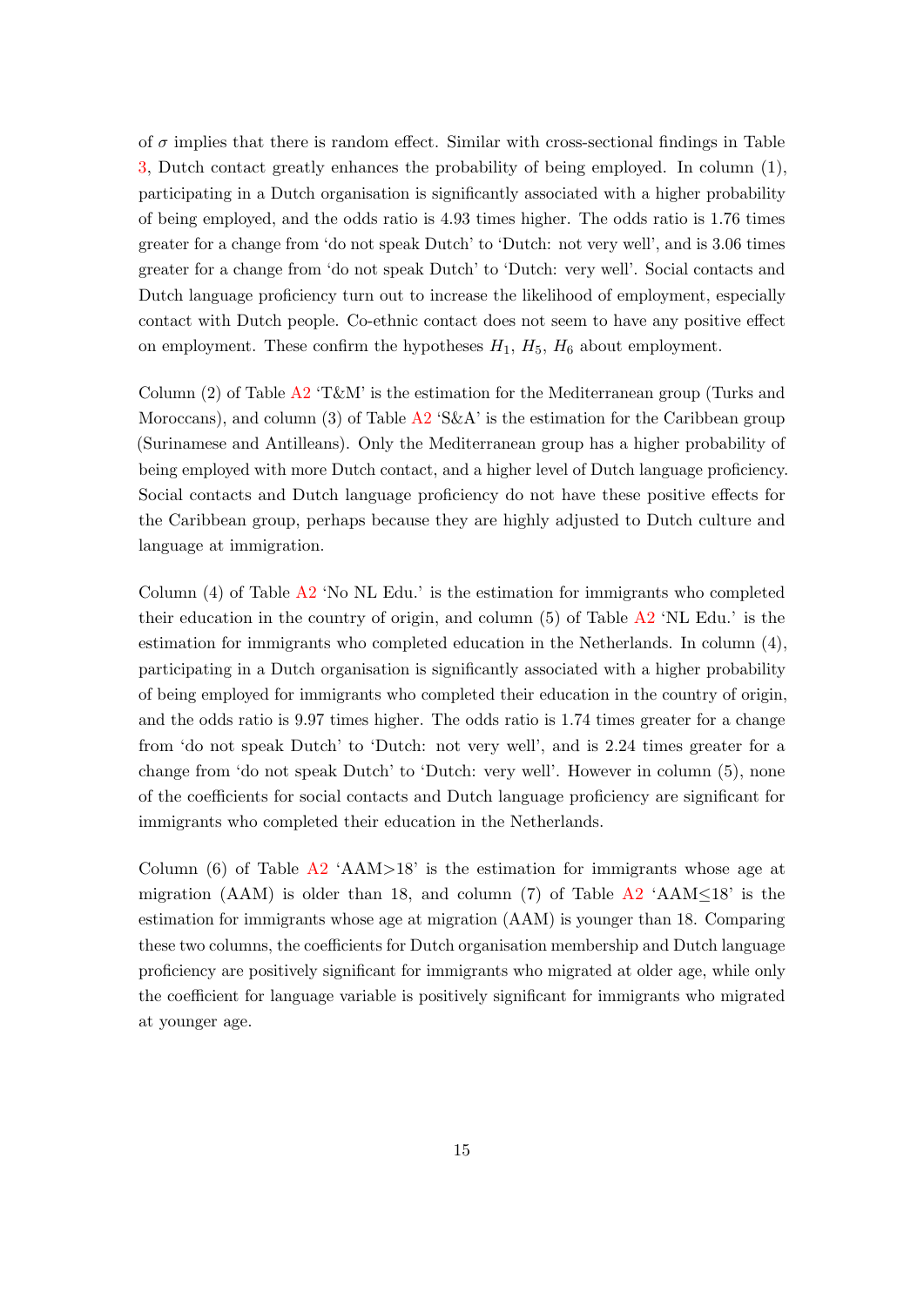Above all, we have compared the three pairs (low-skill-transferability versus high-skilltransferability) of subgroups: the Mediterranean versus the Caribbean; education completed in the country of origin versus education completed in the Netherlands; age at migration older than 18 versus age at migration younger than 18. We consistently found that low-skill-transferability immigrants benefit more in terms of employment from social contacts and Dutch language proficiency than high-skill-transferability immigrants, thus confirming hypothesis  $H_2$  about employment.

Column  $(8)$  and  $(9)$  of Table  $\overline{A2}$  $\overline{A2}$  $\overline{A2}$  report the random effects regression results separately for economic and non-economic migrants. Participating in a Dutch organisation is significantly associated with higher probability of employment for economic migrants, and the odds ratio is 11.99 times higher. The odds ratio is 2.49 times greater for a change from 'do not speak Dutch' to 'Dutch: not very well'. However, the effect of language is much less for non-economic migrants. This confirms our hypothesis  $H_3$  about employment.

#### 4.4 Panel data analyses on occupational status

The fixed effects estimation on occupational status for adult foreign-born men in the Netherlands is reported in Table [A3.](#page-26-0) The dependent variable is the International Socio-Economic Index (ISEI). The model eliminates unobserved heterogeneity by using deviations from the means of the variables, and hence the time-invariant variables, such as ethnicity, are eliminated. Column (1) is the estimation for the whole sample. Column (2) is the estimation for immigrants who are blue-collar workers, and column (3) is the estimation for immigrants who are white-collar workers. In column (1), it is found that both co-ethnic contact and contact with Dutch people are useful for occupational upward mobility. This confirms the hypotheses  $H_5$  and  $H_6$  about occupational status. Comparing column (2) and column (3), we do not find any significant effect of social contacts on occupational status in blue-collar jobs. In white collar-jobs, however, co-ethnic contact and some contact with Dutch people compared to only co-ethnics increases the occupational status. This confirms our hypothesis *H*4.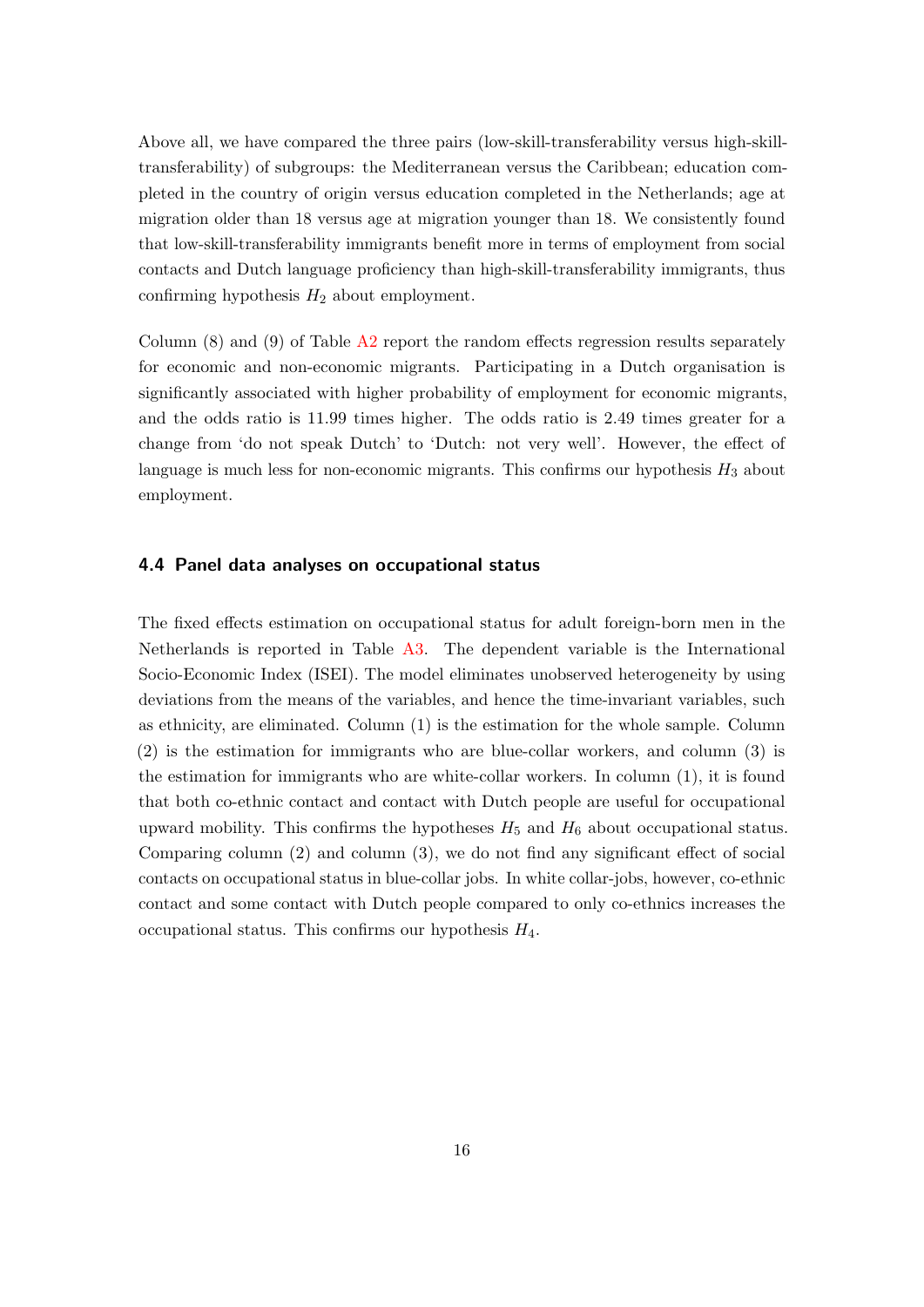## 5 Robustness Checks

In this section, we mainly discuss two issues: selectivity of panel respondents in crosssectional data; and the possible reverse causality between earnings and social contact variables.

It should be noted that this Dutch survey was not originally set up as a longitudinal study and hence the level of attrition is rather high. Around 80 % agree to take part in the next wave, but only 20 % actually realise the re-interview. The interviewers did not trace the respondents who move in the period between the two surveys. We also checked the descriptive statistics for the pooled panel data, both at the first and the second time of measurement. They do not differ greatly from Table  $1$  and Table  $2^{11}$  $2^{11}$  $2^{11}$  To further check whether these respondents are selective, we apply Heckman selection model. In the first step, a probit regression is run to predict the participation of respondents in the panel sample. Apart from all the control variables, the dummy for living in a rented house is added. The coefficient is significantly negative, implying that the respondents who live in a rented house are less likely to participate in the next wave compared to those who own a house. The intuition is that respondents renting a house have higher probabilities of changing address by returning to their country of origin or moving elsewhere in the Netherlands. In the second step, the outcome regression is run controlling for the selectivity coefficient obtained in the first step.

The Heckman selectivity correction models for earnings, employment and occupational status are reported in Appendix Table [A4.](#page-27-0) The inverse Mills' ratio reported in the last row of each column is not significant in any of the specifications, implying that there is no selection bias. This result validates the empirical analysis for the panel data.

Apart from utilising the longitudinal approach to tackle the endogeneity problem, we further study the causal relationship between social contacts and earnings by including in the model lagged measures of social contacts and Dutch language proficiency, (Appendix Table [A5\)](#page-35-0). In our panel data sample, these lagged variables are 3 to 4 years prior to the measured earnings.

Although the lagged contact variables during free time and at work are not statistically significant, lagged variables for ethnic organisation membership, Dutch organisation membership and the ethnic concentration all have significant positive effects in earnings.

<span id="page-17-0"></span><sup>&</sup>lt;sup>11</sup>The descriptive tables for the pooled panel data are available on request.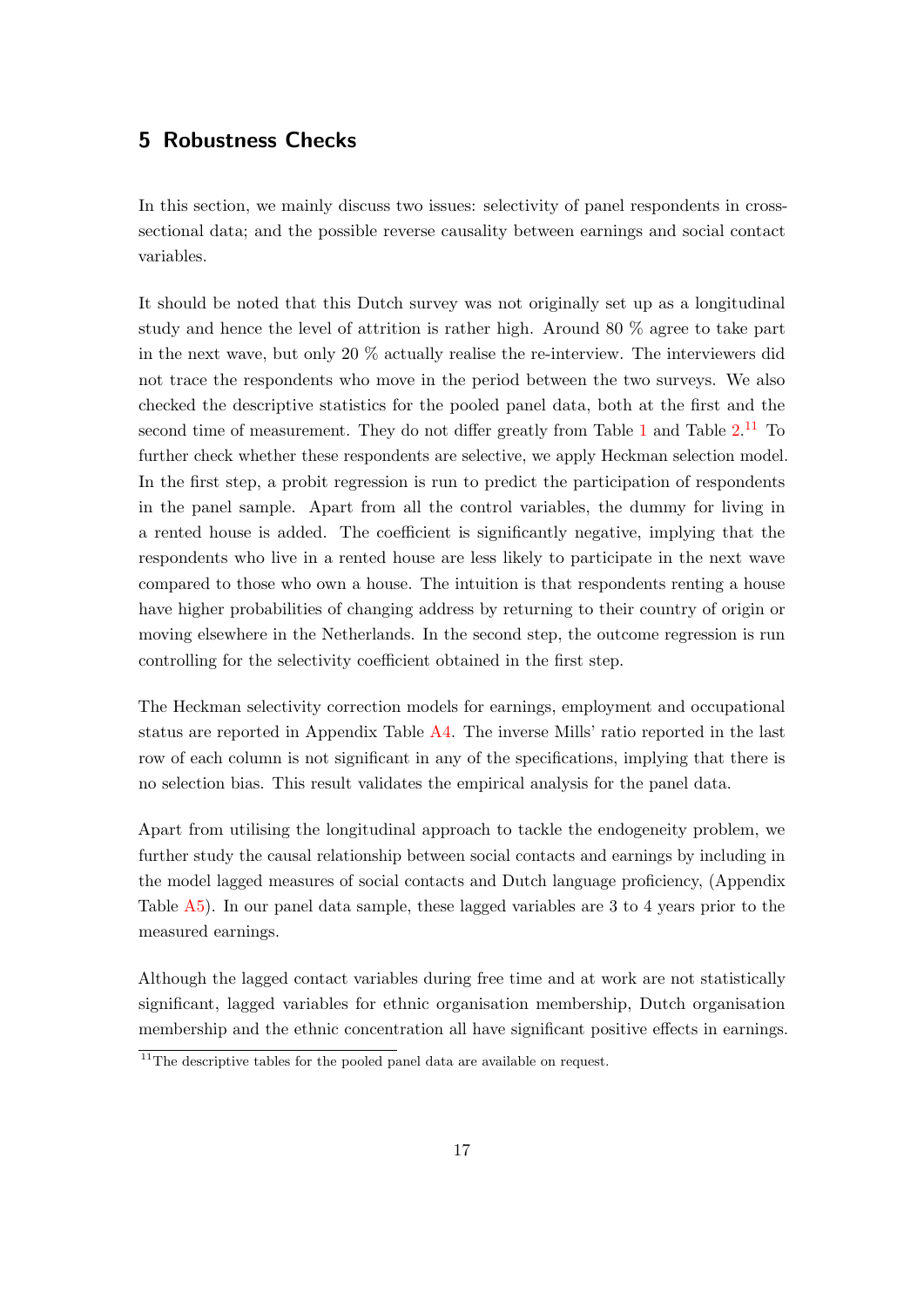The ethnic organisation membership effect  $(15\%)$  is larger and more highly significant than the effect of Dutch organization membership  $(11\%)$ . The lagged language variables are not statistically significant implying that recently acquired language skills have the bigger impact on earnings, as it is unlikely that higher earnings increases a worker's Dutch language skills.

# 6 Main Conclusions and Discussions

This paper studies the effects of social contacts and Dutch language proficiency on the adult foreign-born men's labour market performances in the Netherlands, using four large cross-section samples from year 1991 to 2002, together with a constructed panel dataset. It is found that social contacts and Dutch language proficiency have positive impacts on labour market outcomes (mainly employment and earnings). But the strength of the effects varies by the degree of the transferability of their pre-migration skills and their motivation for migration (economic or non-economic).

There are several important findings. First, the Mediterranean group (Turks and Moroccans) benefits much more from social contacts and Dutch language proficiency in their economic performance than the Caribbean group (Surinamese and Antilleans). For example, the Mediterranean immigrants who speak Dutch well earn 15 % more than those who do not speak Dutch at all. For Turks and Moroccans, two economically disadvantaged groups with lower education levels, contact with Dutch people turns out to be of great use in job-related activity. Surinamese and Antilleans' earnings are quite invariant to changes in social contacts and Dutch language proficiency. Surinamese and Antilleans, as two immigrant groups that are closer to Dutch culture and language due to colonial ties, their pre-migration contacts with Dutch were rather frequent. The marginal effect of contact with Dutch people in the Netherlands is not that important for them.

Second, immigrants who completed their education in the country of origin benefit more from social contacts and Dutch language proficiency in their economic performances than immigrants who had some years of schooling in the Netherlands. In the former group, immigrants who report more contact with Dutch at work earn 15 % more than those who have more co-ethnic contact at work, *ceteris paribus*. Certain qualifications in the Netherlands are useful to get a job or a promotion at work. Immigrants who completed their education in the country of origin lack the destination-specific exposure, and hence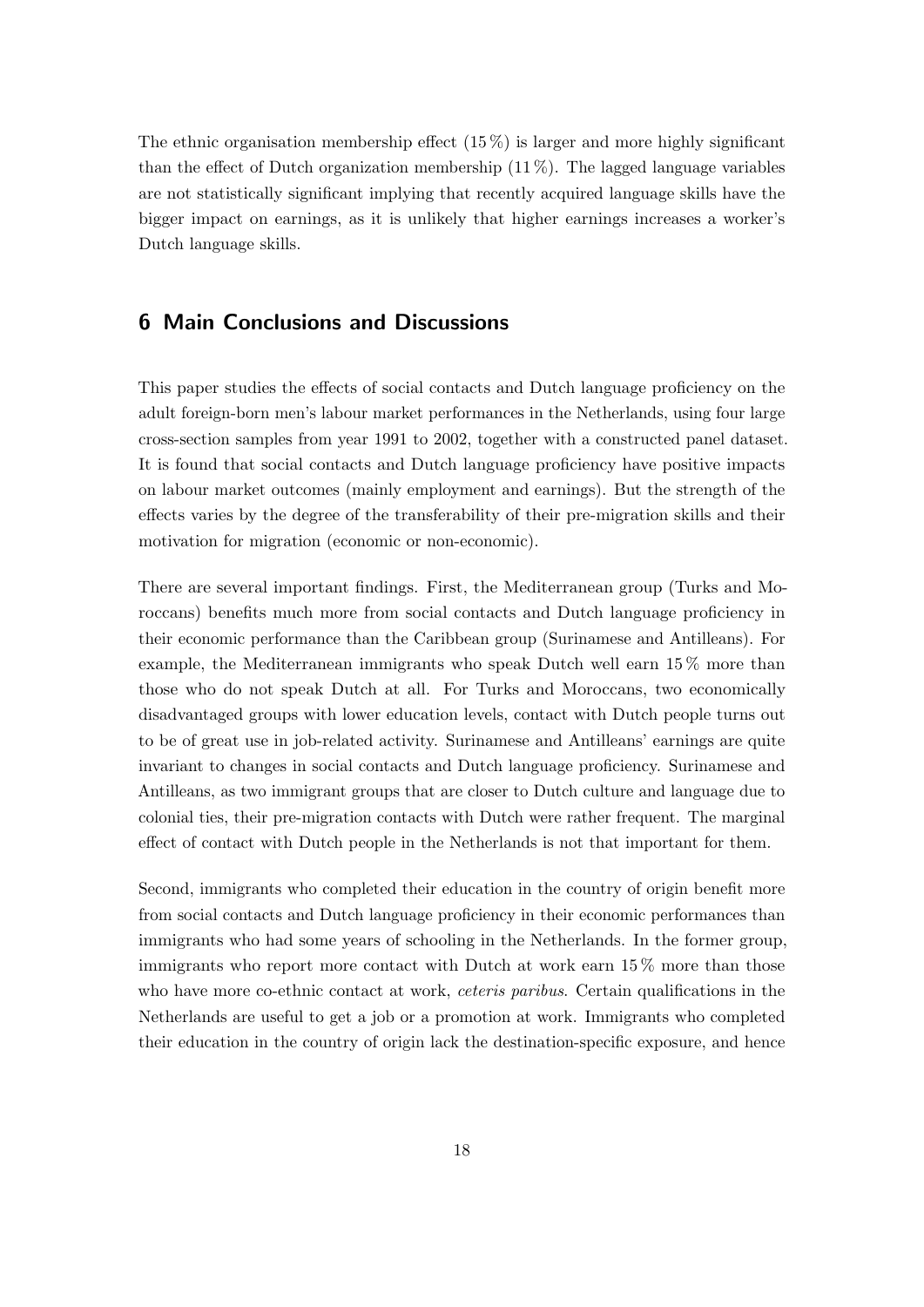social contacts provide more information for them to familiarize with the local labour market.

Third, immigrants who migrated at an older age have a larger partial effect from social contacts and Dutch language proficiency in their economic performances than immigrants who migrated at a younger age. The older age an immigrant migrates, the less transferable is his skill to the destination. Younger migrants have accumulated more destinationspecific qualifications and mostly speak fluent Dutch. Therefore they are more competitive in job market than those who migrated at an older age.

Fourth, social contacts and Dutch language proficiency have larger impacts on the economic outcomes of economic migrants than non-economic migrants. Economic migrants make better use of social contacts and Dutch language proficiency to obtain economic benefits. For example, ceteris paribus, contact with Dutch at work and having a good mastery of Dutch yield  $31\%$  and  $24\%$  increases in earnings, respectively, while they do not have any significant effects on non-economic migrants' earnings.

Fifth, social contacts and Dutch language proficiency also enhance occupational status, but only for white-collar jobs. Contact with Dutch people is found to be consistently positive in increasing all labour market outcomes (earnings, employment and occupational status), but co-ethnic contact does not increase the likelihood of employment among immigrants.

This study demonstrates the importance of social contacts and the distinction between contacts among co-ethnics and with the host population, and Dutch language proficiency on immigrant economic outcomes. As a result, the study provides insights for the Netherlands, and the European Union more broadly, on programs to enhance the integration of immigrants by the government, immigrant ethnic communities and the immigrants them-selves.<sup>[12](#page-19-0)</sup> A greater scope may involve mixed neighbourhood housing, which facilitates communications between the immigrants and the natives. A greater emphasis on Dutch language proficiency would enhance their earnings directly and enhance their earnings indirectly by facilitating contact with Dutch people during their free time, at work and through participating in Dutch organisations.

<span id="page-19-0"></span> $12$ Wang [\(2016\)](#page-22-11), for example, studies how local labour market conditions affect immigrant's decision on network formation both in the co-ethnic group and the native group.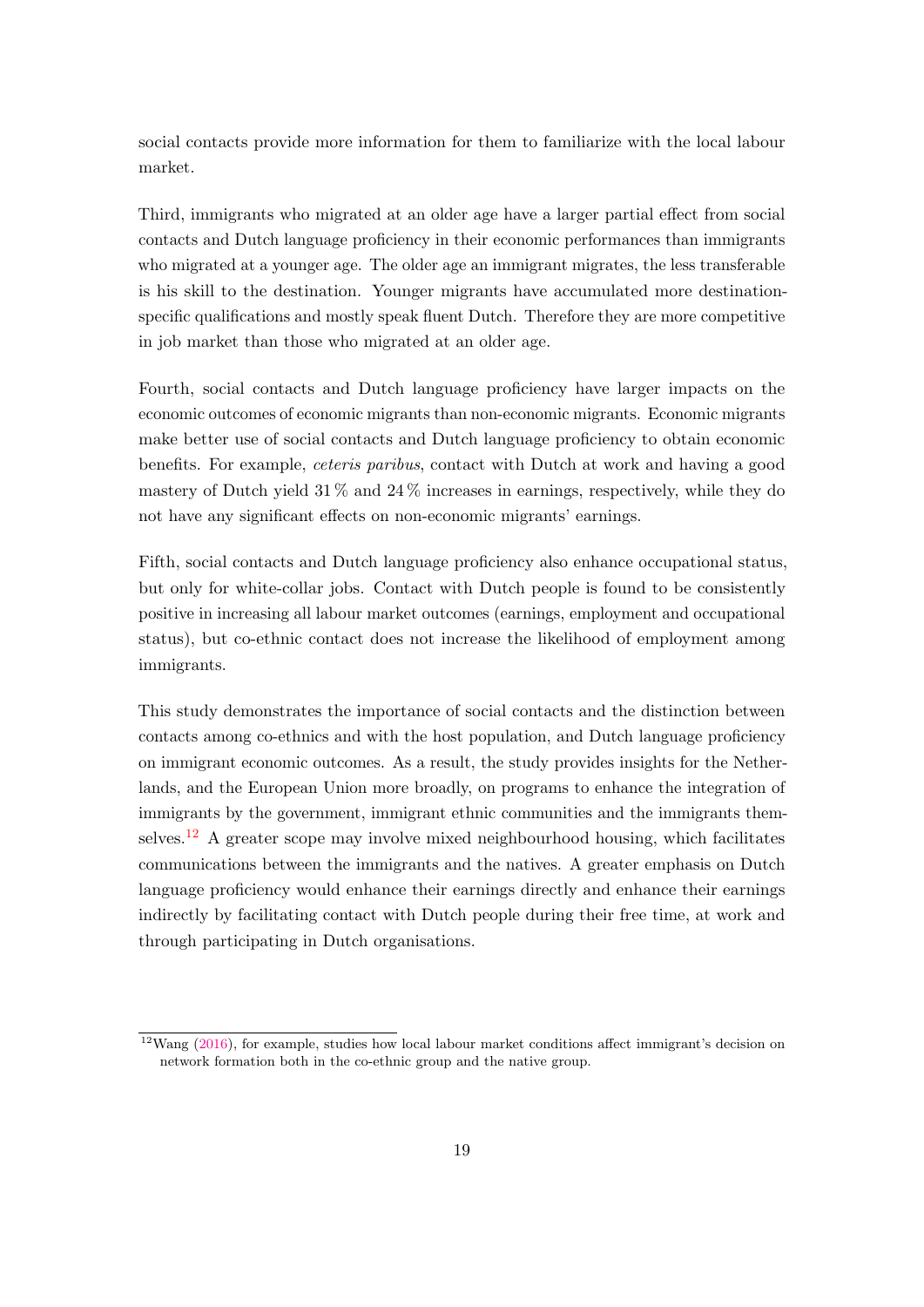# **References**

- <span id="page-20-4"></span>Budria, S. and P. Swedberg (2012). 'The impact of language proficiency on immigrants' earnings'. IZA Discussion Paper 6957.
- <span id="page-20-0"></span>Carliner, G. (1981). 'Wage differences by language group and the market for language skills in Canada'. The Journal of Human Resources 16.3, pp. 384–399.
- <span id="page-20-15"></span>Chiswick, B. R. (1978). 'The effect of Americanization on the earnings of foreign-born men'. Journal of Political Economy 86.5, pp. 897–921.
- <span id="page-20-5"></span>Chiswick, B. R. (1998). 'Hebrew language usage: determinants and effects on earnings among immigrants in Israel.' Journal of Population Economics 11.2, pp. 253–271.
- <span id="page-20-9"></span>— (1999). 'Are immigrants favorably self-selected?' The American Economic Review 89.2, pp. 181–185.
- <span id="page-20-1"></span>Chiswick, B. R. and P. W. Miller (1995). 'The endogeneity between language and earnings: international analyses'. Journal of Labor Economics 13.2, pp. 246–288.
- <span id="page-20-2"></span>Chiswick, B. R. and P. W. Miller (2002). 'Immigrant earnings : language skills, linguistic concentrations and the business cycle'. Journal of Population Economics 15.1, pp. 31– 57.
- <span id="page-20-12"></span>Chiswick, B. R. and P. W. Miller (2005). 'Do enclaves matter in immigrant adjustment?' City & Community 4. March, pp. 5–35.
- <span id="page-20-10"></span>Chiswick, B. R. and P. W. Miller (2007). 'Earnings and occupational attainment: immigrants and the native born'. IZA Discussion Paper 2676.
- <span id="page-20-7"></span>— (2012). 'Negative and positive assimilation, skill transferability, and linguistic distance'. Journal of Human Capital 6.1, pp. 35–55.
- <span id="page-20-13"></span>Clark, K. and S. Drinkwater (1998). 'Ethnicity and self-employment in Britain'. Oxford Bulletin of Economics and Statistics 60.3, pp. 383–407.
- <span id="page-20-8"></span>Duleep, H. O. and M. C. Regets (1999). 'Immigrants and human-capital investment'. The American Economic Review 89.2, pp. 186–191.
- <span id="page-20-3"></span>Dustmann, C. and F. Fabbri (2003). 'Language proficiency and labour market performance of immigrants in the UK'. Economic Journal 113.489, pp. 695–717.
- <span id="page-20-6"></span>Dustmann, C. and A. Van Soest (2001). 'Language fluency and earnings: estimations with misspecified indicators'. The Review of Economics and Statistics 83.4, pp. 663–674.
- <span id="page-20-11"></span>Evans, M. (1987). 'Language skill, language usage and opportunity: immigrants in the Australian labour market'. Sociology 21.2, pp. 253–274.
- <span id="page-20-14"></span>Ganzeboom, H. B. G., P. M. D. E. Graaf, and D. J. Treiman (1992). 'A standard international socio-economic occupational status index of occupational status'. Social Science Research 21, pp. 1–56.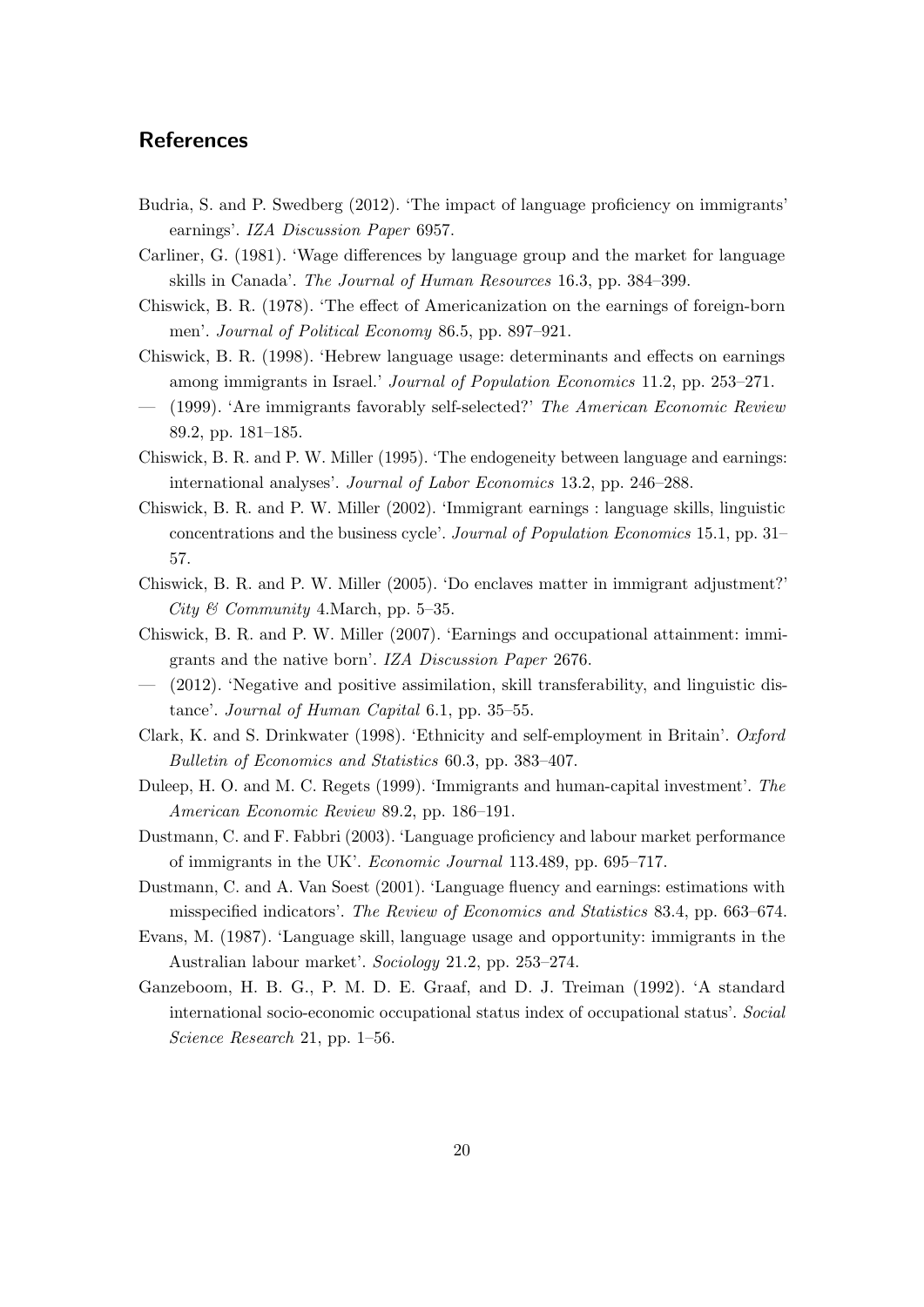- <span id="page-21-4"></span>Granovetter, M. (1974). Getting a job: a study of contacts and careers. first edit. Harvard University Press,Cambridge, MA.
- <span id="page-21-5"></span>Ioannides, Y. M. and L. D. Loury (2004). 'Job information networks , neighborhood effects , and inequality'. Journal of Economic Literature XLII.December, pp. 1056–1093.
- <span id="page-21-11"></span>Iosifides, T., M. Lavrentiadou, E. Petracou, and A. Kontis (2007). 'Forms of social capital and the incorporation of Albanian Immigrants in Greece'. Journal of Ethnic and Migration Studies 33.8, pp. 1343–1361.
- <span id="page-21-0"></span>Kanas, A. and F. Van Tubergen (2006). 'The impact of human and social capital on immigrants' employment and occupational status'. Working paper.
- <span id="page-21-3"></span>Kanas, A., B. R. Chiswick, T. Van der Lippe, and F. Van Tubergen (2012). 'Social contacts and the economic performance of immigrants: a panel study of immigrants in Germany'. International Migration Review 46.3, pp. 680–709.
- <span id="page-21-12"></span>Kazemipur, A. (2006). 'The market value of friendship: social networks of immigrants'. Canadian Ethnic Studies Journal 38.2, pp. 47–71.
- <span id="page-21-1"></span>Lancee, B. (2010). 'The economic returns of immigrants' bonding and bridging social capital: the case of the Netherlands'. International Migration Review 44.1, pp. 202– 226.
- <span id="page-21-13"></span>— (2012). 'Immigrant performance in the labour market'. PhD thesis. Univeristy of Amsterdam.
- <span id="page-21-7"></span>Lin, N. (1999). 'Social networks and status attainment'. Annual Review of Sociology 25, pp. 467–487.
- <span id="page-21-2"></span>Lin, N., J. C. Vaughn, and W. M. Ensel (1981). 'Social resources and occupational status attainment'. Social Forces 59.4, pp. 1163–1181.
- <span id="page-21-14"></span>Martinovic, B., F. Van Tubergen, and I. Maas (2009). 'Dynamics of interethnic contact: a panel study of immigrants in the Netherlands'. European Sociological Review 25.3, pp. 303–318.
- <span id="page-21-9"></span>McManus, W., W. Gould, and F. Welch (1983). 'Earnings of Hispanic men: the role of English language proficiency'. Journal of Labor Economics 1.2, p. 101.
- <span id="page-21-15"></span>Mincer, J. (1974). Schooling, experience and earnings. New York, NY: National Bureau of Economic Research.
- <span id="page-21-6"></span>Montgomery, J. D. (1991). 'Social networks and labor-market: toward an economic analysis'. American Economic Review 81.5, pp. 1408–1418.
- <span id="page-21-8"></span>Mouw, T. (2003). 'Social capital and finding a job: do contacts matter?' American Sociological Review 68.6, p. 868.
- <span id="page-21-10"></span>Mullan, B. P. (1989). 'The impact of social networks on the occupational status of migrants'. International Migration 27.1, pp. 69–86.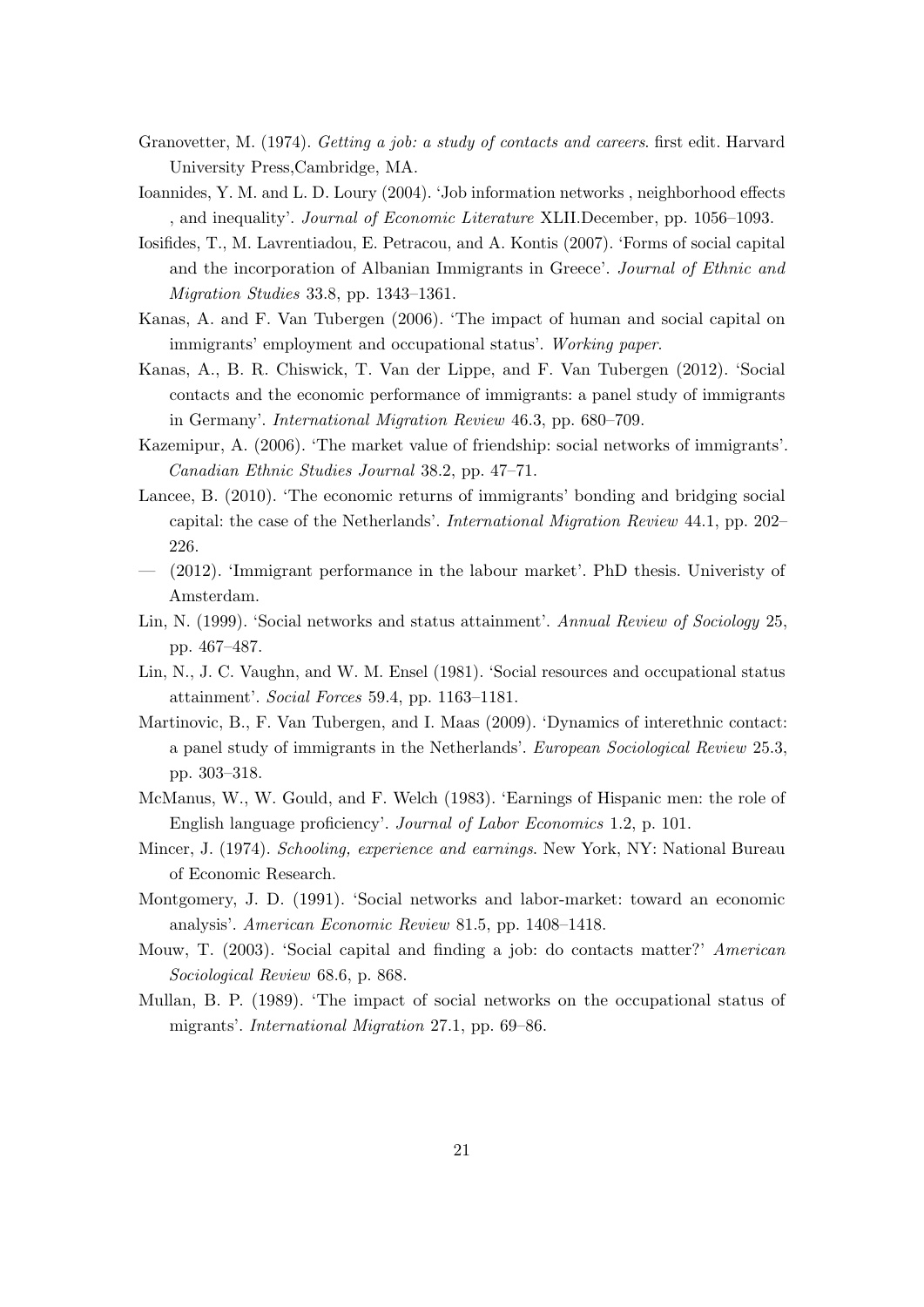- <span id="page-22-4"></span>Nickell, S. (1982). 'The determinants of occupational success in Britain'. The Review of Economic Studies 49.1, pp. 43–53.
- <span id="page-22-7"></span>Oosterbeek, H. (1992). 'Essays on human capital theory'. PhD thesis. University of Amsterdam.
- <span id="page-22-3"></span>Piracha, M., M. Tani, and M. Vaira-Lucero (2014). 'Social capital and immigrants' labour market performance'. Papers in Regional Science.
- <span id="page-22-5"></span>Putnam, R. D. (2000). Bowling Alone: the Collapse and Revival of American Community. Simon and Schuster.
- <span id="page-22-0"></span>Van Ours, J. C. and J. Veenman (1999). 'The Netherlands : old emigrants-young immigrant country'. IZA Discussion Paper 80.
- <span id="page-22-11"></span>Wang, Z. (2016). 'A paradox of economic prosperity and social integration?' Available at SSRN: http://ssrn.com/abstract=2737601.
- <span id="page-22-6"></span>Woolcock, M. and D. Narayan (2000). 'Social capital: implications for development theory, research, and policy'. The World Bank Research Observer 15.2, pp. 225–249.
- <span id="page-22-2"></span>Xue, L. (2008). 'Social capital and employment entry of recent immigrants to Canada'. Working paper March.
- <span id="page-22-10"></span>Yao, Y. and J. C. Van Ours (2015). 'Language skills and labor market performance of immigrants in the Netherlands'. Labour Economics 34, pp. 76–85.
- <span id="page-22-9"></span>Zorlu, A. (2013). 'Occupational adjustment of immigrants in the Netherlands'. Journal of International Migration and Integration 14.4, pp. 711–731.
- <span id="page-22-1"></span>Zorlu, A. and J. Hartog (2001). 'Migration and immigrants: the case of the Netherlands'. Tinbergen Institute Discussion Paper 042/3.
- <span id="page-22-8"></span>— (2008). 'Employment assimilation of immigrants in the Netherlands: catching up and the irrelevance of education'. IZA Discussion Paper 3534.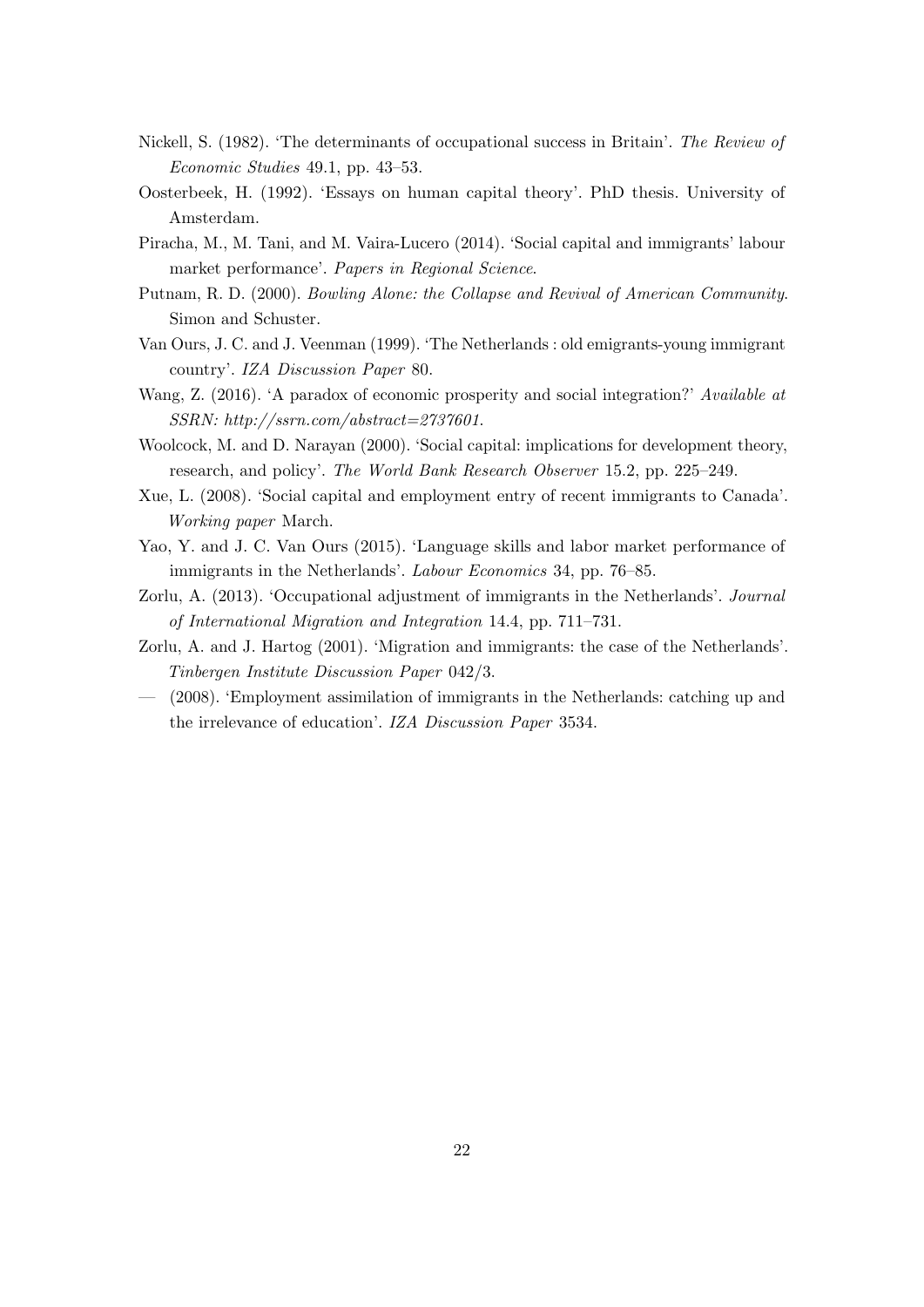

Figure 1: The Average Monthly Earnings of Adult Foreign-Born Men at Each Wave Source: SPVA 1991, 1994, 1998, 2002.

Note: In 2002, the currency changed from Dutch guilders to Euros. The exchange ratio 2.2:1 is used to unify the monetary unit across four waves. Earnings shown in this figure is not adjusted for inflation.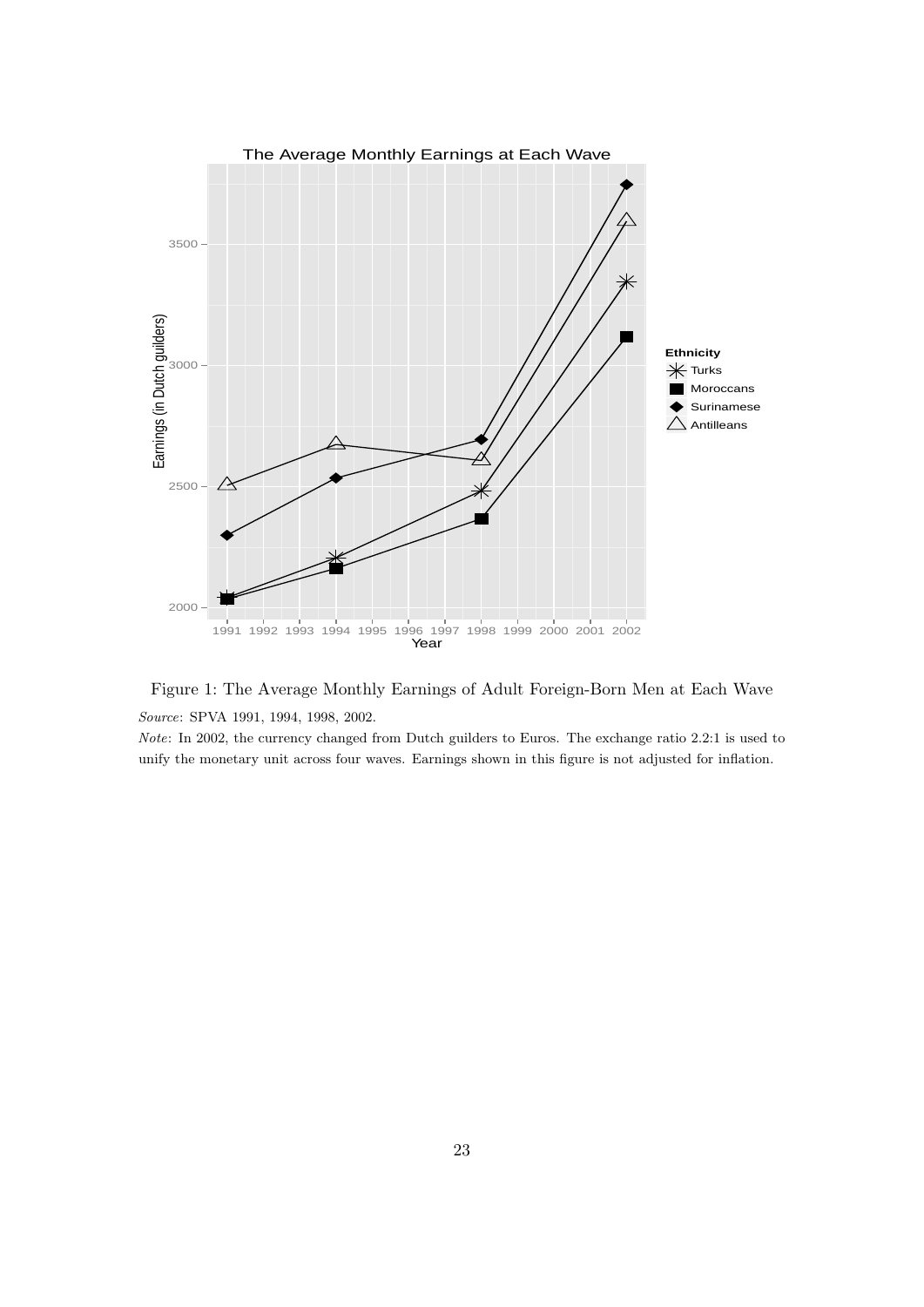| Statistic                    | ${\bf N}$ | ${\it Mean}$ | St. Dev. | Min              | Max          |
|------------------------------|-----------|--------------|----------|------------------|--------------|
| Earnings (in Dutch guilders) | 4,618     | 2,627.09     | 1,137.78 | 9.00             | 21,989.00    |
| Employed now                 | 8,913     | 0.58         | 0.49     | $\boldsymbol{0}$ | $\mathbf{1}$ |
| Occupational status          | 3,323     | 40.51        | 17.77    | 16               | 88           |
| Age                          | 8,920     | 41.04        | 10.51    | 25               | 64           |
| Turks                        | 8,920     | $0.35\,$     | 0.48     | $\boldsymbol{0}$ | $\mathbf{1}$ |
| Moroccans                    | 8,920     | $0.34\,$     | 0.47     | $\boldsymbol{0}$ | $\mathbf{1}$ |
| Surinamese                   | 8,920     | 0.19         | 0.39     | $\boldsymbol{0}$ | $\mathbf{1}$ |
| Antilleans                   | 8,920     | 0.12         | 0.32     | $\overline{0}$   | $\mathbf{1}$ |
| Dutch nationality            | 8,920     | 0.53         | 0.50     | $\overline{0}$   | $\mathbf{1}$ |
| YSM (in years)               | 8,792     | 18.04        | 8.94     | 0.00             | 52.50        |
| Married                      | 8,920     | $0.82\,$     | 0.38     | $\boldsymbol{0}$ | $\mathbf{1}$ |
| Number of children           | 8,920     | 2.63         | 2.34     | $\overline{0}$   | 17           |
| Motive: study                | 8,920     | 0.11         | 0.31     | $\overline{0}$   | $\mathbf{1}$ |
| Motive: family               | 8,920     | $0.31\,$     | 0.46     | $\overline{0}$   | $\mathbf{1}$ |
| Motive: work                 | 8,920     | 0.43         | 0.50     | $\boldsymbol{0}$ | 1            |
| Motive: others               | 8,920     | 0.15         | 0.36     | $\overline{0}$   | 1            |
| No edu. in OC                | 8,698     | 0.33         | 0.47     | $\boldsymbol{0}$ | $\mathbf{1}$ |
| Primary edu. in OC           | 8,698     | $0.35\,$     | 0.48     | $\boldsymbol{0}$ | $\mathbf{1}$ |
| Lower edu. in OC             | 8,698     | 0.16         | 0.37     | $\boldsymbol{0}$ | $\mathbf{1}$ |
| Intermed. edu. in OC         | 8,698     | $0.13\,$     | 0.33     | $\Omega$         | $\mathbf{1}$ |
| Higher edu. in OC            | 8,698     | $\rm 0.03$   | 0.17     | $\boldsymbol{0}$ | $\mathbf{1}$ |
| No edu. in NL                | 8,581     | 0.69         | 0.46     | $\boldsymbol{0}$ | $\mathbf{1}$ |
| Primary edu. in NL           | 8,581     | 0.10         | 0.29     | $\boldsymbol{0}$ | 1            |
| Lower edu. in NL             | 8,581     | 0.08         | 0.28     | $\overline{0}$   | 1            |
| Intermed. edu. in NL         | 8,581     | $0.07\,$     | 0.26     | $\boldsymbol{0}$ | $\mathbf{1}$ |
| Higher edu. in NL            | 8,581     | 0.06         | 0.23     | $\overline{0}$   | $\mathbf{1}$ |
| Exp. in OC (in years)        | 8,531     | 4.85         | 3.29     | 0.00             | 21.36        |
| Exp. in NL (in years)        | 8,833     | 12.17        | 8.56     | 0.00             | 48.00        |
| Work in primary sector       | 8,920     | $0.05\,$     | 0.22     | $\boldsymbol{0}$ | $\mathbf{1}$ |
| Work in secondary sector     | 8,920     | $0.28\,$     | 0.45     | $\overline{0}$   | $1\,$        |
| Work in tertiary sector      | 8,920     | $0.29\,$     | 0.45     | $\boldsymbol{0}$ | $\mathbf{1}$ |
| Contract working hours       | 5,025     | 37.92        | 7.25     | $\overline{0}$   | 96           |
| Ethnic concentration         | 6,938     | 4.78         | 2.52     | 0.26             | 9.73         |

<span id="page-24-0"></span>Table 1: Descriptive Statistics for Cross-Sectional Data, Adult Foreign-Born Men

Respondents are those reported as the household head by the household members.

Earnings are measured as monthly labour market income.

Earnings are not adjusted for inflation.

Occupational status is measured in terms of the International Socio-Economic Index (ISEI). The means of working sector variables do not sum up to 1 because of 'N.A.' option.

Contract working hours are measured per week.

Ethnic concentration is measured in percentages.

Source: SPVA 1991, 1994, 1998, 2002.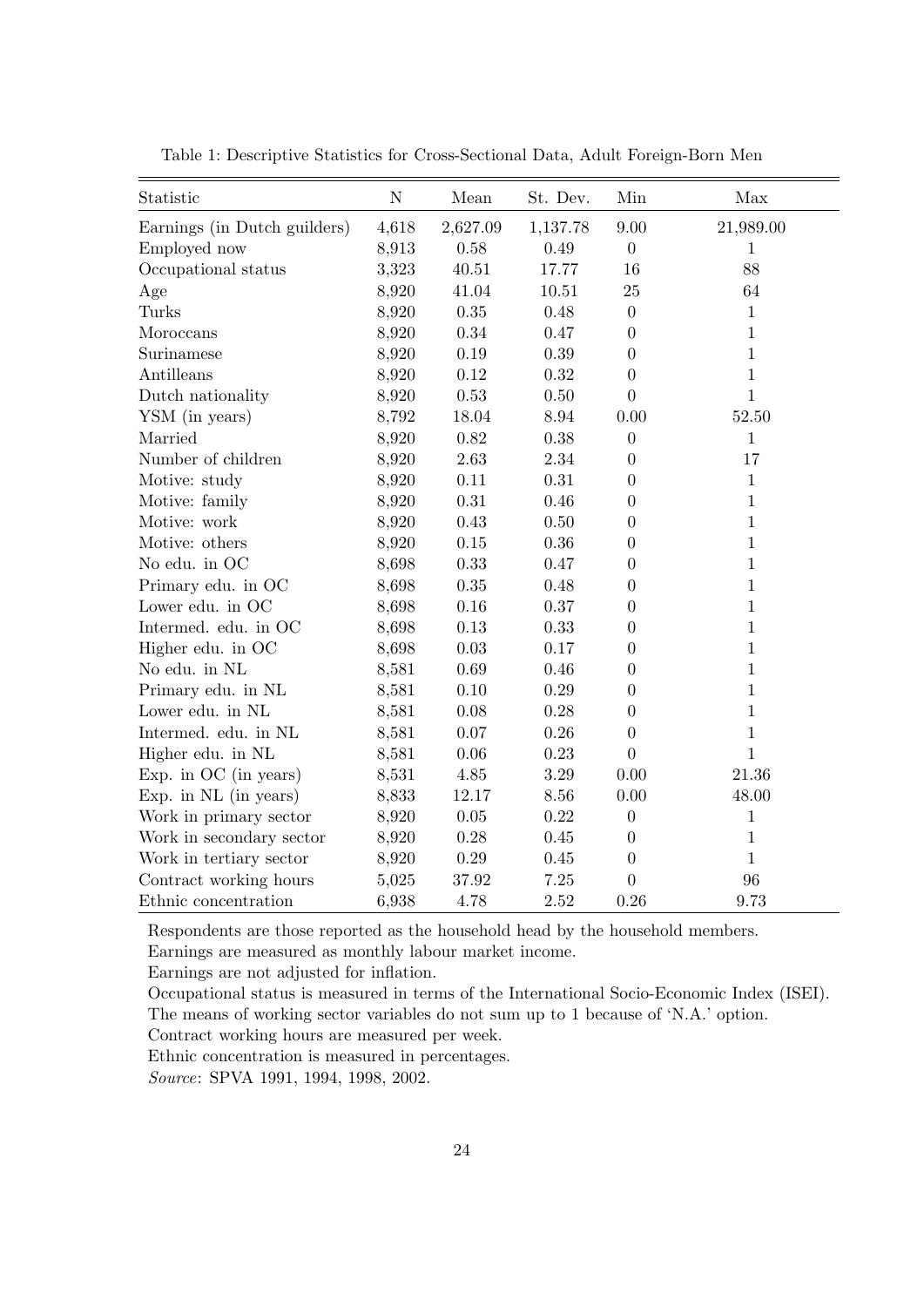<span id="page-25-0"></span>Table 2: Descriptive Statistics of Social Contacts and Dutch Language Proficiency across Ethnicity for Cross-Sectional Data, Adult Foreign-Born Men Turks Moroccans Surinamese Antilleans  $\overline{a}$ 

| During free time: more contact with co-ethnics | 0.48 | 0.29 | 0.29 | 0.19 |
|------------------------------------------------|------|------|------|------|
| During free time: equal contacts               | 0.19 | 0.28 | 0.40 | 0.33 |
| During free time: more contact with Dutch      | 0.07 | 0.07 | 0.18 | 0.38 |
| At work: more contact with co-ethnics          | 0.08 | 0.06 | 0.03 | 0.03 |
| At work: equal contacts                        | 0.23 | 0.22 | 0.19 | 0.09 |
| At work: more contact with Dutch               | 0.22 | 0.19 | 0.48 | 0.56 |
| No membership                                  | 0.77 | 0.83 | 0.65 | 0.64 |
| Ethnic org. membership                         | 0.16 | 0.10 | 0.17 | 0.08 |
| Dutch org. membership                          | 0.08 | 0.06 | 0.18 | 0.29 |
| Do not speak Dutch                             | 0.38 | 0.29 | 0.03 | 0.04 |
| Dutch: not very well                           | 0.42 | 0.43 | 0.12 | 0.23 |
| Dutch: very well                               | 0.20 | 0.28 | 0.85 | 0.72 |

The social contacts and language variables are dichotomous with a value of either 0 or 1. The figures in the table are the percentage of respondents in the total sample that fit the description of the first column within each ethnic group.

Sample size: 13023.

Source: SPVA 1991, 1994, 1998, 2002.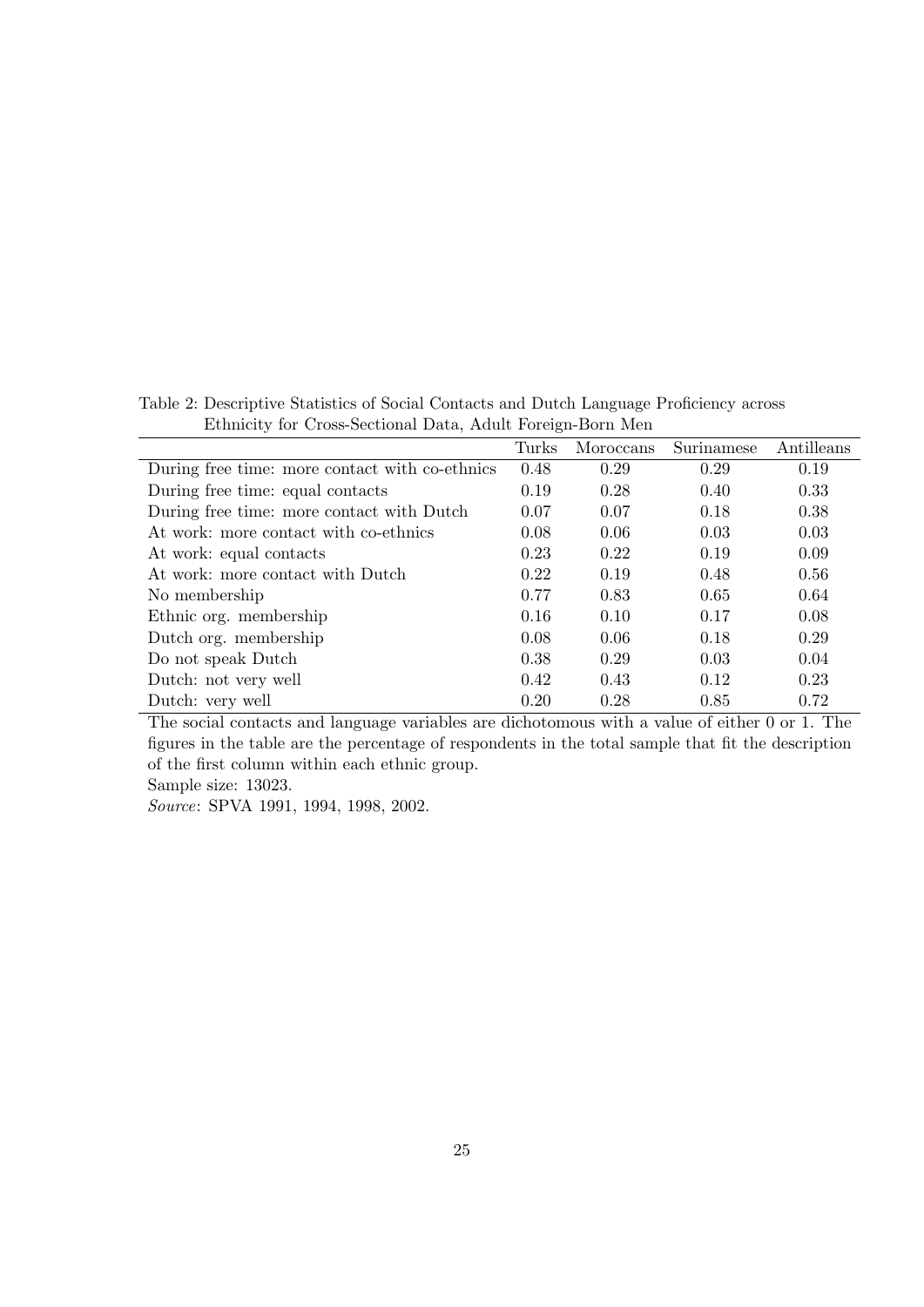|                            | Earnings            | Employment          | <b>ISEI</b>         |
|----------------------------|---------------------|---------------------|---------------------|
| Constant                   | $5.178(0.182)$ ***  | $-0.068(0.348)$     | $57.151(2.373)***$  |
| Social Contacts            |                     |                     |                     |
| Free time: equal contact   | $-0.020(0.025)$     | $0.273(0.123)$ **   | 0.631(0.680)        |
| Free time: more with Dutch | $-0.045(0.036)$     | 0.187(0.180)        | $-1.423(0.952)$     |
| At work: equal contact     | 0.008(0.023)        |                     | $-1.082(1.055)$     |
| At work: more with Dutch   | 0.015(0.023)        |                     | 1.072(1.071)        |
| Ethnic org. membership     | 0.019(0.023)        | 0.107(0.122)        | $1.653(0.685)$ **   |
| Dutch org. membership      | 0.039(0.036)        | 0.263(0.172)        | $2.505(0.804)$ ***  |
| Human Capital              |                     |                     |                     |
| Dutch: not very well       | $-0.015(0.020)$     | $0.277(0.112)$ **   | $-0.171(0.678)$     |
| Dutch: very well           | $0.060~(0.019)^*$   | $0.815(0.139)$ ***  | 1.044(0.792)        |
| Primary edu. in OC         | $-0.007(0.023)$     | $-0.048(0.106)$     | $-1.270(0.588)$ *   |
| Lower edu. in OC           | $-0.010(0.034)$     | $-0.039(0.154)$     | 0.097(0.757)        |
| Intermed. edu. in OC       | 0.055(0.039)        | $-0.003(0.155)$     | $1.933(0.867)$ **   |
| Higher edu. in OC          | $0.099(0.085)^*$    | 0.139(0.270)        | $9.547(2.025)$ ***  |
| Primary edu. in NL         | $-0.002(0.030)$     | 0.053(0.138)        | $2.395(0.862)$ ***  |
| Lower edu. in NL           | $0.065~(0.026)^*$   | $0.477(0.193)$ ***  | 0.177(0.826)        |
| Intermed. edu. in NL       | $0.088~(0.037)$ **  | $0.979(0.245)$ ***  | $4.890(1.059)$ ***  |
| Higher edu. in NL          | $0.168~(0.062)$ *** | $2.145(0.370)$ ***  | $18.946(1.335)$ *** |
| Exp. in NL                 | 0.007(0.005)        | $0.282(0.023)$ ***  | $0.224~(0.136)^*$   |
| Exp. in OC                 | $-0.002(0.008)$     | $-0.229(0.042)$ *** | $-0.452(0.265)^{*}$ |
| Exp. in $NL$ squared/100   | $-0.006(0.018)$     | $-0.283(0.069)$ *** | $-0.889(0.398)$ **  |
| Exp. in OC squared/ $100$  | 0.021(0.051)        | $0.599(0.291)$ **   | $3.100(2.166)$ *    |
| Control Variables          |                     |                     |                     |
| Moroccans                  | $-0.026(0.019)$     | $-0.218(0.108)$ **  | $-1.719(0.617)$ **  |
| Surinamese                 | $-0.023(0.038)$     | $1.007(0.181)$ ***  | 0.603(0.898)        |
| Antilleans                 | 0.048(0.045)        | $0.984(0.230)$ ***  | 0.527(1.120)        |
| Dutch nationality          | $-0.004(0.018)$     | 0.101(0.107)        | 0.275(0.560)        |
| <b>YSM</b>                 | 0.006(0.010)        | $-0.158(0.024)$ *** | $-0.236(0.144)$     |
| $YSM$ squared/100          | $-0.012(0.030)$     | $-0.048(0.061)$     | $0.979(0.367)$ ***  |
| Married                    | $0.060~(0.030)$ **  | $0.786(0.128)$ ***  | $-0.499(0.743)$     |
| Number of children         | 0.007(0.008)        | $-0.062(0.026)$ **  | 0.202(0.170)        |
| Inflation factor           | $1.495(0.093)$ ***  |                     |                     |
| Contract working hours     | $0.014~(0.002)$ *** |                     |                     |
| Ethnic concentration       | $0.010~(0.006)*$    | 0.035(0.030)        | 0.184(0.151)        |
| $\overline{\mathrm{R}^2}$  | 0.144               |                     | $0.480\,$           |
| Adj. $R^2$                 | 0.131               |                     | 0.471               |
| Num. obs.                  | 3160                | 4715                | 2990                |
| Log Likelihood             |                     | $-1773.689$         |                     |

<span id="page-26-0"></span>Table 3: Cross-Section Regression Analysis of Earnings, Employment and Occupational Status, Adult Foreign-Born Men

 $*** p < 0.01, ** p < 0.05, * p < 0.1$ 

Standard errors in the parentheses are clustered on respondent ID.

The dependent variable of column (1) is the natural logarithm of earnings. Column (2) is estimated using a logistic regression model. The dependent variable of column (3) is the International Socio-Economic Index. The reference for each categorical variable is as follows. Contact composition during free time: more contact with co-ethnics. Contact composition at work: more contact with co-ethnics. Organisation membership: no membership. Dutch proficiency: do not speak Dutch or find it very difficult. Education in OC: no education. Education in NL: no education. Ethnicity: Turks.

The inflation factor is the Consumer Price Index (CPI) in year 1991, 1994, 1998 and 2002.

Year effect, city effect and sector effect are controlled in the regressions.

The variance inflation factors for social contact variables and language proficiency variable are all smaller than 4, implying no multicollinearity problem.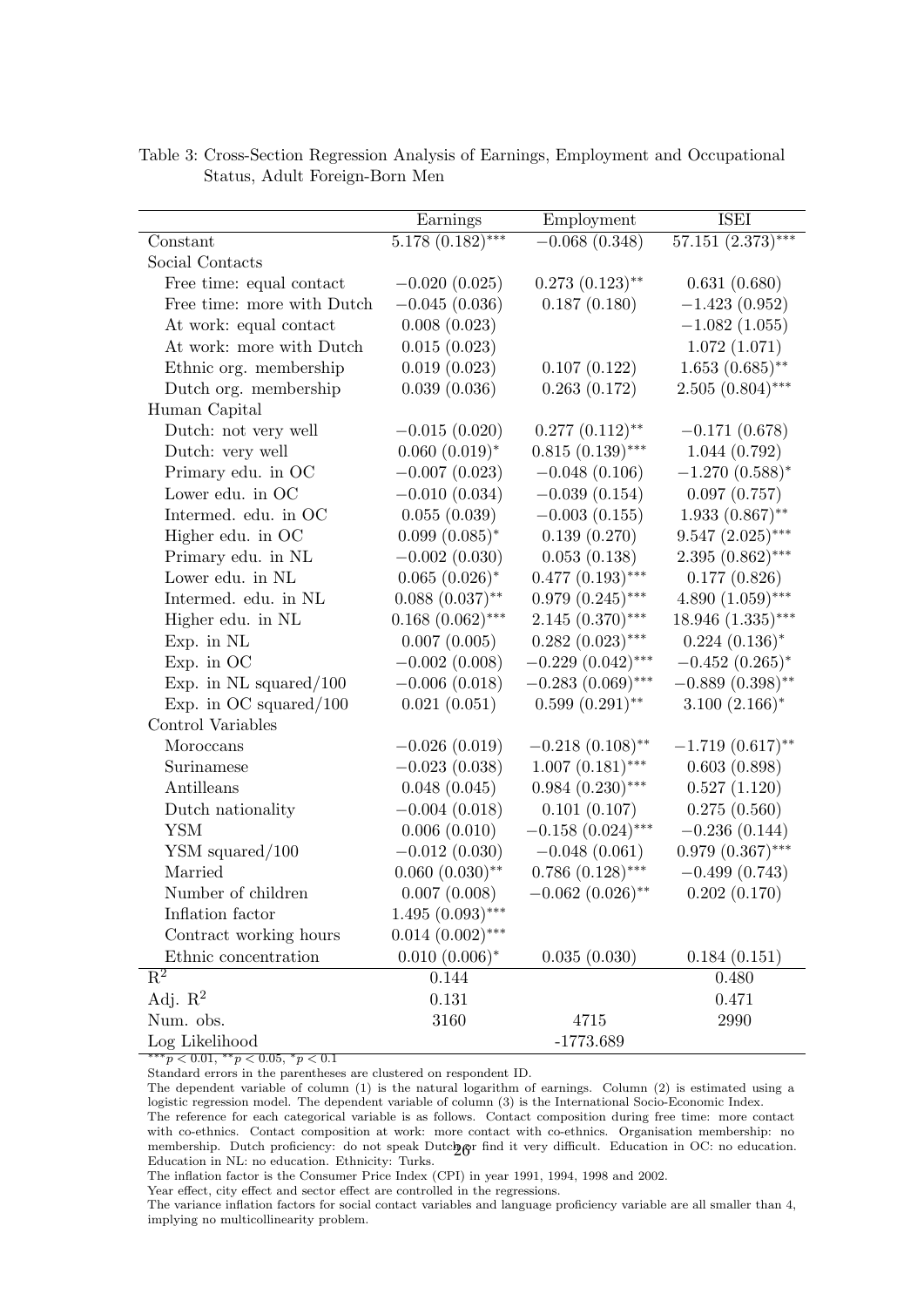Table 4: Longitudinal Regression Analysis of Earnings, Adult Foreign-Born Men, All Sample Estimation, and Groups by Table 4: Longitudinal Regression Analysis of Earnings, Adult Foreign-Born Men, All Sample Estimation, and Groups by Ethnicity, Education, Age At Migration and Migration Motives Ethnicity, Education, Age At Migration and Migration Motives

<span id="page-27-0"></span>

|                            | All        | T&N                                                                                                                                                                                                                                                                                                                                                 | $S\&A$                                                                                                                                                                                                                                                                                                                           | No NL Ed                                                                                                                                                                                                                                                                                          | NL Edu                                                                                                                                                                                                                                                                                                                         | AM>1                                                                                                                                                                                                                                                                                                                   | AAMS                                                                                                                                                                                                                                                                                               | Ecor                                                                                                                                                                                                                                                                                                                   | $\sqrt{on-Eco}$                                                                                                                                                                                                                                                                                                            |
|----------------------------|------------|-----------------------------------------------------------------------------------------------------------------------------------------------------------------------------------------------------------------------------------------------------------------------------------------------------------------------------------------------------|----------------------------------------------------------------------------------------------------------------------------------------------------------------------------------------------------------------------------------------------------------------------------------------------------------------------------------|---------------------------------------------------------------------------------------------------------------------------------------------------------------------------------------------------------------------------------------------------------------------------------------------------|--------------------------------------------------------------------------------------------------------------------------------------------------------------------------------------------------------------------------------------------------------------------------------------------------------------------------------|------------------------------------------------------------------------------------------------------------------------------------------------------------------------------------------------------------------------------------------------------------------------------------------------------------------------|----------------------------------------------------------------------------------------------------------------------------------------------------------------------------------------------------------------------------------------------------------------------------------------------------|------------------------------------------------------------------------------------------------------------------------------------------------------------------------------------------------------------------------------------------------------------------------------------------------------------------------|----------------------------------------------------------------------------------------------------------------------------------------------------------------------------------------------------------------------------------------------------------------------------------------------------------------------------|
| $\rm Constant$             | 0.091      | $0.204***$                                                                                                                                                                                                                                                                                                                                          |                                                                                                                                                                                                                                                                                                                                  |                                                                                                                                                                                                                                                                                                   |                                                                                                                                                                                                                                                                                                                                |                                                                                                                                                                                                                                                                                                                        |                                                                                                                                                                                                                                                                                                    |                                                                                                                                                                                                                                                                                                                        |                                                                                                                                                                                                                                                                                                                            |
|                            | (0.076)    |                                                                                                                                                                                                                                                                                                                                                     |                                                                                                                                                                                                                                                                                                                                  |                                                                                                                                                                                                                                                                                                   |                                                                                                                                                                                                                                                                                                                                |                                                                                                                                                                                                                                                                                                                        |                                                                                                                                                                                                                                                                                                    |                                                                                                                                                                                                                                                                                                                        |                                                                                                                                                                                                                                                                                                                            |
| NSN                        | $-0.001$   |                                                                                                                                                                                                                                                                                                                                                     |                                                                                                                                                                                                                                                                                                                                  |                                                                                                                                                                                                                                                                                                   |                                                                                                                                                                                                                                                                                                                                |                                                                                                                                                                                                                                                                                                                        |                                                                                                                                                                                                                                                                                                    |                                                                                                                                                                                                                                                                                                                        |                                                                                                                                                                                                                                                                                                                            |
|                            | (0.004)    | $\begin{array}{c} (0.069) \\ (-0.011^{**}) \\ (-0.004) \\ (-0.063) \\ (-0.063) \\ (-0.063) \\ (-0.063) \\ (-0.068) \\ (-0.068) \\ (-0.068) \\ (-0.068) \\ (-0.063) \\ (-0.063) \\ (-0.011) \\ (-0.012) \\ (-0.010) \\ (-0.010) \\ (-0.010) \\ (-0.010) \\ (-0.010) \\ (-0.010) \\ (-0.010) \\ (-0.010) \\ (-0.010) \\ (-0.010) \\ (-0.010) \\ (-0.$ |                                                                                                                                                                                                                                                                                                                                  |                                                                                                                                                                                                                                                                                                   |                                                                                                                                                                                                                                                                                                                                |                                                                                                                                                                                                                                                                                                                        |                                                                                                                                                                                                                                                                                                    |                                                                                                                                                                                                                                                                                                                        |                                                                                                                                                                                                                                                                                                                            |
| Free time: equal contact   | $-0.086$   |                                                                                                                                                                                                                                                                                                                                                     |                                                                                                                                                                                                                                                                                                                                  |                                                                                                                                                                                                                                                                                                   |                                                                                                                                                                                                                                                                                                                                |                                                                                                                                                                                                                                                                                                                        |                                                                                                                                                                                                                                                                                                    |                                                                                                                                                                                                                                                                                                                        |                                                                                                                                                                                                                                                                                                                            |
|                            | (0.071)    |                                                                                                                                                                                                                                                                                                                                                     |                                                                                                                                                                                                                                                                                                                                  |                                                                                                                                                                                                                                                                                                   |                                                                                                                                                                                                                                                                                                                                |                                                                                                                                                                                                                                                                                                                        |                                                                                                                                                                                                                                                                                                    |                                                                                                                                                                                                                                                                                                                        |                                                                                                                                                                                                                                                                                                                            |
| Free time: more with Dutch | $-0.159*$  |                                                                                                                                                                                                                                                                                                                                                     |                                                                                                                                                                                                                                                                                                                                  |                                                                                                                                                                                                                                                                                                   |                                                                                                                                                                                                                                                                                                                                |                                                                                                                                                                                                                                                                                                                        |                                                                                                                                                                                                                                                                                                    |                                                                                                                                                                                                                                                                                                                        |                                                                                                                                                                                                                                                                                                                            |
|                            | (0.090)    |                                                                                                                                                                                                                                                                                                                                                     |                                                                                                                                                                                                                                                                                                                                  |                                                                                                                                                                                                                                                                                                   |                                                                                                                                                                                                                                                                                                                                |                                                                                                                                                                                                                                                                                                                        |                                                                                                                                                                                                                                                                                                    |                                                                                                                                                                                                                                                                                                                        |                                                                                                                                                                                                                                                                                                                            |
| At work: equal contact     | $0.167***$ |                                                                                                                                                                                                                                                                                                                                                     |                                                                                                                                                                                                                                                                                                                                  |                                                                                                                                                                                                                                                                                                   |                                                                                                                                                                                                                                                                                                                                |                                                                                                                                                                                                                                                                                                                        |                                                                                                                                                                                                                                                                                                    |                                                                                                                                                                                                                                                                                                                        |                                                                                                                                                                                                                                                                                                                            |
|                            | (0.085)    |                                                                                                                                                                                                                                                                                                                                                     |                                                                                                                                                                                                                                                                                                                                  |                                                                                                                                                                                                                                                                                                   |                                                                                                                                                                                                                                                                                                                                |                                                                                                                                                                                                                                                                                                                        |                                                                                                                                                                                                                                                                                                    |                                                                                                                                                                                                                                                                                                                        |                                                                                                                                                                                                                                                                                                                            |
| At work: more with Dutch   | 0.115      |                                                                                                                                                                                                                                                                                                                                                     |                                                                                                                                                                                                                                                                                                                                  |                                                                                                                                                                                                                                                                                                   |                                                                                                                                                                                                                                                                                                                                |                                                                                                                                                                                                                                                                                                                        |                                                                                                                                                                                                                                                                                                    |                                                                                                                                                                                                                                                                                                                        |                                                                                                                                                                                                                                                                                                                            |
|                            | (0.083)    |                                                                                                                                                                                                                                                                                                                                                     |                                                                                                                                                                                                                                                                                                                                  |                                                                                                                                                                                                                                                                                                   |                                                                                                                                                                                                                                                                                                                                |                                                                                                                                                                                                                                                                                                                        |                                                                                                                                                                                                                                                                                                    |                                                                                                                                                                                                                                                                                                                        |                                                                                                                                                                                                                                                                                                                            |
| Ethnic org. membership     | $-0.036$   |                                                                                                                                                                                                                                                                                                                                                     |                                                                                                                                                                                                                                                                                                                                  |                                                                                                                                                                                                                                                                                                   |                                                                                                                                                                                                                                                                                                                                |                                                                                                                                                                                                                                                                                                                        |                                                                                                                                                                                                                                                                                                    |                                                                                                                                                                                                                                                                                                                        |                                                                                                                                                                                                                                                                                                                            |
|                            | (0.085)    |                                                                                                                                                                                                                                                                                                                                                     |                                                                                                                                                                                                                                                                                                                                  |                                                                                                                                                                                                                                                                                                   |                                                                                                                                                                                                                                                                                                                                |                                                                                                                                                                                                                                                                                                                        |                                                                                                                                                                                                                                                                                                    |                                                                                                                                                                                                                                                                                                                        |                                                                                                                                                                                                                                                                                                                            |
| Dutch org. membership      | 0.055      |                                                                                                                                                                                                                                                                                                                                                     |                                                                                                                                                                                                                                                                                                                                  |                                                                                                                                                                                                                                                                                                   |                                                                                                                                                                                                                                                                                                                                |                                                                                                                                                                                                                                                                                                                        |                                                                                                                                                                                                                                                                                                    |                                                                                                                                                                                                                                                                                                                        |                                                                                                                                                                                                                                                                                                                            |
|                            | (0.079)    |                                                                                                                                                                                                                                                                                                                                                     |                                                                                                                                                                                                                                                                                                                                  |                                                                                                                                                                                                                                                                                                   |                                                                                                                                                                                                                                                                                                                                |                                                                                                                                                                                                                                                                                                                        |                                                                                                                                                                                                                                                                                                    |                                                                                                                                                                                                                                                                                                                        |                                                                                                                                                                                                                                                                                                                            |
| Dutch: not very well       | $-0.059$   |                                                                                                                                                                                                                                                                                                                                                     |                                                                                                                                                                                                                                                                                                                                  |                                                                                                                                                                                                                                                                                                   |                                                                                                                                                                                                                                                                                                                                |                                                                                                                                                                                                                                                                                                                        |                                                                                                                                                                                                                                                                                                    |                                                                                                                                                                                                                                                                                                                        |                                                                                                                                                                                                                                                                                                                            |
|                            | (0.041)    |                                                                                                                                                                                                                                                                                                                                                     |                                                                                                                                                                                                                                                                                                                                  |                                                                                                                                                                                                                                                                                                   |                                                                                                                                                                                                                                                                                                                                |                                                                                                                                                                                                                                                                                                                        |                                                                                                                                                                                                                                                                                                    |                                                                                                                                                                                                                                                                                                                        |                                                                                                                                                                                                                                                                                                                            |
| Dutch: very well           | $0.155**$  |                                                                                                                                                                                                                                                                                                                                                     |                                                                                                                                                                                                                                                                                                                                  |                                                                                                                                                                                                                                                                                                   |                                                                                                                                                                                                                                                                                                                                |                                                                                                                                                                                                                                                                                                                        |                                                                                                                                                                                                                                                                                                    |                                                                                                                                                                                                                                                                                                                        |                                                                                                                                                                                                                                                                                                                            |
|                            | (0.072)    |                                                                                                                                                                                                                                                                                                                                                     | $\begin{array}{r} -0.035 \\ -0.157 \\ 0.008 \\ -0.1157 \\ -0.1101 \\ -0.1376 \\ -0.005 \\ -0.005 \\ -0.005 \\ -0.005 \\ -0.005 \\ -0.005 \\ -0.005 \\ -0.005 \\ -0.005 \\ -0.005 \\ -0.005 \\ -0.005 \\ -0.005 \\ -0.009 \\ -0.009 \\ -0.009 \\ -0.003 \\ -0.009 \\ -0.003 \\ -0.009 \\ -0.003 \\ -0.003 \\ -0.003 \\ -0.003 \\$ | $\begin{array}{r} \text{(1.196)}\\ (0.1058)\\ (0.003)\\ (0.003)\\ (0.004)\\ (0.0054)\\ (0.007)\\ (0.007)\\ (0.007)\\ (0.006)\\ (0.008)\\ (0.005)\\ (0.005)\\ (0.005)\\ (0.005)\\ (0.005)\\ (0.005)\\ (0.007)\\ (0.008)\\ (0.007)\\ (0.008)\\ (0.007)\\ (0.008)\\ (0.007)\\ (0.008)\\ (0.007)\\ ($ | $\begin{array}{r} -0.238 \\ -0.199) \\ 0.017^* \\ -0.255 \\ -0.255 \\ -0.256 \\ -0.169) \\ -0.210 \\ -0.169 \\ -0.210 \\ -0.111 \\ -0.011 \\ -0.011 \\ -0.011 \\ -0.010 \\ -0.010 \\ -0.010 \\ -0.010 \\ -0.010 \\ -0.010 \\ -0.010 \\ -0.010 \\ -0.010 \\ -0.010 \\ -0.010 \\ -0.010 \\ -0.010 \\ -0.010 \\ -0.010 \\ -0.010$ | $\begin{array}{r} (0.152^* \\ (0.089) \\ (0.005) \\ (0.005) \\ (0.110) \\ (0.110) \\ (0.110) \\ (0.110) \\ (0.105) \\ (0.107) \\ (0.105) \\ (0.063) \\ (0.063) \\ (0.060) \\ (0.061) \\ (0.060) \\ (0.061) \\ (0.061) \\ (0.062) \\ (0.061) \\ (0.062) \\ (0.063) \\ (0.064) \\ (0.061) \\ (0.062) \\ (0.063) \\ (0.0$ | $\begin{array}{r} -0.063\\ -0.0162\\ -0.008\\ 0.008\\ -0.003\\ 0.003\\ -0.003\\ -0.003\\ -0.004\\ -0.006\\ -0.006\\ -0.006\\ -0.006\\ -0.004\\ -0.004\\ -0.004\\ -0.004\\ -0.004\\ -0.004\\ -0.004\\ -0.011\\ -0.013\\ -0.017\\ -0.013\\ -0.017\\ -0.017\\ -0.017\\ -0.017\\ -0.017\\ -0.017\\ -0$ | $\begin{array}{l} 0.213 \\[-4.0ex] 0.144) \\[-4.0ex] -0.0067 \\[-4.0ex] -0.130 \\[-4.0ex] -0.130 \\[-4.0ex] -0.130 \\[-4.0ex] -0.130 \\[-4.0ex] -0.130 \\[-4.0ex] -0.130 \\[-4.0ex] -0.130 \\[-4.0ex] -0.096 \\[-4.0ex] -0.096 \\[-4.0ex] -0.096 \\[-4.0ex] -0.096 \\[-4.0ex] -0.096 \\[-4.0ex] -0.096 \\[-4.0ex] -0.$ | $\begin{array}{r} -0.045 \\ -0.072) \\ 0.009^{**} \\ -0.053 \\ -0.056 \\ -0.056 \\ 0.004) \\ 0.005 \\ -0.056 \\ 0.008 \\ 0.007 \\ -0.008 \\ 0.007 \\ -0.008 \\ 0.007 \\ -0.009 \\ -0.000 \\ -0.000 \\ -0.000 \\ -0.000 \\ -0.000 \\ -0.000 \\ -0.000 \\ -0.000 \\ -0.000 \\ -0.000 \\ -0.000 \\ -0.000 \\ -0.000 \\ -0.00$ |
| $\rm R^2$                  | 0.030      | $\frac{0.133}{0.091}$                                                                                                                                                                                                                                                                                                                               |                                                                                                                                                                                                                                                                                                                                  |                                                                                                                                                                                                                                                                                                   |                                                                                                                                                                                                                                                                                                                                |                                                                                                                                                                                                                                                                                                                        |                                                                                                                                                                                                                                                                                                    |                                                                                                                                                                                                                                                                                                                        |                                                                                                                                                                                                                                                                                                                            |
| Adj. R <sup>2</sup>        | 0.006      |                                                                                                                                                                                                                                                                                                                                                     |                                                                                                                                                                                                                                                                                                                                  |                                                                                                                                                                                                                                                                                                   |                                                                                                                                                                                                                                                                                                                                |                                                                                                                                                                                                                                                                                                                        |                                                                                                                                                                                                                                                                                                    |                                                                                                                                                                                                                                                                                                                        |                                                                                                                                                                                                                                                                                                                            |
| Num. obs.                  | 468        | 244                                                                                                                                                                                                                                                                                                                                                 |                                                                                                                                                                                                                                                                                                                                  |                                                                                                                                                                                                                                                                                                   |                                                                                                                                                                                                                                                                                                                                |                                                                                                                                                                                                                                                                                                                        |                                                                                                                                                                                                                                                                                                    |                                                                                                                                                                                                                                                                                                                        |                                                                                                                                                                                                                                                                                                                            |
| $> u$ ***                  |            |                                                                                                                                                                                                                                                                                                                                                     |                                                                                                                                                                                                                                                                                                                                  |                                                                                                                                                                                                                                                                                                   |                                                                                                                                                                                                                                                                                                                                |                                                                                                                                                                                                                                                                                                                        |                                                                                                                                                                                                                                                                                                    |                                                                                                                                                                                                                                                                                                                        |                                                                                                                                                                                                                                                                                                                            |

 $p < 0.01$ ,  $p < 0.03$ ,  $p < 0.1$ <br>Standard errors are in the parentheses. Standard errors are in the parentheses. ∗∗∗*p <* 0*.*01, ∗∗*p <* 0*.*05, ∗*p <* 0*.*1

The dependent variable is the difference between the natural logarithm of earnings adjusted for inflation in time 2 and time 1. The dependent variable is the difference between the natural logarithm of earnings adjusted for inflation in time 2 and time 1.

(3) 'S&A' is the estimation for the Caribbean group (Surinamese and Antilleans). Column (4) 'No NL Edu.' is the estimation for immigrants who completed their education in the country of origin, and column (5) 'NL Edu.' is Column  $(1)$  'All' is the estimation for the whole sample. Column  $(2)$  'T&N' is the estimation for the Mediterranean group (Turks and Moroccans), and column is the estimation for immigrants whose age at migration (AAM) is older than 18, and column (7) 'AAM<18' is the estimation for immigrants whose age at migration (AAM) is younger than 18. Column (8) 'Econ' is the estimation education in the country of origin, and column (5) 'NL Edu.' is the estimation for immigrants who completed education in the Netherlands. Column (6) 'AAM>18' Column (1) 'All' is the estimation for the whole sample. Column (2) 'T&M' is the estimation for the Mediterranean group (Turks and Moroccans), and column (3) 'S&A' is the estimation for the Caribbean group (Surinamese and Antilleans). Column (4) 'No NL Edu.' is the estimation for immigrants who completed their is the estimation for immigrants whose age at migration (AAM) is older than 18, and column (7) 'AAM≤18' is the estimation for immigrants whose age at migration (AAM) is younger than 18. Column (8) 'Econ' is the estimation for the economic migrants, and column (9) 'Non-Econ' is the estimation for the non-economic

migrants.<br>The reference for each categorical variable is as follows. Contact composition during free time: more contact with co-ethnics. Contact composition at work: more<br>contact with co-ethnics. Organisation membership: n contact with co-ethnics. Organisation membership: no membership. Dutch proficiency: do not speak Dutch or find it very difficult. Education in OC: no education. The reference for each categorical variable is as follows. Contact composition during free time: more contact with co-ethnics. Contact composition at work: more Education in NL: no education. Ethnicity: Turks. Education in NL: no education. Ethnicity: Turks.

The variance inflation factors for social contact variables and language proficiency variable are all smaller than  $4$ , implying no multicollinearity problem. The variance inflation factors for social contact variables and language proficiency variable are all smaller than 4, implying no multicollinearity problem.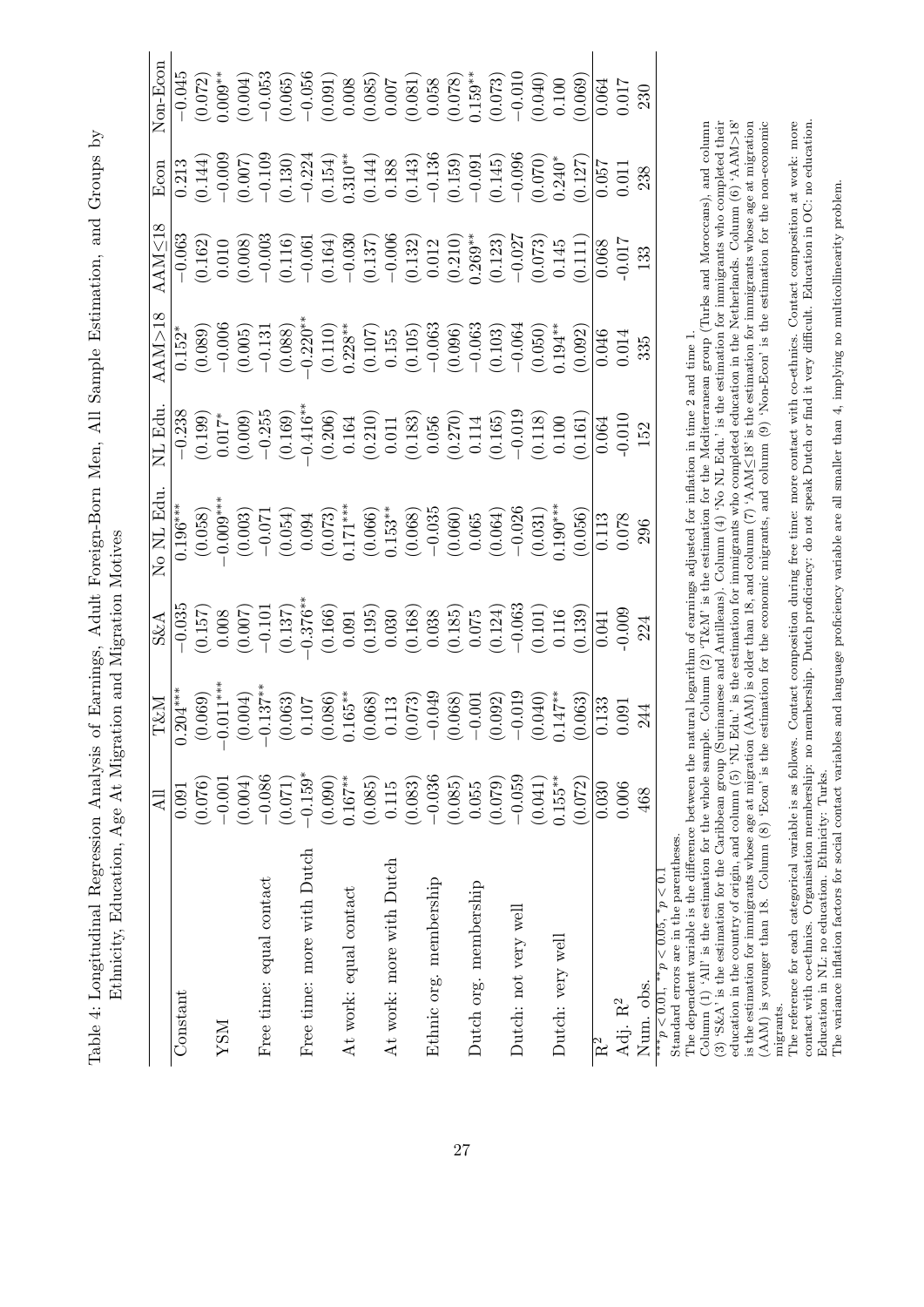# Appendix

| <b>Variables</b>       | Questions asked in the survey and coding                  |
|------------------------|-----------------------------------------------------------|
| Earnings               | 'What is your net monthly income from employment?'        |
|                        | In year 2002, the currency changed from Dutch guilders    |
|                        | to Euros. The exchange ratio $2.2:1$ is used to unify     |
|                        | the monetary unit across four waves.                      |
| Employed now           | 'Do you have a paid job at the moment?'                   |
|                        | $0-NO$ ;                                                  |
|                        | $1-Yes.$                                                  |
| Occupations            | 'What kind of work are you doing at the moment?'          |
|                        | The answers are coded either as International Standard    |
|                        | Classification of Occupations (ISCO-88) or Standaard      |
|                        | Beroepenclassificatie 1992 (SBC 1992) in Dutch code.      |
| Contract working hours | How many hours do you work according to your employment   |
|                        | contract?'                                                |
| Education in OC        | 'What is the highest degree you have completed in your    |
|                        | country of origin?'                                       |
|                        | 0-No degree;                                              |
|                        | 1-Degree in primary education $(LO)$ ;                    |
|                        | 2-Degree in secondary education (LBO/MAVO);               |
|                        | 3-Degree in intermediate education (MBO/HAVO/VWO);        |
|                        | 4-Degree in higher education (HBO/WO).                    |
|                        | This question was originally asked in the survey as the   |
|                        | degree completed outside Netherlands. Since pre-migration |
|                        | human capital is not the main focus of this paper, we     |
|                        | assume most of the schooling is completed in the country  |
|                        | of origin.                                                |
| Education in $\rm NL$  | 'What is the highest degree you have completed in         |
|                        | the Netherlands?'                                         |
|                        | 0-No degree;                                              |
|                        | 1-Degree in primary education $(LO)$ ;                    |
|                        | 2-Degree in secondary education (LBO/MAVO);               |
|                        | Continued on next page                                    |

Table A1: The Definitions and Coding of the Variables in 'Social Position and Use of Public Facilities by Immigrants' (SPVA)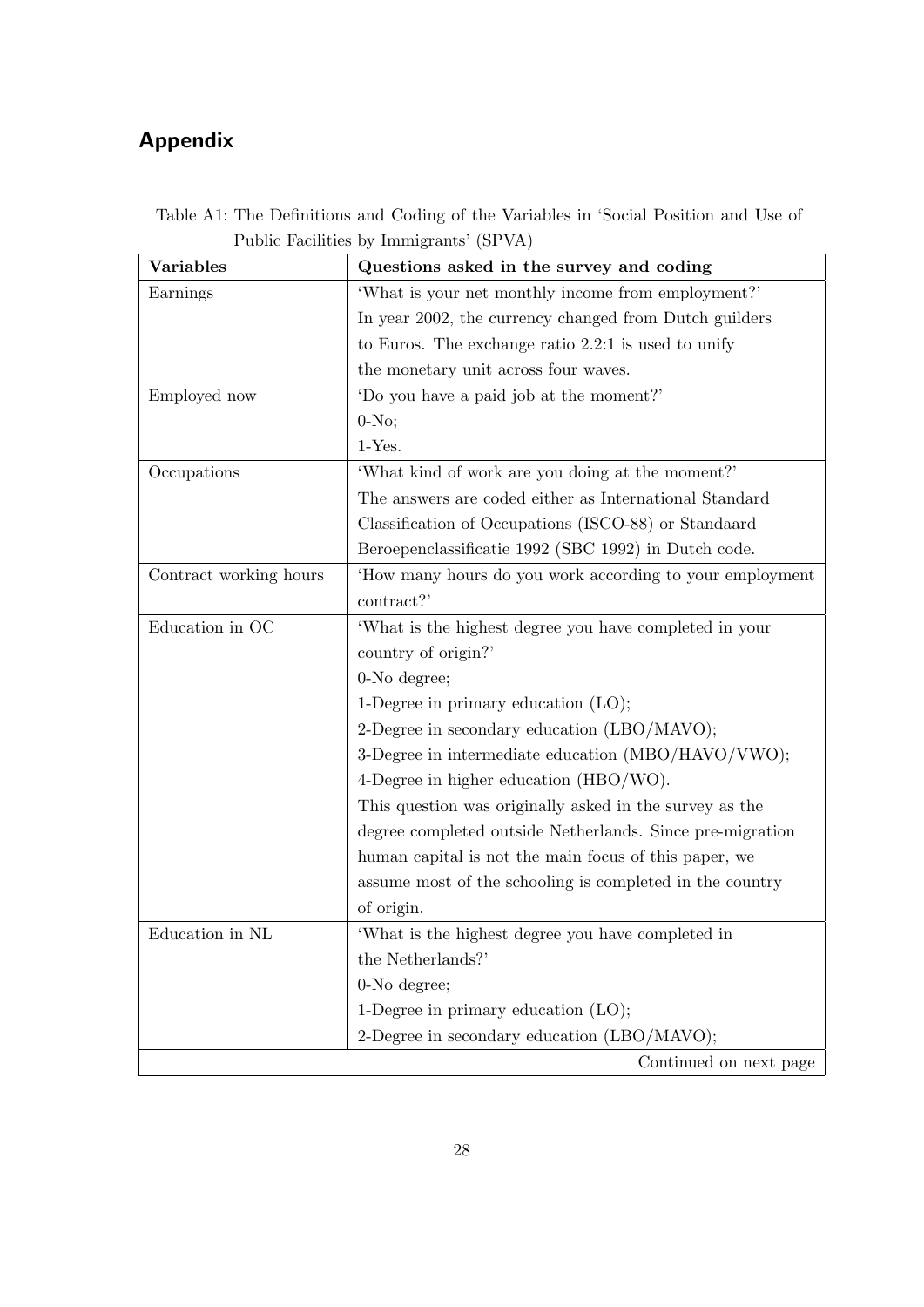| Variables               | Questions asked in the survey and coding                   |
|-------------------------|------------------------------------------------------------|
|                         | 3-Degree in intermediate education (MBO/HAVO/VWO);         |
|                         | 4-Degree in higher education (HBO/WO).                     |
| Work experience in OC   | 'How long have you been in paid work in total in           |
|                         | country of origin?'                                        |
|                         | This question was asked only in the 1991                   |
|                         | questionnaires. To supplement this variable in             |
|                         | the other three waves, we regress reported 1991            |
|                         | work experience in OC on individual background             |
|                         | characteristics (gender, age, years since migration,       |
|                         | total education, etc) and predict values for the other     |
|                         | three waves.                                               |
| Work experience in NL   | 'How long have you worked in total in the Netherlands?'    |
| Dutch language          | 'When you are in a conversation, do you have any           |
| proficiency             | difficulty in using Dutch language?                        |
|                         | 0-Yes, very difficult/ do not speak Dutch at all;          |
|                         | 1-Yes, sometimes;                                          |
|                         | 2-No, never.                                               |
| Contact composition     | 'In your spare time, do you have more contact with         |
| during free time        | Dutch people or do you have more contact with people       |
|                         | from your own ethnic group?'                               |
|                         | 1-More co-ethnic contact;                                  |
|                         | 2-Both equally;                                            |
|                         | 3-More contact with Dutch people.                          |
| Contact composition     | 'At work, do you have more contact with                    |
| at work                 | Dutch people or do you have more contact with people       |
|                         | from your own ethnic group?'                               |
|                         | 1-More co-ethnic contact;                                  |
|                         | 2-Both equally;                                            |
|                         | 3-More contact with Dutch people.                          |
|                         | This variable is not recorded in 2002. Similar with        |
|                         | what has been done for work experience in OC, we use       |
|                         | the regression technique to predict this variable in 2002. |
| Organisation membership | Q1: 'Are you a member of an association or club?'          |
|                         | Continued on next page                                     |

Table A1 – continued from previous page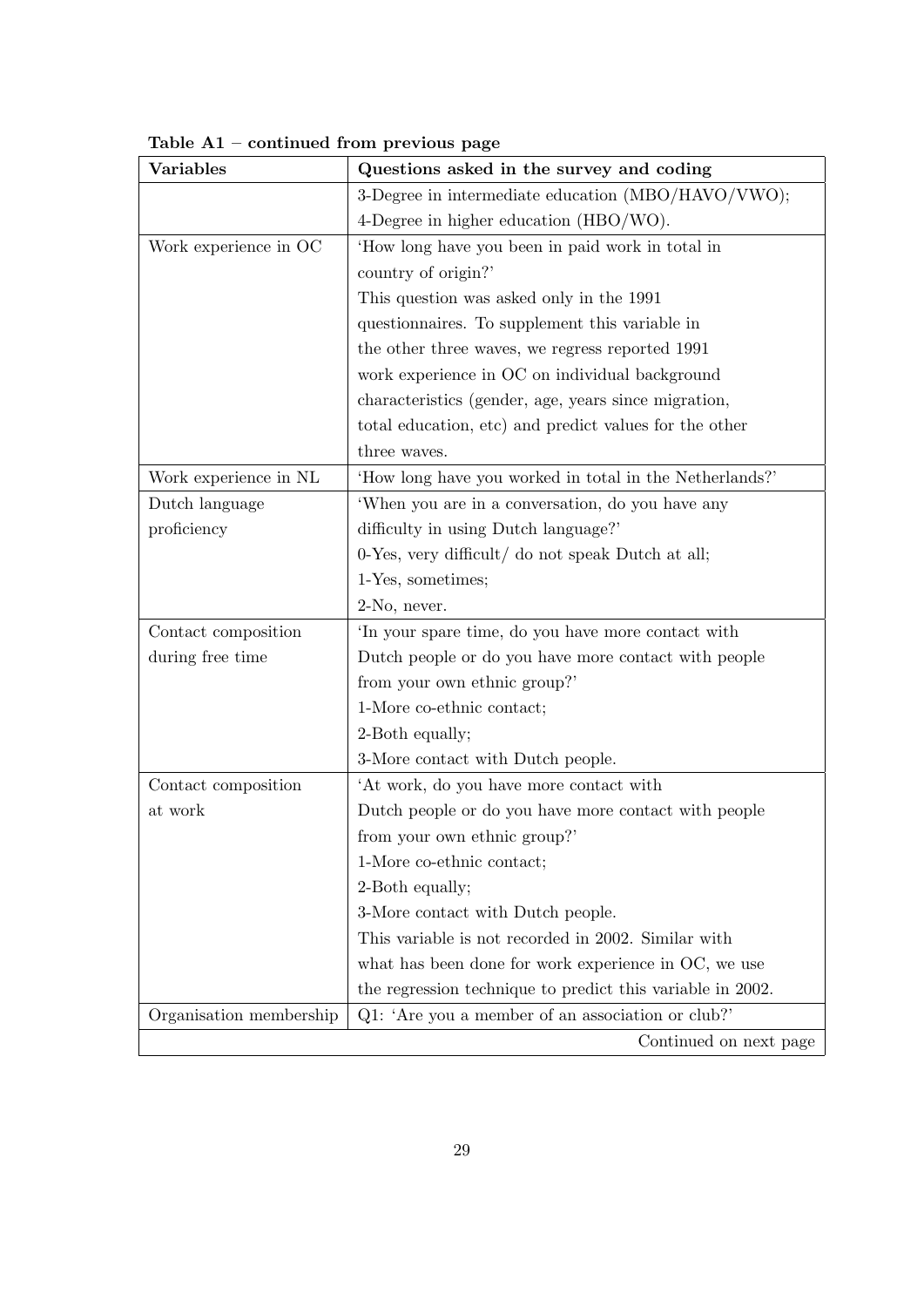| <b>Variables</b>   | Questions asked in the survey and coding                  |
|--------------------|-----------------------------------------------------------|
|                    | $0-NO$                                                    |
|                    | $1-Yes.$                                                  |
|                    | $Q2:$ 'Are there many, few or almost no co-ethnic         |
|                    | members of these associations?'                           |
|                    | $0$ -Almost no;                                           |
|                    | $1$ -Few;                                                 |
|                    | 2-Many.                                                   |
| Ethnicity          | 'What is your ethnic group?'                              |
|                    | $1-Turks;$                                                |
|                    | 2-Moroccans;                                              |
|                    | 3-Surinamese;                                             |
|                    | 4-Antilleans.                                             |
| Municipality       | Registered residence municipality                         |
|                    | 1-Amsterdam; 2-Rotterdam; 3-Den Haag; 4-Utrecht;          |
|                    | 5-Eindhoven; 6-Enschede; 7-Almere; 8-Alphen aan den Rijn; |
|                    | 9-Bergen op Zoom; 10-Hoogezand-Sappemeer; 11-Delft;       |
|                    | 12-Dordrecht; 13-Tiel.                                    |
|                    | Leeuwarden, Spijkenisse, Zwijndrecht and Gornichem are    |
|                    | recoded in SPVA 1991, but not in other waves. And hence   |
|                    | we drop the observations in these municipalities.         |
| Nationality        | 'What is your nationality?'                               |
|                    | 1-Origin country's nationality;                           |
|                    | 2-Dutch nationality;                                      |
|                    | 3-Both the origin country's and Dutch nationalities;      |
|                    | 4-Others.                                                 |
|                    | The answers are recoded to a dichotomous variable         |
|                    | which equals 1 if the respondent reported having          |
|                    | Dutch nationality, and 0 otherwise.                       |
| Married            | 'What is your marital status?'                            |
|                    | 1-Married; 2-Divorced; 3-Widow/widower;                   |
|                    | 4-Never been married.                                     |
| Number of children | 'How many children are there living at home?'             |
|                    | 'How many children are not living at home?'               |
|                    | Continued on next page                                    |

Table A1 – continued from previous page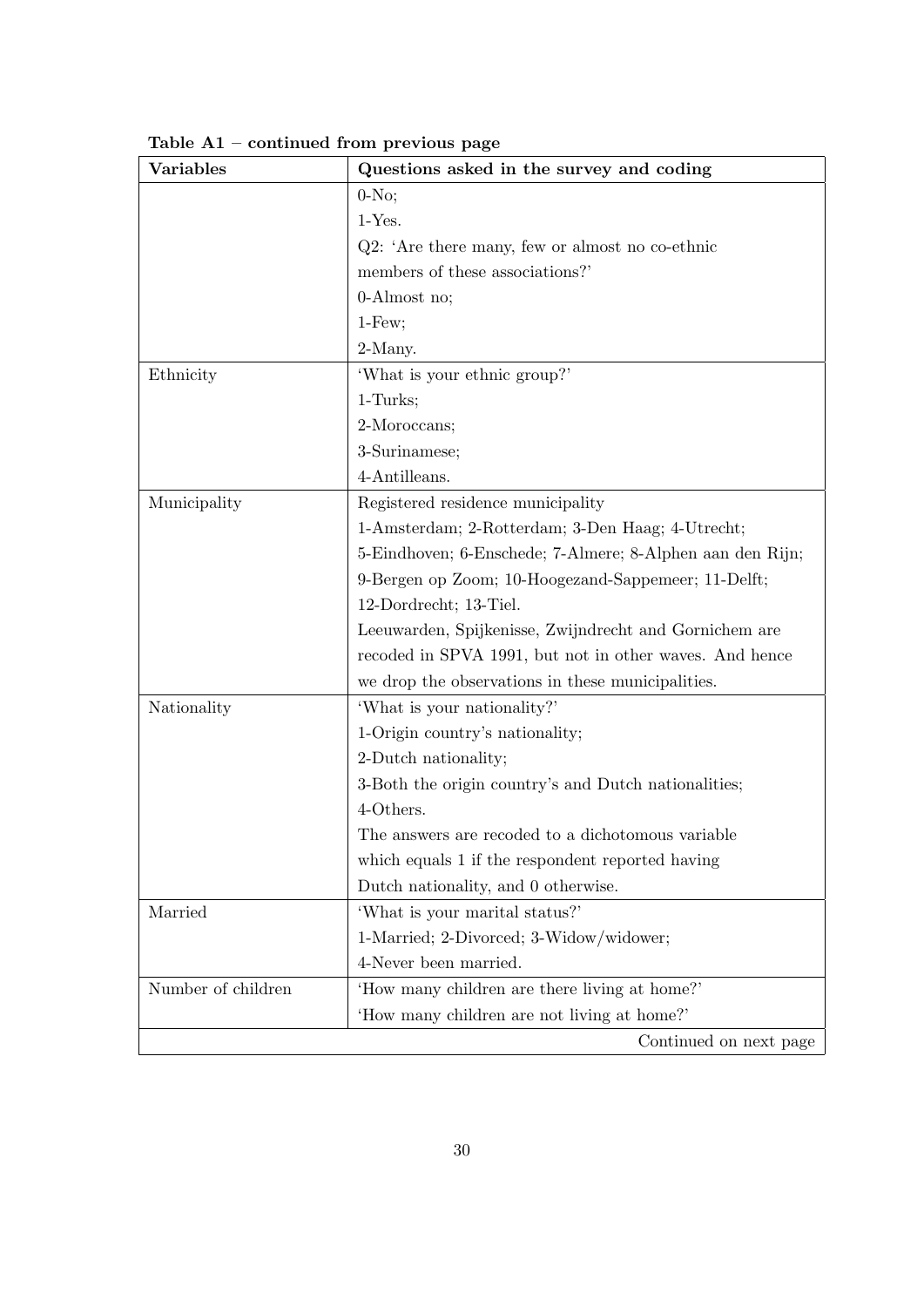| <b>Variables</b>      | Questions asked in the survey and coding                   |  |  |  |  |  |
|-----------------------|------------------------------------------------------------|--|--|--|--|--|
|                       | These two answers are summed up.                           |  |  |  |  |  |
| Years since migration | 'What is your length of stay in the Netherlands?'          |  |  |  |  |  |
| Migration motives     | 'You are not born in the Netherlands. What was the main    |  |  |  |  |  |
|                       | reason for coming to the Netherlands?                      |  |  |  |  |  |
|                       | 1-Work; 2-Study; 3-Social safety;                          |  |  |  |  |  |
|                       | 4-Political situation in origin country; 5-Family reunion; |  |  |  |  |  |
|                       | 6-Marriage, family formation; 7-Come along with parents;   |  |  |  |  |  |
|                       | 8-Others.                                                  |  |  |  |  |  |
|                       | The answers are recoded to four main categories: work,     |  |  |  |  |  |
|                       | study, family and other reasons.                           |  |  |  |  |  |

Table A1 – continued from previous page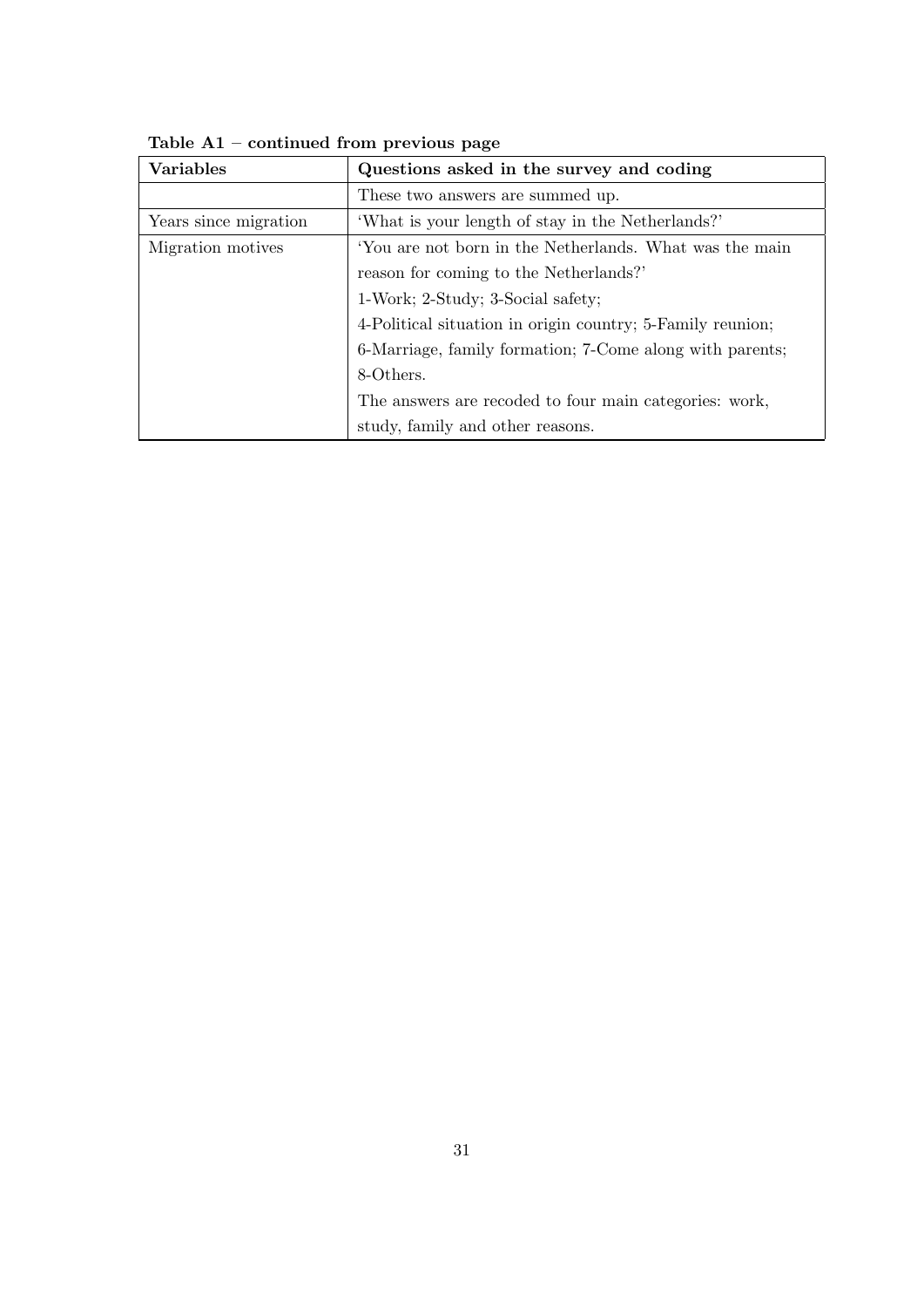|                                                                                                                                                                                                                                                                                                                                       | <b>Z</b>    | T&M             | S&A       | No NL Edu                                                                                                | NL Edu    | $\Lambda \Lambda {\rm M}$ >18 | AAM<18     | Econ       | Non-Econ    |
|---------------------------------------------------------------------------------------------------------------------------------------------------------------------------------------------------------------------------------------------------------------------------------------------------------------------------------------|-------------|-----------------|-----------|----------------------------------------------------------------------------------------------------------|-----------|-------------------------------|------------|------------|-------------|
| Constant                                                                                                                                                                                                                                                                                                                              | 1.187       | $1.694*$        | 1.892     | $1.400\,$                                                                                                | 2.737     | 1.420                         | 0.836      | 0.724      | 716.0       |
|                                                                                                                                                                                                                                                                                                                                       | (0.745)     | (0.908)         | (2.754)   | (0.858)                                                                                                  | (2.227)   | (0.903)                       | (1.729)    | (1.164)    | (1.100)     |
| Social Contacts                                                                                                                                                                                                                                                                                                                       |             |                 |           |                                                                                                          |           |                               |            |            |             |
| Free time: equal contact                                                                                                                                                                                                                                                                                                              | 0.126       | $0.107\,$       | $-0.319$  | $-0.011$                                                                                                 | 0.549     | 0.004                         | 0.306      | $-0.090$   | 0.392       |
|                                                                                                                                                                                                                                                                                                                                       | (0.339)     | (0.382)         | (0.802)   | (0.381)                                                                                                  | (0.828)   | (0.405)                       | (0.723)    | (0.526)    | (0.491)     |
| Free time: more with Dutch                                                                                                                                                                                                                                                                                                            | $-0.019$    | $-0.265$        | $-0.100$  | 0.200                                                                                                    | $-0.162$  | 0.176                         | $-1.019$   | $-0.053$   | 0.193       |
|                                                                                                                                                                                                                                                                                                                                       | (0.480)     | (0.589)         | (0.923)   | (0.577)                                                                                                  | (0.945)   | (0.581)                       | (1.036)    | (0.699)    | (0.731)     |
| Ethnic org. membership                                                                                                                                                                                                                                                                                                                | 0.063       | 0.226           | $-0.410$  | 0.180                                                                                                    | 0.439     | $-0.203$                      | 0.571      | 0.319      | $-0.043$    |
|                                                                                                                                                                                                                                                                                                                                       | (0.325)     | (0.361)         | (0.816)   | (0.367)                                                                                                  | (0.824)   | (0.383)                       | (0.726)    | (0.512)    | (0.461)     |
| Dutch org. membership                                                                                                                                                                                                                                                                                                                 | $1.595***$  | $1.664***$      | 1.245     | $2.300***$                                                                                               | $0.573\,$ | $2.454***$                    | 0.924      | $2.484***$ | $1.224*$    |
|                                                                                                                                                                                                                                                                                                                                       | (0.545)     | (0.669)         | (0.933)   | (0.799)                                                                                                  | (821.0)   | (0.893)                       | (0.837)    | (0.998)    | (0.715)     |
| Human Capital                                                                                                                                                                                                                                                                                                                         |             |                 |           |                                                                                                          |           |                               |            |            |             |
| Dutch: not very well                                                                                                                                                                                                                                                                                                                  | $0.563*$    | $0.634***$      | $-0.906$  | $0.553*$                                                                                                 | 0.276     | $0.743**$                     | 0.345      | $0.911***$ | 0.109       |
|                                                                                                                                                                                                                                                                                                                                       | (0.289)     | (0.302)         | (1.932)   | (0.306)                                                                                                  | (1.036)   | (0.340)                       | (0.709)    | (0.451)    | (0.439)     |
| Dutch: very well                                                                                                                                                                                                                                                                                                                      | $1.119***$  | $1.024***$      | $-0.079$  | $0.807*$                                                                                                 | 1.424     | $0.865*$                      | $2.136***$ | 0.957      | 0.796       |
|                                                                                                                                                                                                                                                                                                                                       | (0.375)     | (0.406)         | (1.791)   | (0.419)                                                                                                  | (1.009)   | (0.484)                       | (0.876)    | (0.616)    | (0.527)     |
| S.D. of the Model                                                                                                                                                                                                                                                                                                                     |             |                 |           |                                                                                                          |           |                               |            |            |             |
| p                                                                                                                                                                                                                                                                                                                                     | $-2.241***$ | $-2.363***$     | $-1.322$  | $2.159***$                                                                                               | 0.947     | $-2.318***$                   | $-2.017**$ | $2.633***$ | $-2.029***$ |
|                                                                                                                                                                                                                                                                                                                                       | (0.412)     | (0.458)         | (1.315)   | (0.478)                                                                                                  | (2.338)   | (0.510)                       | (1.010)    | (0.718)    | (0.725)     |
| Log-likelihood                                                                                                                                                                                                                                                                                                                        | $-431.286$  | $-362.354$      | $-61.823$ | $-340.801$                                                                                               | $-60.437$ | $-315.755$                    | $-97.889$  | $-226.230$ | $-191.787$  |
| Num. obs.                                                                                                                                                                                                                                                                                                                             | 1368        | 894             | 474       | 951                                                                                                      | 343       | 766                           | 344        | 727        | 641         |
| Standard errors are in the parentheses.<br>***p $< 0.01,$ **p $< 0.05,$ *p $< 0.$                                                                                                                                                                                                                                                     |             |                 |           |                                                                                                          |           |                               |            |            |             |
| The dependent variable is a dichotomous variable for being                                                                                                                                                                                                                                                                            |             | employed or not |           |                                                                                                          |           |                               |            |            |             |
| (3) 'S&A' is the estimation for the Caribbean group (Surinamese and Antilleans). Column $(4)$ 'No NL Edu.' is the estimation for immigrants who completed their<br>Column (1) 'All' is the estimation for the whole sample. (                                                                                                         |             |                 |           | Column (2) $T\&M$ is the estimation for the Mediterranean group (Turks and Moroccans), and column        |           |                               |            |            |             |
| education in the country of origin, and column (5) 'NL Edu                                                                                                                                                                                                                                                                            |             |                 |           | $\cdot$ is the estimation for immigrants who completed education in the Netherlands. Column (6) 'AAM>18' |           |                               |            |            |             |
| $(AAM)$ is younger than 18. Column (8) 'Econ' is the estimation for the economic migrants, and column (9) 'Non-Econ' is the estimation for the non-economic<br>is the estimation for immigrants whose age at migration (AAM) is older than 18, and column (7) 'AAM $\leq$ 18' is the estimation for immigrants whose age at migration |             |                 |           |                                                                                                          |           |                               |            |            |             |

Table A2: Random Effects Logistic Estimation of Employment Using Panel Data, Adult Foreign-Born Men, All Sample

Table A2: Random Effects Logistic Estimation of Employment Using Panel Data, Adult Foreign-Born Men, All Sample

 $\overline{O}$  cher human capital variables not shown in the table include ethnicity, years since migration, marital status, number of origin and working experience in the Netherlands. Other control variables not shown in the t Other human capital variables not shown in the table include highest education level, working experience in the country of origin and working experience in the Netherlands. Other control variables not shown in the table include ethnicity, years since migration, marital status, number of children, and the ethnic concentration is the estimated random effects' standard deviation. The null hypothesis is no random effect (*σ* = 0).

membership. Dutch proficiency: do not speak Dutch or find it very difficult.

 $\sigma$  is the estimated random effects' standard deviation. The null hypothesis is no random effect  $(\sigma = 0)$ .

(AAM) is younger than 18. Column (8) 'Econ' is the estimation for the economic migrants, and column (9) 'Non-Econ' is the estimation for the non-economic migrants.<br>The reference for each categorical variable is as follows. Contact composition during free time: more contact with co-ethnics. Organisation membership: no<br>membership. Dutch proficiency: do not speak Dutch or find The reference for each categorical variable is as follows. Contact composition during free time: more contact with co-ethnics. Organisation membership: no

level.<br>The variance inflation factors for social contact variables and language proficiency variable are all smaller than 4, implying no multicollinearity problem. The variance inflation factors for social contact variables and language proficiency variable are all smaller than 4, implying no multicollinearity problem.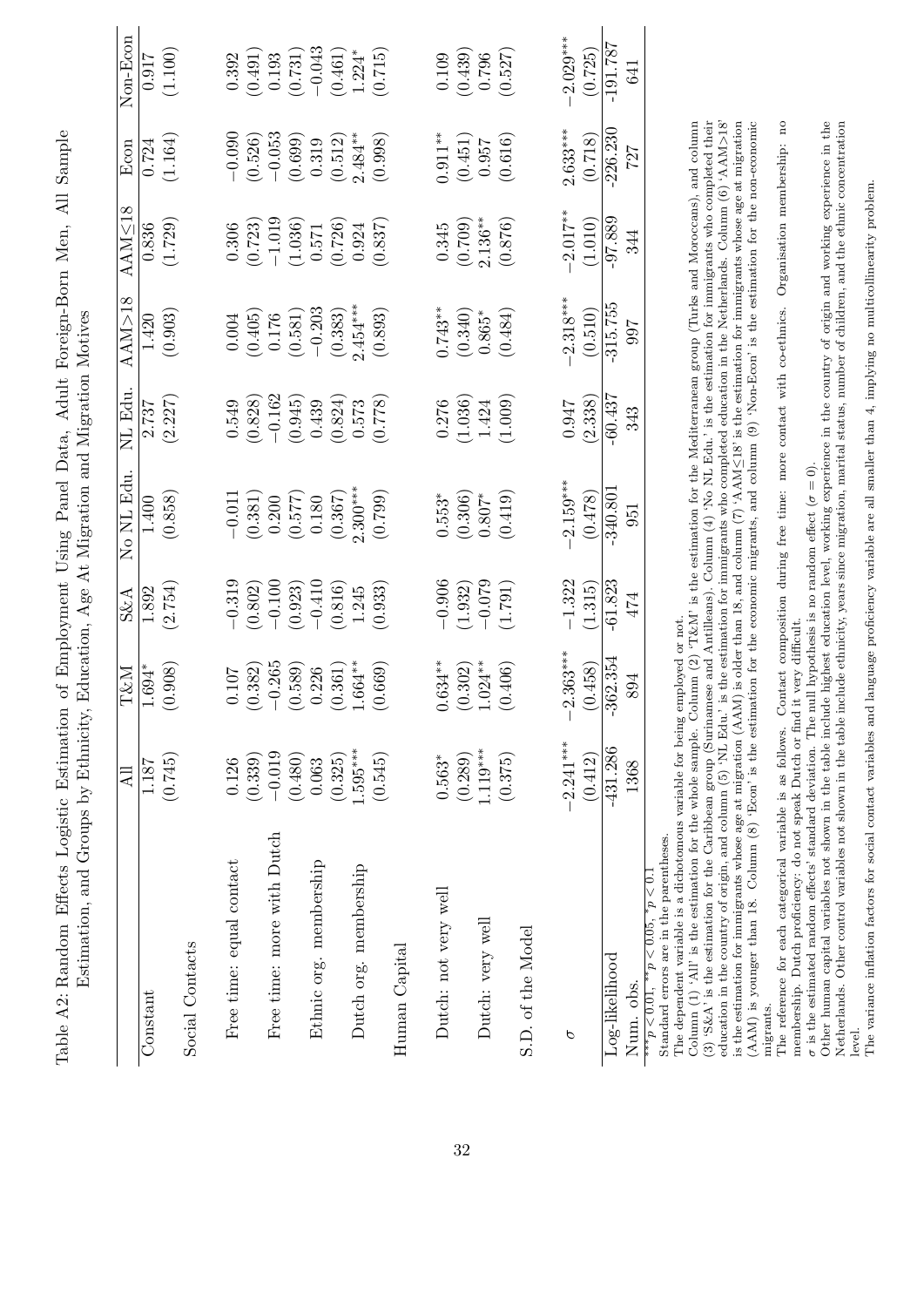|                            | All         | Blue-Collar | White-Collar |
|----------------------------|-------------|-------------|--------------|
| Constant                   | 0.000       | $3.942***$  | $-3.499***$  |
|                            | (0.397)     | (0.625)     | (0.443)      |
| <b>YSM</b>                 | $-1.179***$ | $-1.384***$ | $-0.695***$  |
|                            | (0.176)     | (0.289)     | (0.194)      |
| Free time: equal contact   | 1.200       | $-3.379$    | $4.280*$     |
|                            | (2.051)     | (3.103)     | (2.373)      |
| Free time: more with Dutch | 1.861       | $-1.399$    | 3.481        |
|                            | (2.692)     | (3.962)     | (3.228)      |
| At work: equal contact     | $6.501**$   | 6.380       | 5.403        |
|                            | (3.220)     | (5.865)     | (3.284)      |
| At work: more with Dutch   | $6.580**$   | 6.057       | 5.551        |
|                            | (3.345)     | (5.782)     | (3.499)      |
| Dutch visits sometimes     | $-3.111$    | $-4.873$    | $-2.217$     |
|                            | (2.107)     | (3.488)     | (2.300)      |
| Dutch visits frequently    | 3.185       | 2.295       | 1.576        |
|                            | (2.500)     | (3.935)     | (2.849)      |
| Ethnic org. membership     | $5.490**$   | 4.573       | $5.217*$     |
|                            | (2.509)     | (4.137)     | (2.709)      |
| Dutch org. membership      | 1.668       | 2.283       | $-0.015$     |
|                            | (2.294)     | (3.254)     | (2.838)      |
| Dutch: not very well       | 2.187       | 4.280       | 1.154        |
|                            | (2.487)     | (4.416)     | (2.577)      |
| Dutch: very well           | 2.962       | 3.371       | 2.270        |
|                            | (2.841)     | (4.805)     | (3.019)      |
| $\overline{\mathrm{R}^2}$  | 0.089       | 0.102       | 0.069        |
| Adj. $\mathbb{R}^2$        | 0.070       | 0.062       | 0.034        |
| Num. obs.                  | 655         | 303         | 352          |

Table A3: Fixed Effects Estimation of Panel Data on Occupational Status, Adult Foreign-Born Men: All Sample and Groups by Occupation

 $**p < 0.01, **p < 0.05, *p < 0.1$ 

Standard errors are in the parentheses.

The dependent variable is ISEI. The fixed effects estimator is obtained by within transformation. Column (1) is the estimation for the whole panel data sample. Column (2) is the estimation for immigrants who are blue-collar workers. Column (3) is the estimation for immigrants who are white-collar workers.

The reference for each categorical variable is as follows. Contact composition during free time: more contact with co-ethnics. Contact composition at work: more contact with co-ethnics. Organisation membership: no membership. Dutch proficiency: do not speak Dutch or find it very difficult.

The variance inflation factors for social contact variables and language proficiency variable are all smaller than 4, implying no multicollinearity problem.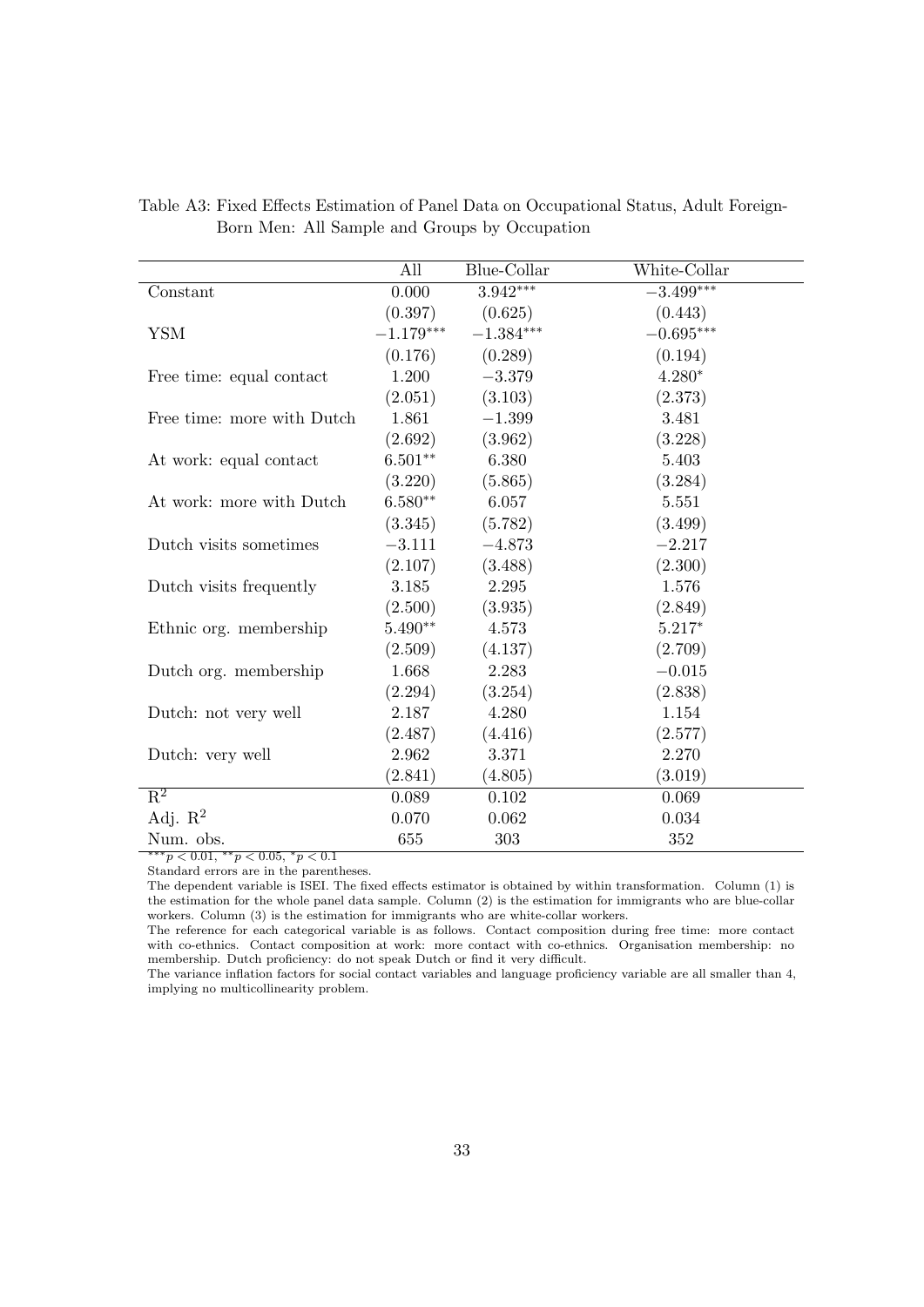|                            | Earnings                      | Employment          | <b>ISEI</b>          |
|----------------------------|-------------------------------|---------------------|----------------------|
| Constant                   | $4.884 \overline{(0.839)***}$ | $0.938(0.152)$ ***  | $24.227(5.853)***$   |
| Social Contacts            |                               |                     |                      |
| Free time: equal contact   | $-0.018(0.066)$               | 0.030(0.031)        | 1.722(1.606)         |
| Free time: more with Dutch | $-0.061(0.078)$               | $-0.024(0.041)$     | 0.595(2.091)         |
| At work: equal contact     | 0.030(0.077)                  |                     | $-0.768(2.754)$      |
| At work: more with Dutch   | 0.016(0.074)                  |                     | 0.427(2.162)         |
| Ethnic org. membership     | 0.074(0.063)                  | 0.036(0.031)        | $3.613(1.684)$ **    |
| Dutch org. membership      | $0.143(0.062)$ **             | 0.010(0.034)        | 2.561(1.652)         |
| Human Capital              |                               |                     |                      |
| Dutch: not very well       | 0.037(0.062)                  | $0.079(0.029)$ ***  | $-0.760(1.607)$      |
| Dutch: very well           | 0.115(0.076)                  | $0.162~(0.037)$ *** | 2.393(1.952)         |
| Primary edu. in OC         | $-0.024(0.054)$               | $-0.012(0.026)$     | $-2.822(1.339)$ **   |
| Lower edu. in OC           | 0.033(0.067)                  | 0.033(0.036)        | $-0.418(1.692)$      |
| Intermed. edu. in OC       | 0.072(0.075)                  | $-0.011(0.037)$     | $-0.512(1.847)$      |
| Higher edu. in OC          | $-0.142(0.120)$               | $-0.029(0.060)$     | $13.468(2.919)***$   |
| Primary edu. in NL         | $-0.079(0.070)$               | 0.006(0.035)        | 1.759(2.003)         |
| Lower edu. in NL           | 0.018(0.089)                  | $0.080~(0.045)^*$   | $-3.201(2.903)$      |
| Intermed. edu. in NL       | 0.160(0.113)                  | $0.097~(0.055)^*$   | 4.164(3.169)         |
| Higher edu. in NL          | $-0.139(0.097)$               | $0.191(0.052)$ ***  | $16.141 (2.962)$ *** |
| Exp. in NL                 | 0.004(0.012)                  | $0.035(0.005)$ ***  | $-0.133(0.288)$      |
| Exp. in OC                 | $-0.014(0.019)$               | $-0.040(0.009)$ *** | $-0.737(0.493)$      |
| Exp. in $NL$ squared/100   | $-0.019(0.037)$               | $-0.024(0.016)$     | $-0.398(0.862)$      |
| Exp. in OC squared/ $100$  | 0.129(0.139)                  | $0.165(0.068)$ **   | 5.378(3.592)         |
| Control Variables          |                               |                     |                      |
| Moroccans                  | $-0.005(0.071)$               | $-0.014(0.031)$     | $-2.837(1.639)^{*}$  |
| Surinamese                 | 0.017(0.096)                  | 0.061(0.045)        | 2.433(2.301)         |
| Antilleans                 | $-0.010(0.091)$               | $0.107~(0.048)$ **  | $4.388(2.346)^*$     |
| Dutch nationality          | 0.000(0.052)                  | $0.047~(0.025)^*$   | $-1.492(1.298)$      |
| <b>YSM</b>                 | $-0.005(0.019)$               | $-0.038(0.008)$ *** | 0.264(0.437)         |
| $YSM$ squared/100          | 0.023(0.046)                  | 0.024(0.021)        | 0.106(1.193)         |
| Married                    | $0.140~(0.063)$ **            | $0.056~(0.033)^*$   | 0.589(1.536)         |
| Number of children         | 0.014(0.014)                  | 0.001(0.007)        | 0.481(0.368)         |
| Inflation factor           | $1.764~(0.825)$ **            |                     |                      |
| Contract working hours     | $0.014~(0.003)$ ***           |                     |                      |
| Ethnic concentration       | 0.006(0.016)                  | 0.011(0.009)        | 0.462(0.459)         |
| Selectivity Coefficient    |                               |                     |                      |
| Inverse Mill's ratio       | $-0.094(0.361)$               | $-0.232(0.172)$     | $-1.212(9.379)$      |
| R squared                  | 0.070                         | 0.250               | 0.400                |
| Adj. R squared             | 0.050                         | 0.240               | 0.380                |
| Num. obs.                  | 3155                          | 4708                | 3490                 |

Table A4: Heckman Selection Model for Earnings, Employment, and Occupational Status, Adult Foreign-Born Men

 $*** p < 0.01, ** p < 0.05, * p < 0.1$ 

Standard errors are in the parentheses.

The dependent variable of column (1) is the natural logarithm of earnings. Column (2) is estimated using a linear probability model. The dependent variable of column (3) is ISEI.

The inflation factor is the Consumer Price Index (CPI) in year 1991, 1994, 1998 and 2002.

For inverse Mill's ratio, the null hypothesis is that there is no selection bias.

The reference for each categorical variable is as follows. Contact composition during free time: more contact with co-ethnics. Contact composition at work: more frontact with co-ethnics. Organisation membership: no membership. Dutch proficiency: do not speak Dutch or find it very difficult. Education in OC: no education. Education in NL: no education. Ethnicity: Turks.

Year effect, city effect and sector effect are controlled in the regressions.